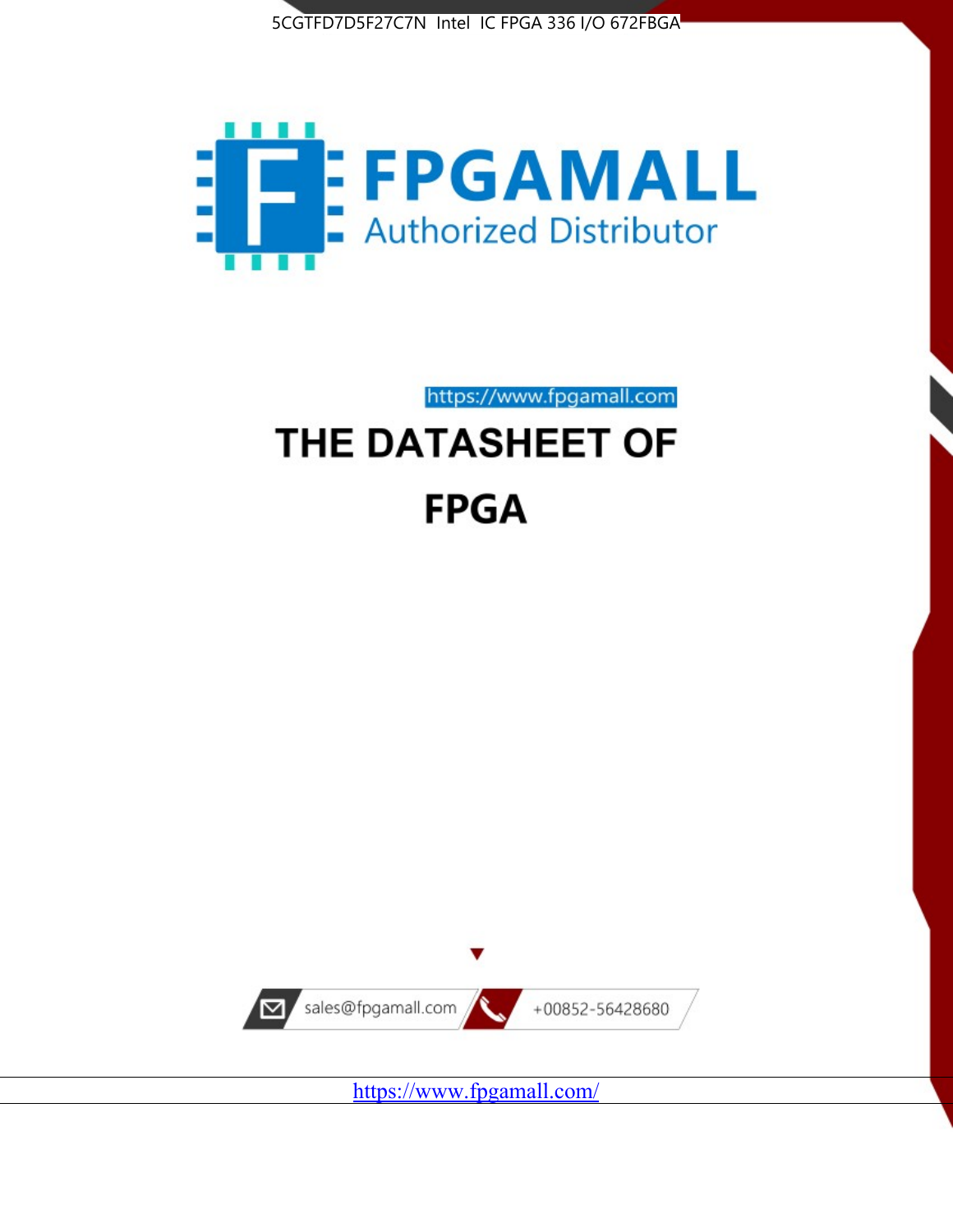5CGTFD7D5F27C7N Intel IC FPGA 336 I/O 672FBGA



# **Cyclone V Device Overview**



**CV-51001 | 2018.05.07** Latest document on the web: **[PDF](https://www.altera.com/en_US/pdfs/literature/hb/cyclone-v/cv_51001.pdf)** | **[HTML](https://www.altera.com/documentation/sam1403480548153.html)**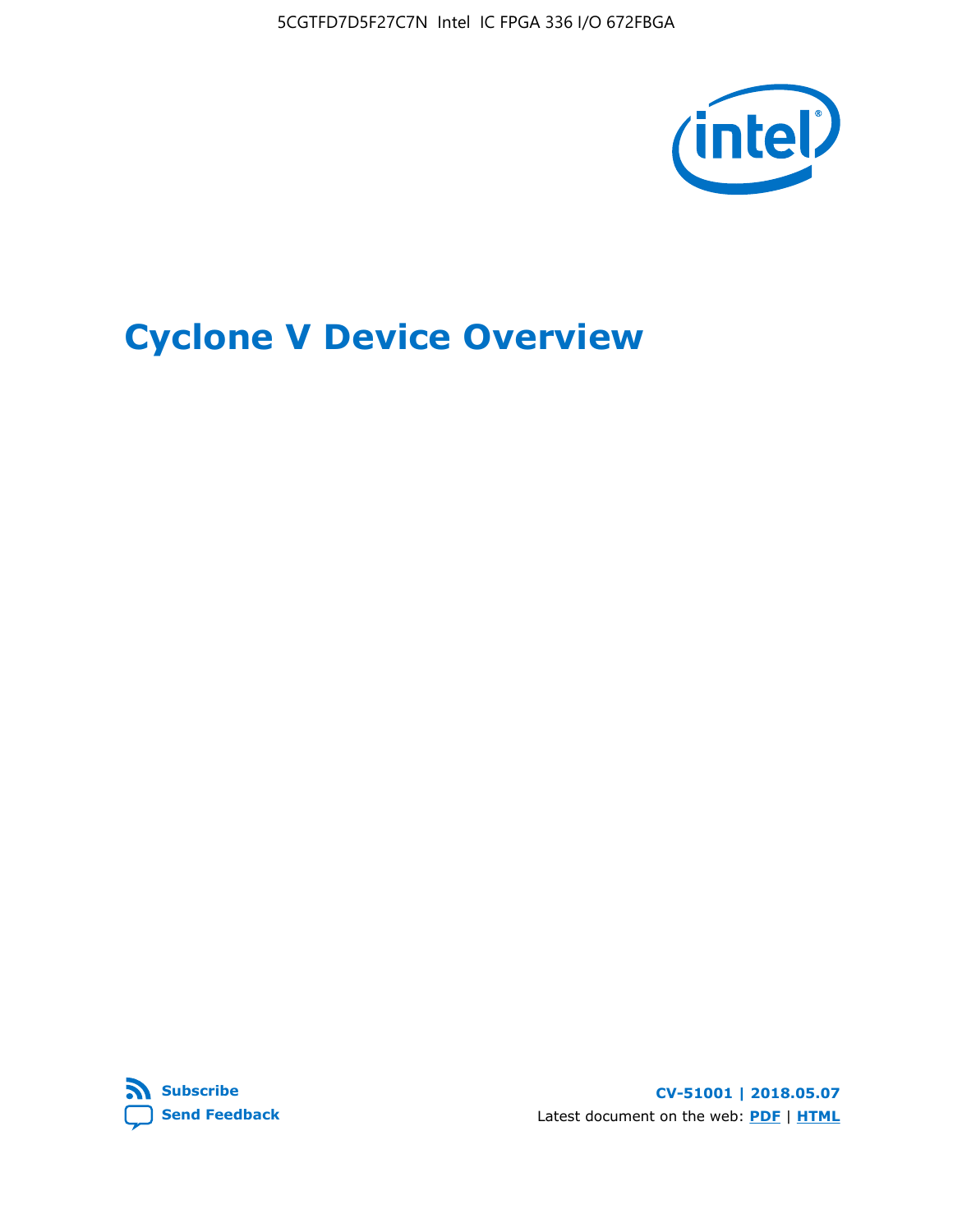

**Contents** 

# **Contents**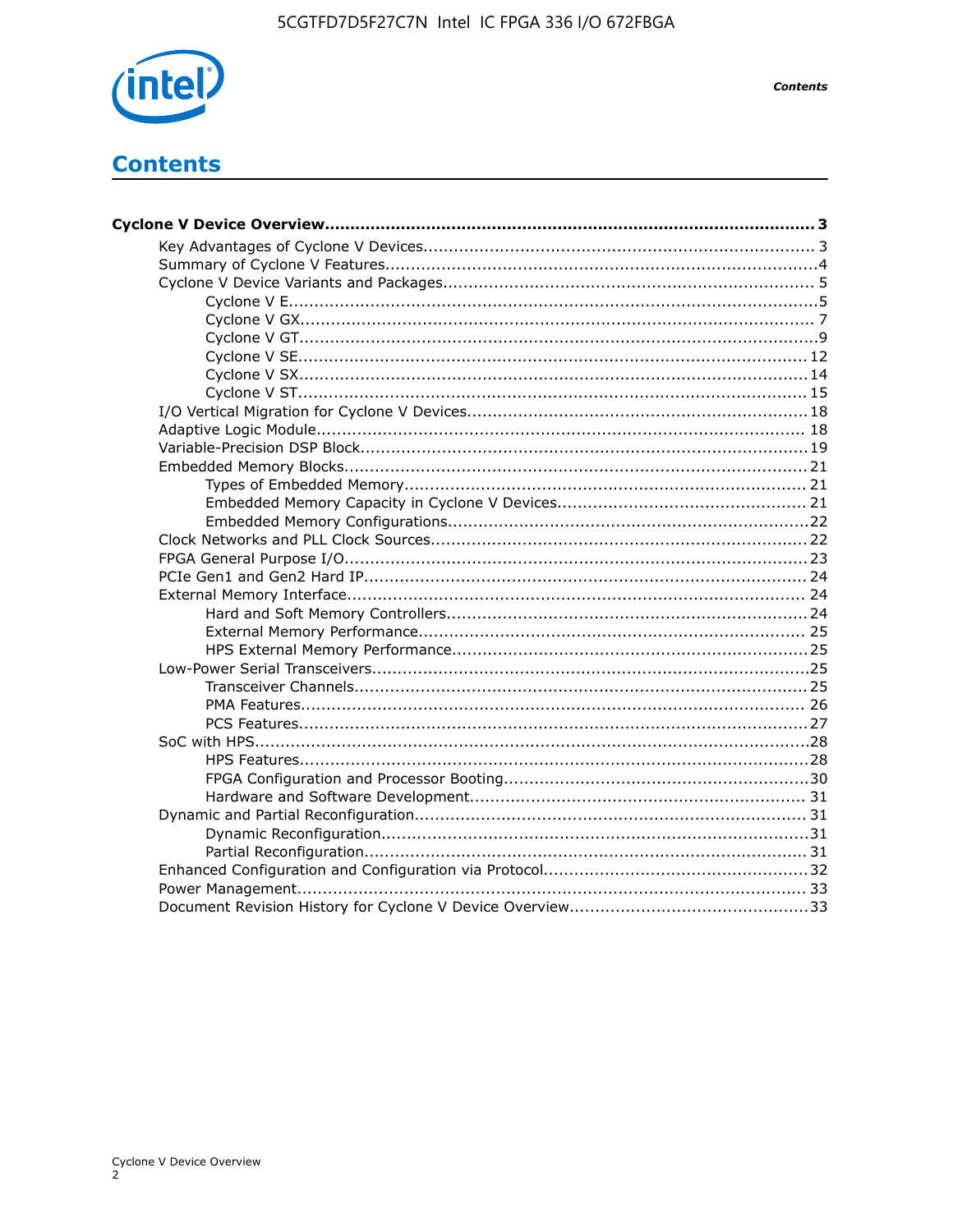

# **Cyclone V Device Overview**

The Cyclone® V devices are designed to simultaneously accommodate the shrinking power consumption, cost, and time-to-market requirements; and the increasing bandwidth requirements for high-volume and cost-sensitive applications.

Enhanced with integrated transceivers and hard memory controllers, the Cyclone V devices are suitable for applications in the industrial, wireless and wireline, military, and automotive markets.

#### **Related Information**

[Cyclone V Device Handbook: Known Issues](https://www.altera.com/support/support-resources/knowledge-base/solutions/rd12152011_347.html) Lists the planned updates to the Cyclone V Device Handbook chapters.

## **Key Advantages of Cyclone V Devices**

#### **Table 1. Key Advantages of the Cyclone V Device Family**

| <b>Advantage</b>                                                                    | <b>Supporting Feature</b>                                                                                                                                                                                                                                                    |
|-------------------------------------------------------------------------------------|------------------------------------------------------------------------------------------------------------------------------------------------------------------------------------------------------------------------------------------------------------------------------|
| Lower power consumption                                                             | Built on TSMC's 28 nm low-power (28LP) process technology and includes an<br>$\bullet$<br>abundance of hard intellectual property (IP) blocks<br>Up to 40% lower power consumption than the previous generation device                                                       |
| Improved logic integration and<br>differentiation capabilities                      | 8-input adaptive logic module (ALM)<br>٠<br>Up to 13.59 megabits (Mb) of embedded memory<br>٠<br>Variable-precision digital signal processing (DSP) blocks                                                                                                                   |
| Increased bandwidth capacity                                                        | 3.125 gigabits per second (Gbps) and 6.144 Gbps transceivers<br>٠<br>Hard memory controllers<br>٠                                                                                                                                                                            |
| Hard processor system (HPS)<br>with integrated Arm* Cortex*-A9<br>MPCore* processor | Tight integration of a dual-core Arm Cortex-A9 MPCore processor, hard IP, and an<br>$\bullet$<br>FPGA in a single Cyclone V system-on-a-chip (SoC)<br>Supports over 128 Gbps peak bandwidth with integrated data coherency between<br>٠<br>the processor and the FPGA fabric |
| Lowest system cost                                                                  | Requires only two core voltages to operate<br>٠<br>Available in low-cost wirebond packaging<br>٠<br>Includes innovative features such as Configuration via Protocol (CvP) and partial<br>٠<br>reconfiguration                                                                |

Intel Corporation. All rights reserved. Intel, the Intel logo, Altera, Arria, Cyclone, Enpirion, MAX, Nios, Quartus and Stratix words and logos are trademarks of Intel Corporation or its subsidiaries in the U.S. and/or other countries. Intel warrants performance of its FPGA and semiconductor products to current specifications in accordance with Intel's standard warranty, but reserves the right to make changes to any products and services at any time without notice. Intel assumes no responsibility or liability arising out of the application or use of any information, product, or service described herein except as expressly agreed to in writing by Intel. Intel customers are advised to obtain the latest version of device specifications before relying on any published information and before placing orders for products or services. \*Other names and brands may be claimed as the property of others.

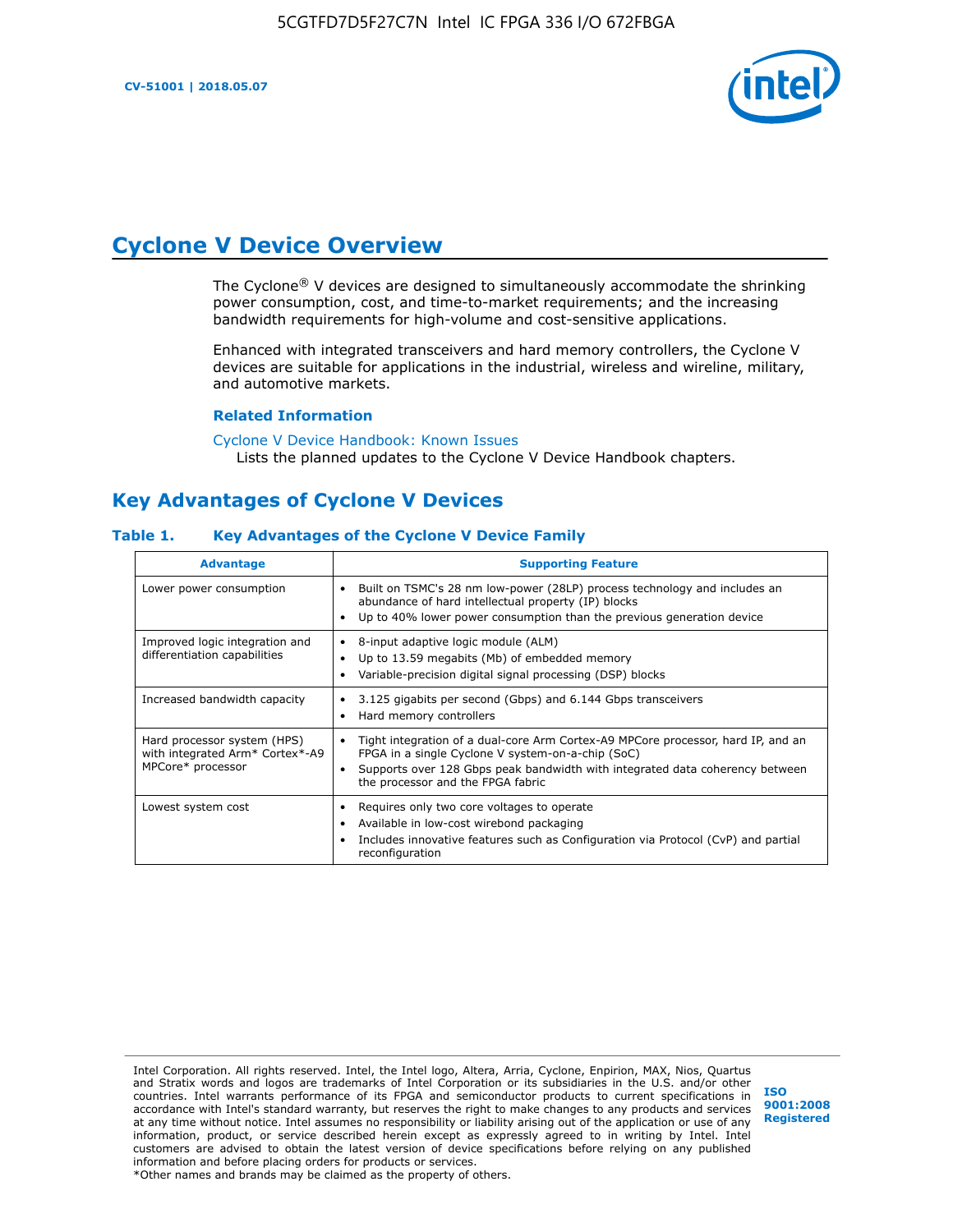

# **Summary of Cyclone V Features**

## **Table 2. Summary of Features for Cyclone V Devices**

| <b>Feature</b>                                           | <b>Description</b>                                                                                                                                                                                                                                                                                                                        |                                                                                                                                                                                                                                                                                                                                                                                                                                                                                                                                                                                                                                                                                                         |  |  |  |  |  |  |
|----------------------------------------------------------|-------------------------------------------------------------------------------------------------------------------------------------------------------------------------------------------------------------------------------------------------------------------------------------------------------------------------------------------|---------------------------------------------------------------------------------------------------------------------------------------------------------------------------------------------------------------------------------------------------------------------------------------------------------------------------------------------------------------------------------------------------------------------------------------------------------------------------------------------------------------------------------------------------------------------------------------------------------------------------------------------------------------------------------------------------------|--|--|--|--|--|--|
| Technology                                               | $\bullet$<br>1.1 V core voltage<br>$\bullet$                                                                                                                                                                                                                                                                                              | TSMC's 28-nm low-power (28LP) process technology                                                                                                                                                                                                                                                                                                                                                                                                                                                                                                                                                                                                                                                        |  |  |  |  |  |  |
| Packaging                                                | $\bullet$                                                                                                                                                                                                                                                                                                                                 | Wirebond low-halogen packages<br>Multiple device densities with compatible package footprints for seamless migration between<br>different device densities<br>RoHS-compliant and leaded $(1)$ options                                                                                                                                                                                                                                                                                                                                                                                                                                                                                                   |  |  |  |  |  |  |
| High-performance<br>FPGA fabric                          | Enhanced 8-input ALM with four registers                                                                                                                                                                                                                                                                                                  |                                                                                                                                                                                                                                                                                                                                                                                                                                                                                                                                                                                                                                                                                                         |  |  |  |  |  |  |
| Internal memory<br>blocks                                | of the ALMs as MLAB memory                                                                                                                                                                                                                                                                                                                | M10K-10-kilobits (Kb) memory blocks with soft error correction code (ECC)<br>Memory logic array block (MLAB)-640-bit distributed LUTRAM where you can use up to 25%                                                                                                                                                                                                                                                                                                                                                                                                                                                                                                                                     |  |  |  |  |  |  |
| Embedded Hard IP<br>blocks                               | Variable-precision DSP<br>Native support for up to three signal processing precision levels<br>(three $9 \times 9$ , two $18 \times 18$ , or one 27 x 27 multiplier) in the same<br>variable-precision DSP block<br>64-bit accumulator and cascade<br>Embedded internal coefficient memory<br>Preadder/subtractor for improved efficiency |                                                                                                                                                                                                                                                                                                                                                                                                                                                                                                                                                                                                                                                                                                         |  |  |  |  |  |  |
|                                                          | Memory controller                                                                                                                                                                                                                                                                                                                         | DDR3, DDR2, and LPDDR2 with 16 and 32 bit ECC support                                                                                                                                                                                                                                                                                                                                                                                                                                                                                                                                                                                                                                                   |  |  |  |  |  |  |
|                                                          | Embedded transceiver<br>I/O                                                                                                                                                                                                                                                                                                               | PCI Express* (PCIe*) Gen2 and Gen1 (x1, x2, or x4) hard IP with<br>multifunction support, endpoint, and root port                                                                                                                                                                                                                                                                                                                                                                                                                                                                                                                                                                                       |  |  |  |  |  |  |
| Clock networks                                           | Up to 550 MHz global clock network<br>$\bullet$<br>$\bullet$                                                                                                                                                                                                                                                                              | Global, quadrant, and peripheral clock networks<br>Clock networks that are not used can be powered down to reduce dynamic power                                                                                                                                                                                                                                                                                                                                                                                                                                                                                                                                                                         |  |  |  |  |  |  |
| Phase-locked loops<br>(PLLs)                             | $\bullet$<br>Integer mode and fractional mode<br>$\bullet$                                                                                                                                                                                                                                                                                | Precision clock synthesis, clock delay compensation, and zero delay buffering (ZDB)                                                                                                                                                                                                                                                                                                                                                                                                                                                                                                                                                                                                                     |  |  |  |  |  |  |
| FPGA General-purpose<br>$I/Os$ (GPIOs)                   | $\bullet$<br>$\bullet$<br>$\bullet$                                                                                                                                                                                                                                                                                                       | 875 megabits per second (Mbps) LVDS receiver and 840 Mbps LVDS transmitter<br>400 MHz/800 Mbps external memory interface<br>On-chip termination (OCT)<br>3.3 V support with up to 16 mA drive strength                                                                                                                                                                                                                                                                                                                                                                                                                                                                                                  |  |  |  |  |  |  |
| Low-power high-speed<br>serial interface                 | 614 Mbps to 6.144 Gbps integrated transceiver speed<br>$\bullet$<br>Transmit pre-emphasis and receiver equalization<br>$\bullet$<br>Dynamic partial reconfiguration of individual channels<br>$\bullet$                                                                                                                                   |                                                                                                                                                                                                                                                                                                                                                                                                                                                                                                                                                                                                                                                                                                         |  |  |  |  |  |  |
| <b>HPS</b><br>(Cyclone V SE, SX,<br>and ST devices only) | $\bullet$<br>$\bullet$<br>interfaces<br>On-chip RAM and boot ROM                                                                                                                                                                                                                                                                          | Single or dual-core Arm Cortex-A9 MPCore processor-up to 925 MHz maximum frequency with<br>support for symmetric and asymmetric multiprocessing<br>Interface peripherals-10/100/1000 Ethernet media access control (EMAC), USB 2.0<br>On-The-GO (OTG) controller, quad serial peripheral interface (QSPI) flash controller, NAND<br>flash controller, Secure Digital/MultiMediaCard (SD/MMC) controller, UART, controller area<br>network (CAN), serial peripheral interface (SPI), I <sup>2</sup> C interface, and up to 85 HPS GPIO<br>System peripherals—general-purpose timers, watchdog timers, direct memory access (DMA)<br>controller, FPGA configuration manager, and clock and reset managers |  |  |  |  |  |  |
|                                                          |                                                                                                                                                                                                                                                                                                                                           | continued                                                                                                                                                                                                                                                                                                                                                                                                                                                                                                                                                                                                                                                                                               |  |  |  |  |  |  |

(1) Contact Intel for availability.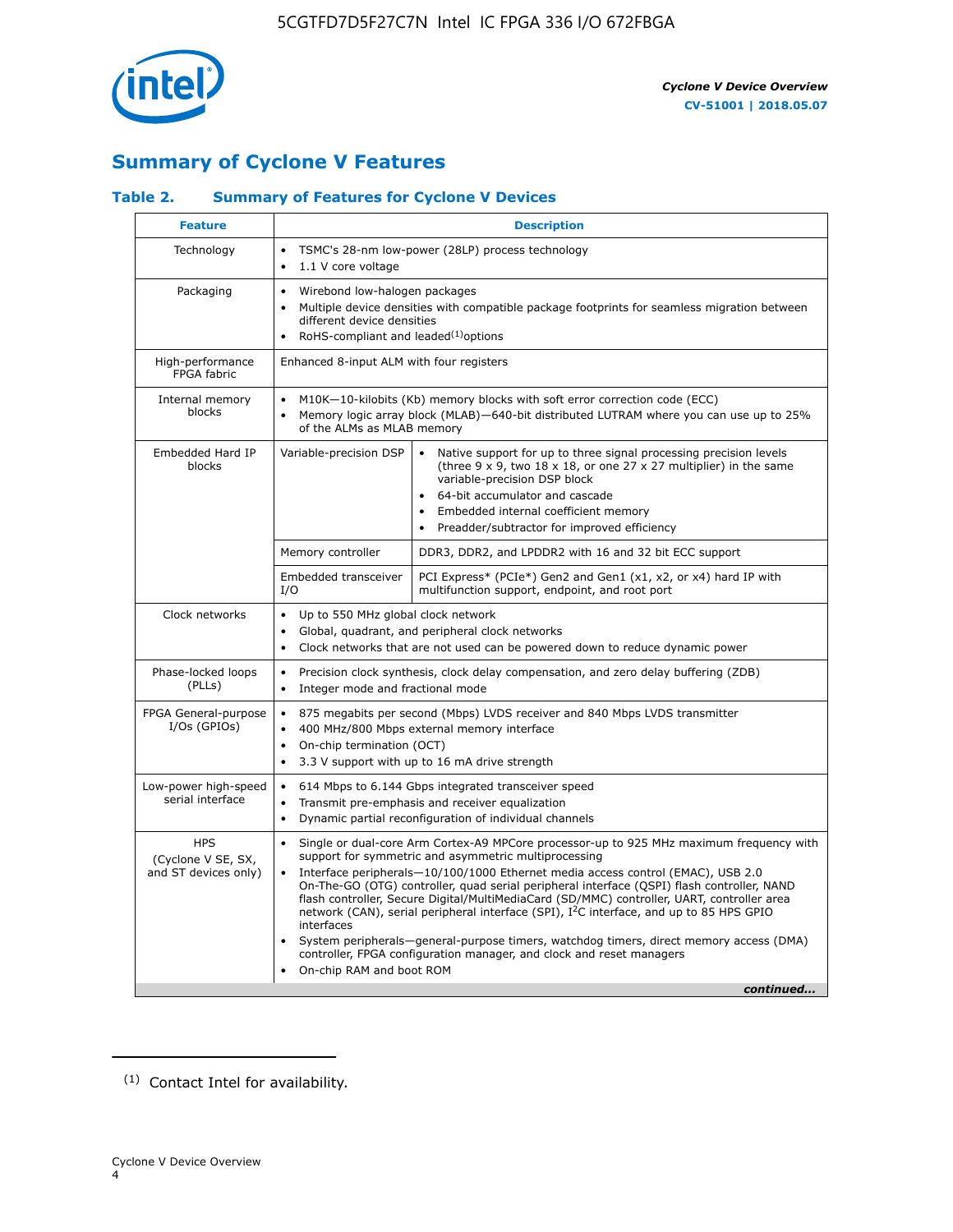

| <b>Feature</b> | <b>Description</b>                                                                                                                                                                                                                                                                                                                                                                                                           |
|----------------|------------------------------------------------------------------------------------------------------------------------------------------------------------------------------------------------------------------------------------------------------------------------------------------------------------------------------------------------------------------------------------------------------------------------------|
|                | HPS-FPGA bridges—include the FPGA-to-HPS, HPS-to-FPGA, and lightweight HPS-to-FPGA<br>bridges that allow the FPGA fabric to issue transactions to slaves in the HPS, and vice versa<br>FPGA-to-HPS SDRAM controller subsystem—provides a configurable interface to the multiport<br>front end (MPFE) of the HPS SDRAM controller<br>Arm CoreSight <sup>™</sup> JTAG debug access port, trace port, and on-chip trace storage |
| Configuration  | Tamper protection—comprehensive design protection to protect your valuable IP investments<br>Enhanced advanced encryption standard (AES) design security features<br>CvP<br>Dynamic reconfiguration of the FPGA<br>Active serial (AS) x1 and x4, passive serial (PS), JTAG, and fast passive parallel (FPP) x8 and<br>x16 configuration options<br>Internal scrubbing (2)<br>Partial reconfiguration (3)                     |

# **Cyclone V Device Variants and Packages**

#### **Table 3. Device Variants for the Cyclone V Device Family**

| <b>Variant</b> | <b>Description</b>                                                                                                      |
|----------------|-------------------------------------------------------------------------------------------------------------------------|
| Cyclone V E    | Optimized for the lowest system cost and power requirement for a wide spectrum of general logic<br>and DSP applications |
| Cyclone V GX   | Optimized for the lowest cost and power requirement for 614 Mbps to 3.125 Gbps transceiver<br>applications              |
| Cyclone V GT   | The FPGA industry's lowest cost and lowest power requirement for 6.144 Gbps transceiver<br>applications                 |
| Cyclone V SE   | SoC with integrated Arm-based HPS                                                                                       |
| Cyclone V SX   | SoC with integrated Arm-based HPS and 3.125 Gbps transceivers                                                           |
| Cyclone V ST   | SoC with integrated Arm-based HPS and 6.144 Gbps transceivers                                                           |

## **Cyclone V E**

This section provides the available options, maximum resource counts, and package plan for the Cyclone V E devices.

The information in this section is correct at the time of publication. For the latest information and to get more details, refer to the Product Selector Guide.

#### **Related Information**

[Product Selector Guide](https://www.altera.com/products/product-selector-guide.html)

Provides the latest information about Intel products.

<sup>(2)</sup> The SEU internal scrubbing feature is available for Cyclone V E, GX, SE, and SX devices with the "SC" suffix in the part number. For device availability and ordering, contact your local Intel sales representatives.

 $(3)$  The partial reconfiguration feature is available for Cyclone V E, GX, SE, and SX devices with the "SC" suffix in the part number. For device availability and ordering, contact your local Intel® sales representatives.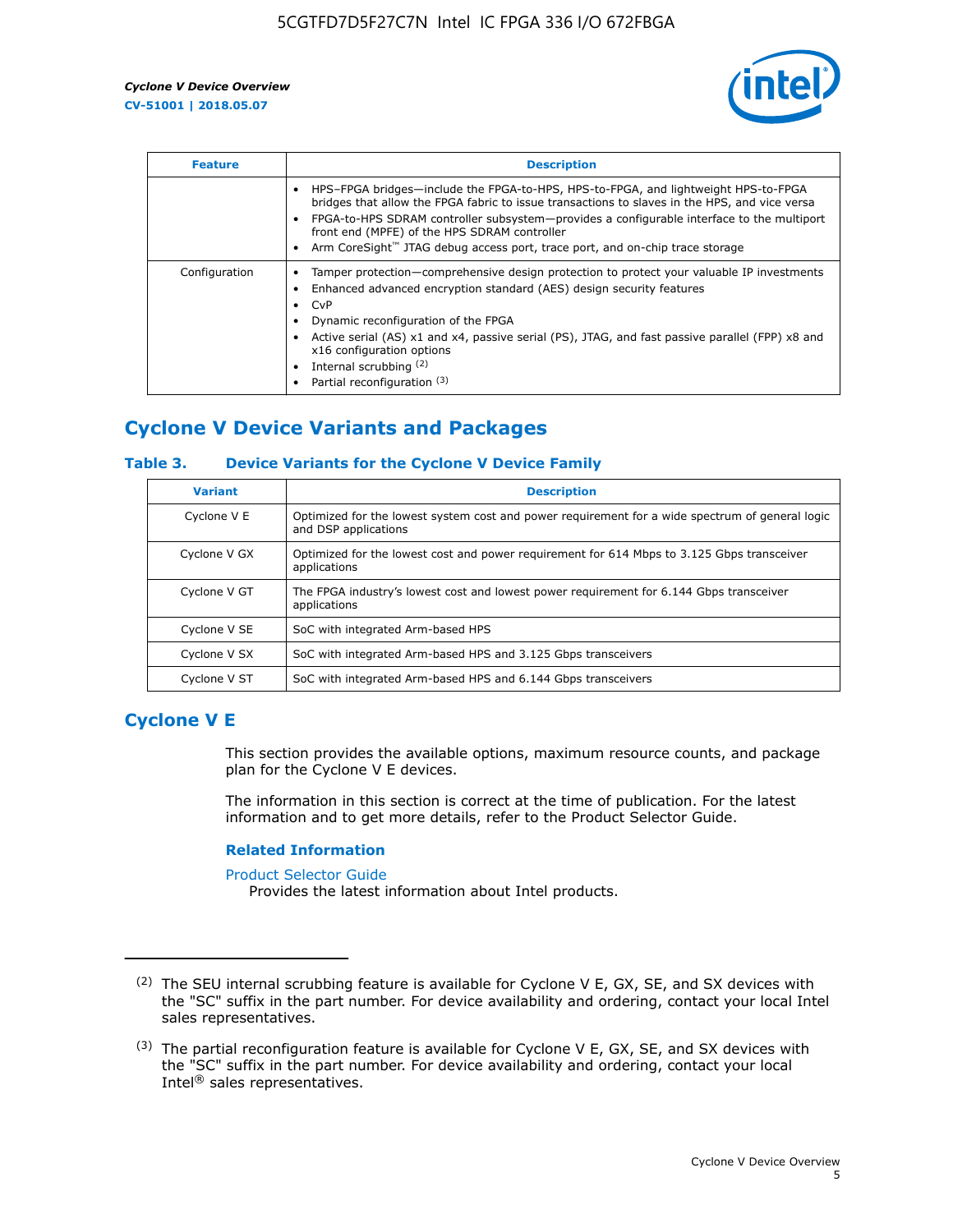# **Available Options**

#### **Figure 1. Sample Ordering Code and Available Options for Cyclone V E Devices**

The SEU internal scrubbing feature is available for Cyclone V E, GX, SE, and SX devices with the "SC" suffix in the part number. For device availability and ordering, contact your local Intel sales representatives.



### **Maximum Resources**

#### **Table 4. Maximum Resource Counts for Cyclone V E Devices**

|                              | <b>Resource</b> |                | <b>Member Code</b> |                |                |                |  |  |  |
|------------------------------|-----------------|----------------|--------------------|----------------|----------------|----------------|--|--|--|
|                              |                 | A2             | A <sub>4</sub>     | <b>A5</b>      | <b>A7</b>      | A <sub>9</sub> |  |  |  |
| Logic Elements (LE) (K)      |                 | 25             | 49                 | 77             | 150            | 301            |  |  |  |
| <b>ALM</b>                   |                 | 9,430          | 18,480             | 29,080         | 56,480         | 113,560        |  |  |  |
| Register                     |                 | 37,736         | 73,920             | 116,320        | 225,920        | 454,240        |  |  |  |
| Memory (Kb)                  | M10K            | 1,760          | 3,080              | 4,460          | 6,860          | 12,200         |  |  |  |
|                              | <b>MLAB</b>     | 196            | 303                | 424            | 836            | 1,717          |  |  |  |
| Variable-precision DSP Block |                 | 25             | 66                 | 150            | 156            | 342            |  |  |  |
| 18 x 18 Multiplier           |                 | 50             | 132                | 300            | 312            | 684            |  |  |  |
| PLL                          |                 | $\overline{4}$ | 4                  | 6              | $\overline{7}$ | 8              |  |  |  |
| GPIO                         |                 |                | 224                | 240            | 480            | 480            |  |  |  |
| <b>LVDS</b>                  | Transmitter     | 56             | 56                 | 60             | 120            | 120            |  |  |  |
|                              | Receiver        | 56             | 56                 | 60             | 120            | 120            |  |  |  |
| Hard Memory Controller       |                 | $\mathbf{1}$   | $\mathbf{1}$       | $\overline{2}$ | 2              | 2              |  |  |  |

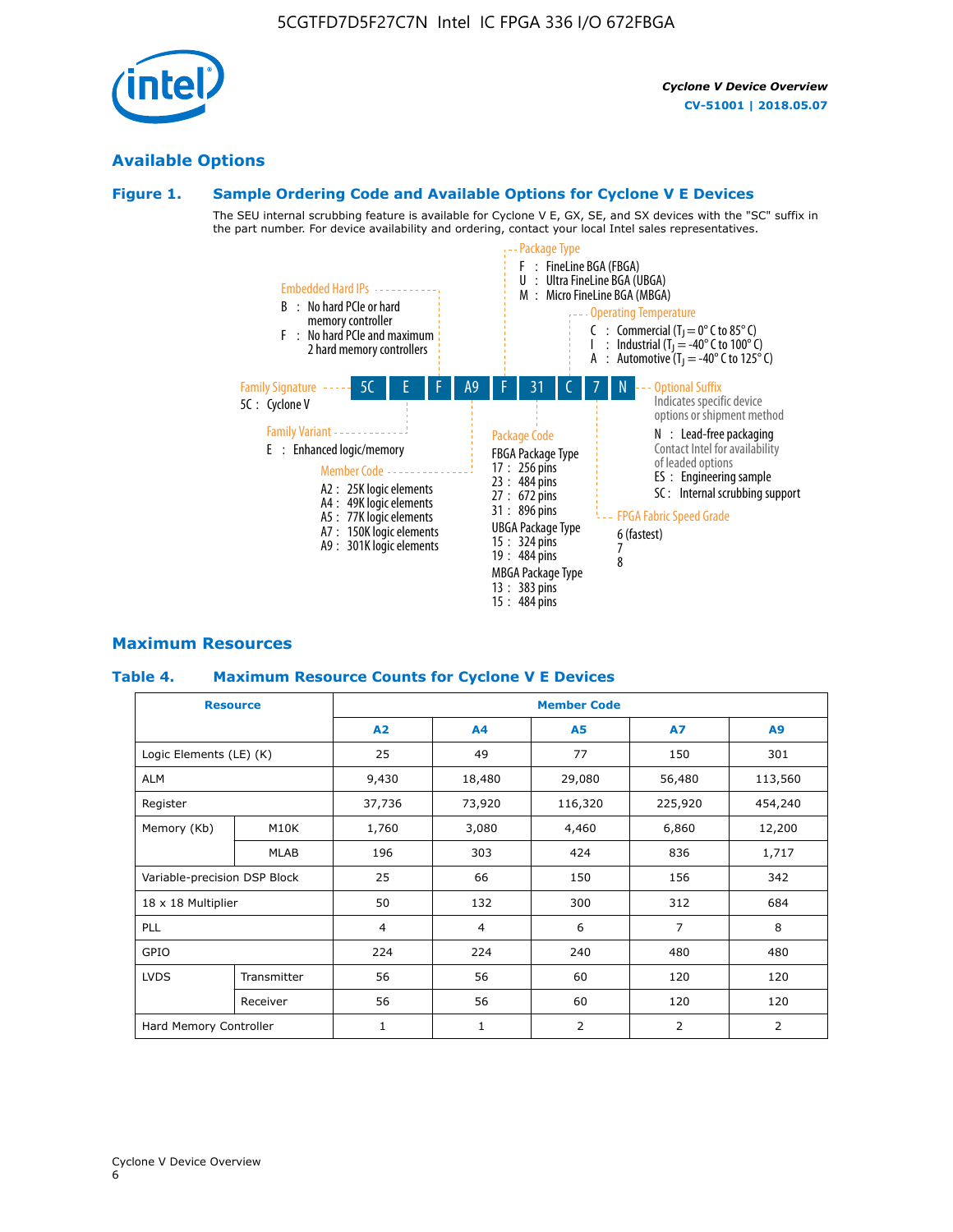

#### **Related Information**

[True LVDS Buffers in Devices, I/O Features in Cyclone V Devices](https://www.altera.com/documentation/sam1403481100977.html#sam1403480885395) Provides the number of LVDS channels in each device package.

#### **Package Plan**

#### **Table 5. Package Plan for Cyclone V E Devices**

| <b>Member</b><br><b>Code</b> | <b>M383</b><br>$(13 \text{ mm})$ | M484<br>$(15 \text{ mm})$ | <b>U324</b><br>$(15 \text{ mm})$ | <b>F256</b><br>$(17 \text{ mm})$ | <b>U484</b><br>$(19$ mm) | <b>F484</b><br>$(23$ mm $)$ | <b>F672</b><br>$(27 \text{ mm})$ | <b>F896</b><br>$(31$ mm $)$ |
|------------------------------|----------------------------------|---------------------------|----------------------------------|----------------------------------|--------------------------|-----------------------------|----------------------------------|-----------------------------|
|                              | <b>GPIO</b>                      | <b>GPIO</b>               | <b>GPIO</b>                      | <b>GPIO</b>                      | <b>GPIO</b>              | <b>GPIO</b>                 | <b>GPIO</b>                      | <b>GPIO</b>                 |
| A <sub>2</sub>               | 223                              |                           | 176                              | 128                              | 224                      | 224                         |                                  |                             |
| A4                           | 223                              |                           | 176                              | 128                              | 224                      | 224                         | –                                |                             |
| A <sub>5</sub>               | 175                              |                           |                                  |                                  | 224                      | 240                         |                                  |                             |
| A7                           |                                  | 240                       |                                  |                                  | 240                      | 240                         | 336                              | 480                         |
| A9                           |                                  |                           |                                  |                                  | 240                      | 224                         | 336                              | 480                         |

## **Cyclone V GX**

This section provides the available options, maximum resource counts, and package plan for the Cyclone V GX devices.

The information in this section is correct at the time of publication. For the latest information and to get more details, refer to the *Product Selector Guide*.

#### **Related Information**

[Product Selector Guide](https://www.altera.com/products/product-selector-guide.html)

Provides the latest information about Intel products.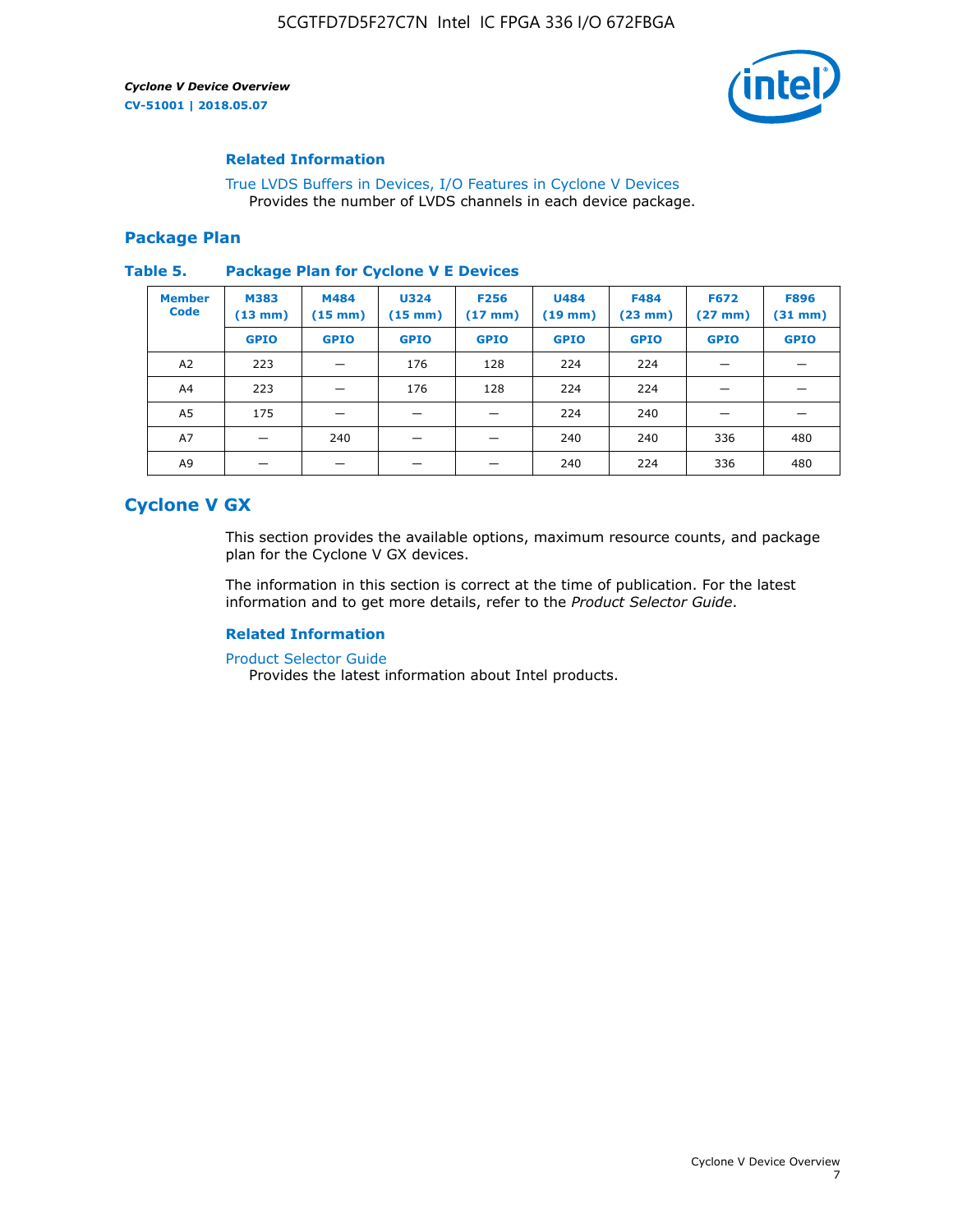

## **Available Options**

#### **Figure 2. Sample Ordering Code and Available Options for Cyclone V GX Devices**

The SEU internal scrubbing feature is available for Cyclone V E, GX, SE, and SX devices with the "SC" suffix in the part number. For device availability and ordering, contact your local Intel sales representatives.



### **Maximum Resources**

#### **Table 6. Maximum Resource Counts for Cyclone V GX Devices**

|                              | <b>Resource</b> | <b>Member Code</b> |                |                |                |           |  |  |
|------------------------------|-----------------|--------------------|----------------|----------------|----------------|-----------|--|--|
|                              |                 | C <sub>3</sub>     | C <sub>4</sub> | C <sub>5</sub> | C7             | C9        |  |  |
| Logic Elements (LE) (K)      |                 | 36                 | 50             | 77             | 150            | 301       |  |  |
| <b>ALM</b>                   |                 | 13,460             | 18,860         | 29,080         | 56,480         | 113,560   |  |  |
| Register                     |                 |                    | 75,440         | 116,320        | 225,920        | 454,240   |  |  |
| Memory (Kb)                  | M10K            | 1,350              | 2,500          | 4,460          | 6,860          | 12,200    |  |  |
|                              | <b>MLAB</b>     | 182                | 424            | 424            | 836            | 1,717     |  |  |
| Variable-precision DSP Block |                 | 57                 | 70             | 150            | 156            | 342       |  |  |
| 18 x 18 Multiplier           |                 | 114                | 140            | 300            | 312            | 684       |  |  |
| PLL                          |                 | $\overline{4}$     | 6              | 6              | $\overline{7}$ | 8         |  |  |
| 3 Gbps Transceiver           |                 | 3                  | 6              | 6              | 9              | 12        |  |  |
| GPIO <sup>(4)</sup>          |                 | 208                | 336            | 336            | 480            | 560       |  |  |
|                              |                 |                    |                |                |                | continued |  |  |

 $(4)$  The number of GPIOs does not include transceiver I/Os. In the Intel Quartus® Prime software, the number of user I/Os includes transceiver I/Os.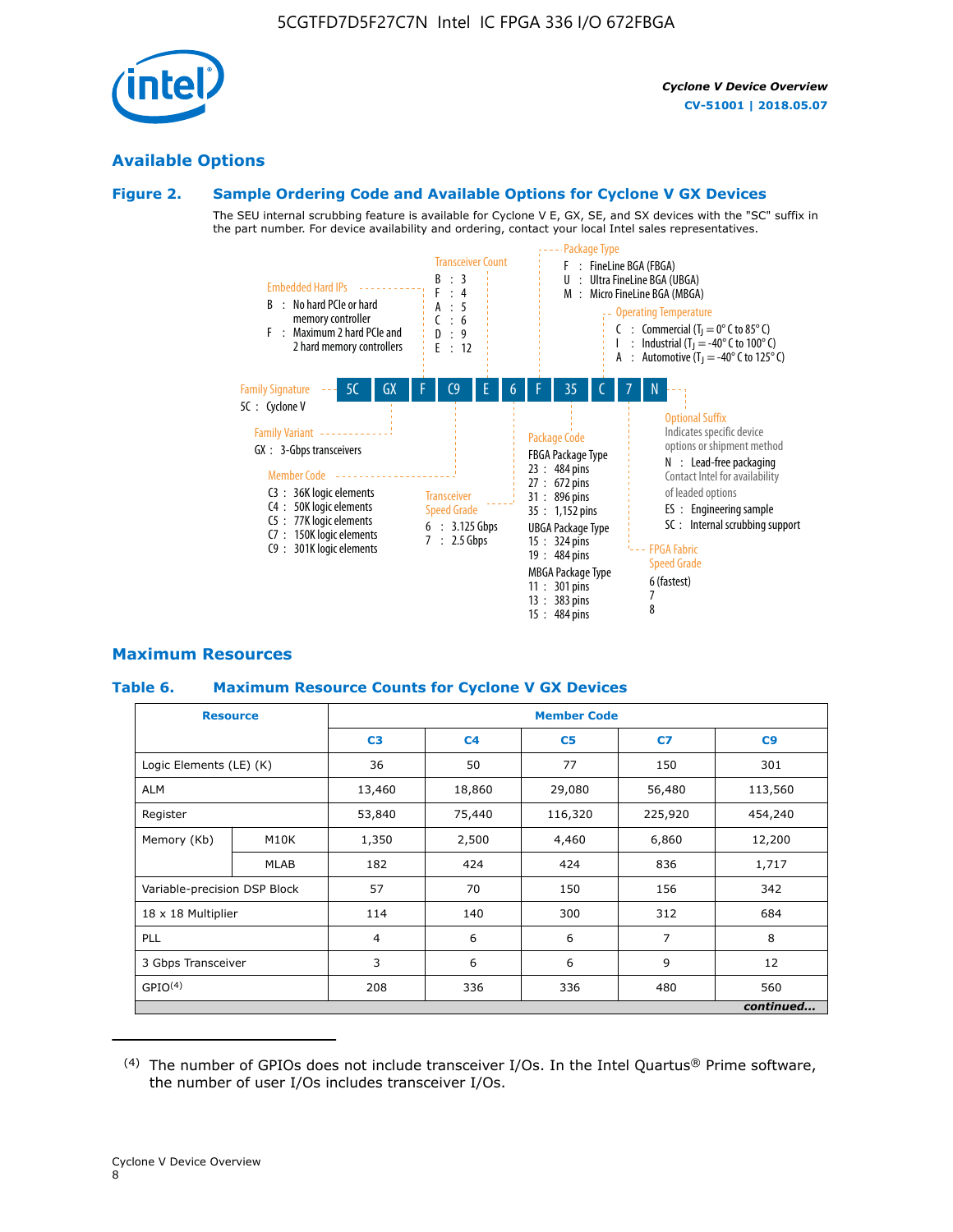

| <b>Resource</b>        |             | <b>Member Code</b> |                |                |     |     |  |  |
|------------------------|-------------|--------------------|----------------|----------------|-----|-----|--|--|
|                        |             | C3                 | C <sub>4</sub> | C <sub>5</sub> | C7  | C9  |  |  |
| <b>LVDS</b>            | Transmitter | 52                 | 84             | 84             | 120 | 140 |  |  |
|                        | Receiver    | 52                 | 84             | 84             | 120 | 140 |  |  |
| PCIe Hard IP Block     |             |                    |                |                |     |     |  |  |
| Hard Memory Controller |             |                    |                |                |     |     |  |  |

#### **Related Information**

[True LVDS Buffers in Devices, I/O Features in Cyclone V Devices](https://www.altera.com/documentation/sam1403481100977.html#sam1403480885395) Provides the number of LVDS channels in each device package.

### **Package Plan**

#### **Table 7. Package Plan for Cyclone V GX Devices**

| <b>Member</b><br><b>Code</b> | <b>M301</b><br>$(11$ mm) |                | <b>M383</b><br>$(13 \text{ mm})$ |             | M484        | $(15 \text{ mm})$ | <b>U324</b><br>$(15 \text{ mm})$ |             | <b>U484</b><br>$(19$ mm) |             |
|------------------------------|--------------------------|----------------|----------------------------------|-------------|-------------|-------------------|----------------------------------|-------------|--------------------------|-------------|
|                              | <b>GPIO</b>              | <b>XCVR</b>    | <b>GPIO</b>                      | <b>XCVR</b> | <b>GPIO</b> | <b>XCVR</b>       | <b>GPIO</b>                      | <b>XCVR</b> | <b>GPIO</b>              | <b>XCVR</b> |
| C <sub>3</sub>               |                          |                |                                  |             |             |                   | 144                              | 3           | 208                      | 3           |
| C <sub>4</sub>               | 129                      | $\overline{4}$ | 175                              | 6           |             |                   | –                                |             | 224                      | 6           |
| C5                           | 129                      | 4              | 175                              | 6           |             |                   |                                  |             | 224                      | 6           |
| C7                           | _                        |                |                                  |             | 240         | 3                 |                                  |             | 240                      | 6           |
| C9                           |                          |                |                                  |             |             |                   |                                  |             | 240                      | 5           |

| <b>Member</b><br><b>Code</b> | <b>F484</b> | (23 mm)     | <b>F672</b><br>$(27 \text{ mm})$ |             | <b>F896</b><br>$(31$ mm $)$ |             | F1152<br>$(35 \text{ mm})$ |             |
|------------------------------|-------------|-------------|----------------------------------|-------------|-----------------------------|-------------|----------------------------|-------------|
|                              | <b>GPIO</b> | <b>XCVR</b> | <b>GPIO</b>                      | <b>XCVR</b> | <b>GPIO</b>                 | <b>XCVR</b> | <b>GPIO</b>                | <b>XCVR</b> |
| C <sub>3</sub>               | 208         | 3           |                                  |             |                             |             |                            |             |
| C4                           | 240         | 6           | 336                              | 6           |                             |             |                            |             |
| C5                           | 240         | 6           | 336                              | 6           |                             |             |                            |             |
| C7                           | 240         | 6           | 336                              | 9           | 480                         | 9           |                            |             |
| C9                           | 224         | 6           | 336                              | 9           | 480                         | 12          | 560                        | 12          |

## **Cyclone V GT**

This section provides the available options, maximum resource counts, and package plan for the Cyclone V GT devices.

The information in this section is correct at the time of publication. For the latest information and to get more details, refer to the *Product Selector Guide*.

#### **Related Information**

#### [Product Selector Guide](https://www.altera.com/products/product-selector-guide.html)

Provides the latest information about Intel products.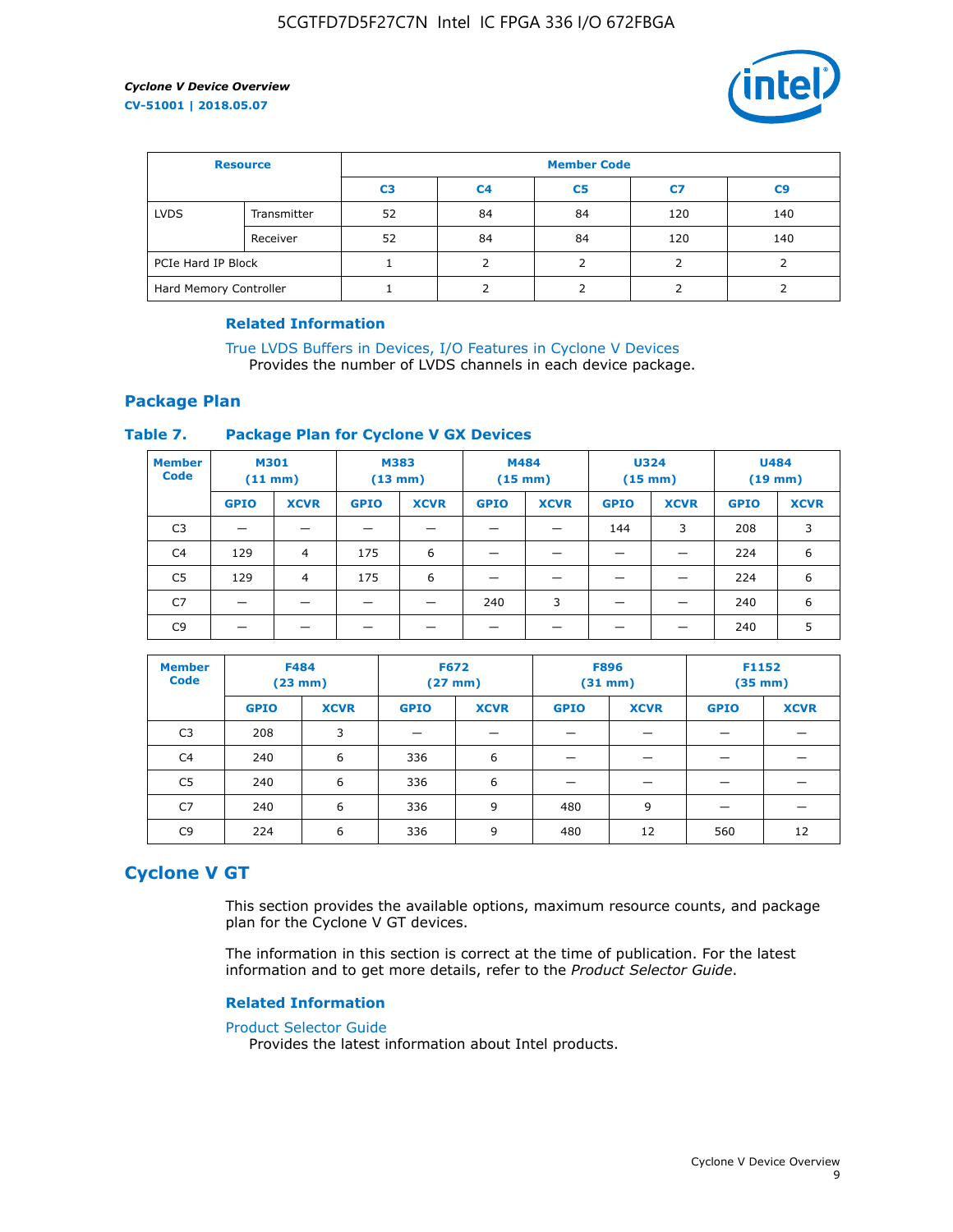

## **Available Options**

#### **Figure 3. Sample Ordering Code and Available Options for Cyclone V GT Devices**



#### **Maximum Resources**

#### **Table 8. Maximum Resource Counts for Cyclone V GT Devices**

|                              | <b>Resource</b> |                | <b>Member Code</b> |                |  |  |  |
|------------------------------|-----------------|----------------|--------------------|----------------|--|--|--|
|                              |                 | D <sub>5</sub> | D7                 | D <sub>9</sub> |  |  |  |
| Logic Elements (LE) (K)      |                 | 77             | 150                | 301            |  |  |  |
| <b>ALM</b>                   |                 | 29,080         | 56,480             | 113,560        |  |  |  |
| Register                     |                 | 116,320        | 225,920            | 454,240        |  |  |  |
| Memory (Kb)                  | M10K            | 4,460          | 6,860              | 12,200         |  |  |  |
|                              | MLAB            | 424            | 836                | 1,717          |  |  |  |
| Variable-precision DSP Block |                 | 150            | 156                | 342            |  |  |  |
| 18 x 18 Multiplier           |                 | 300            | 312                | 684            |  |  |  |
| PLL                          |                 | 6              | 7                  | 8              |  |  |  |
| 6 Gbps Transceiver           |                 | 6              | 9                  | 12             |  |  |  |
| GPIO <sup>(5)</sup>          |                 | 336            | 480                | 560            |  |  |  |
| <b>LVDS</b>                  | Transmitter     | 84             | 120                | 140            |  |  |  |
|                              |                 |                |                    | continued      |  |  |  |

<sup>(5)</sup> The number of GPIOs does not include transceiver I/Os. In the Intel Quartus Prime software, the number of user I/Os includes transceiver I/Os.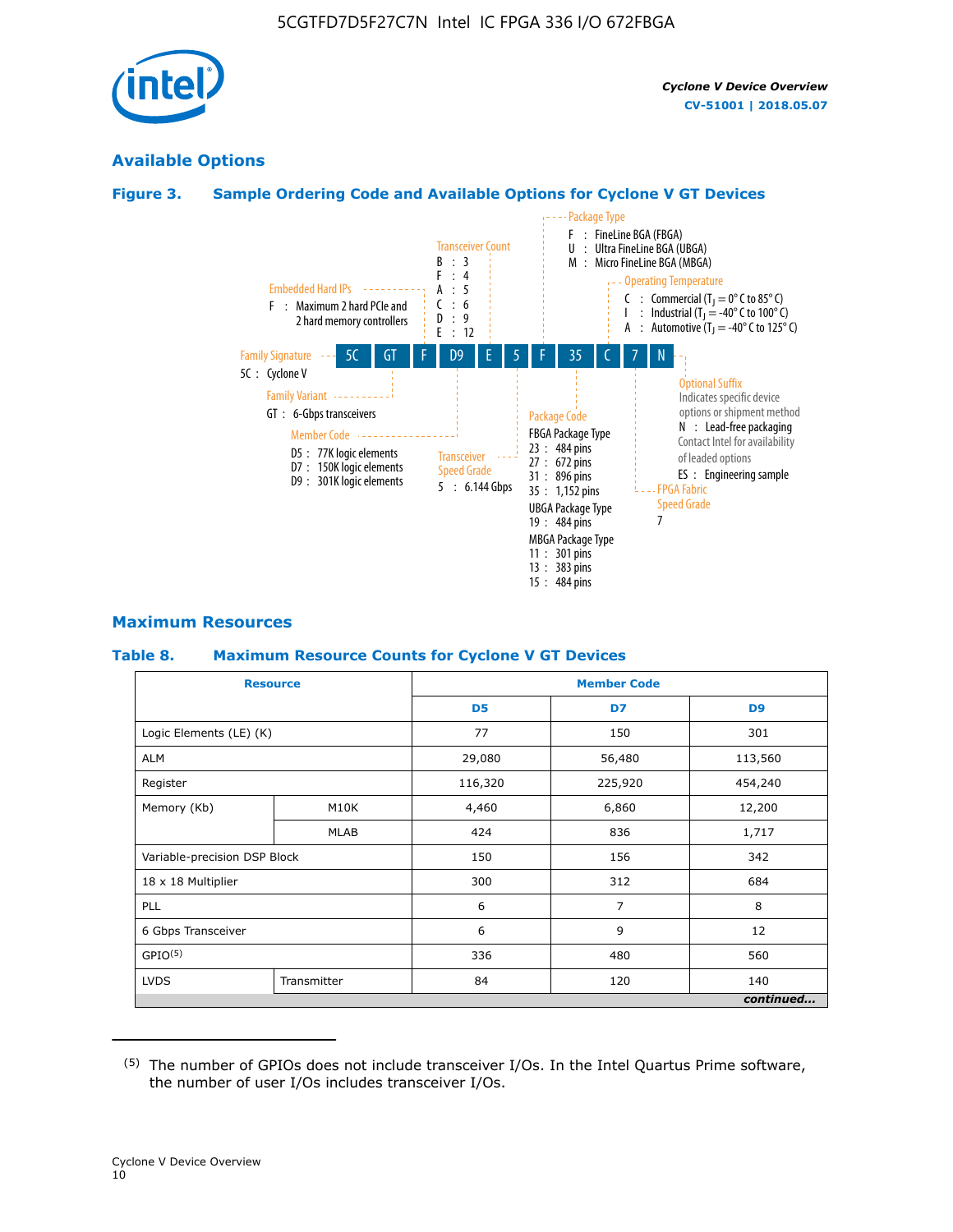

| <b>Resource</b>        |          | <b>Member Code</b> |     |     |  |  |
|------------------------|----------|--------------------|-----|-----|--|--|
|                        |          | D5                 | D7  | D9  |  |  |
|                        | Receiver | 84                 | 120 | 140 |  |  |
| PCIe Hard IP Block     |          |                    |     |     |  |  |
| Hard Memory Controller |          |                    |     |     |  |  |

#### **Related Information**

[True LVDS Buffers in Devices, I/O Features in Cyclone V Devices](https://www.altera.com/documentation/sam1403481100977.html#sam1403480885395) Provides the number of LVDS channels in each device package.

#### **Package Plan**

#### **Table 9. Package Plan for Cyclone V GT Devices**

Transceiver counts shown are for transceiver ≤5 Gbps . 6 Gbps transceiver channel count support depends on the package and channel usage. For more information about the 6 Gbps transceiver channel count, refer to the *Cyclone V Device Handbook Volume 2: Transceivers*.

| <b>Member</b><br><b>Code</b> | <b>M301</b><br>(11 mm) |                | M383<br>$(13 \text{ mm})$ |             | M484<br>$(15 \text{ mm})$ |             | <b>U484</b><br>$(19$ mm) |             |
|------------------------------|------------------------|----------------|---------------------------|-------------|---------------------------|-------------|--------------------------|-------------|
|                              | <b>GPIO</b>            | <b>XCVR</b>    | <b>GPIO</b>               | <b>XCVR</b> | <b>GPIO</b>               | <b>XCVR</b> | <b>GPIO</b>              | <b>XCVR</b> |
| D5                           | 129                    | $\overline{4}$ | 175                       | 6           | -                         |             | 224                      | 6           |
| D7                           | -                      |                |                           |             | 240                       | 3           | 240                      | 6           |
| D <sub>9</sub>               | -                      | _              |                           |             | _                         |             | 240                      | 5           |

| <b>Member</b><br><b>Code</b> | <b>F484</b><br>$(23$ mm) |             | <b>F672</b><br>$(27$ mm $)$ |             | <b>F896</b><br>$(31$ mm $)$ |             | F1152<br>$(35$ mm $)$ |             |
|------------------------------|--------------------------|-------------|-----------------------------|-------------|-----------------------------|-------------|-----------------------|-------------|
|                              | <b>GPIO</b>              | <b>XCVR</b> | <b>GPIO</b>                 | <b>XCVR</b> | <b>GPIO</b>                 | <b>XCVR</b> | <b>GPIO</b>           | <b>XCVR</b> |
| D <sub>5</sub>               | 240                      | 6           | 336                         | 6           | -                           |             |                       |             |
| D7                           | 240                      | 6           | 336                         | q(6)        | 480                         | q(6)        |                       |             |
| D <sub>9</sub>               | 224                      | 6           | 336                         | 9(6)        | 480                         | 12(7)       | 560                   | 12(7)       |

#### **Related Information**

[6.144-Gbps Support Capability in Cyclone V GT Devices, Cyclone V Device Handbook](https://www.altera.com/documentation/nik1409855456781.html#nik1409855410757) [Volume 2: Transceivers](https://www.altera.com/documentation/nik1409855456781.html#nik1409855410757)

Provides more information about 6 Gbps transceiver channel count.

<sup>(6)</sup> If you require CPRI (at 6.144 Gbps) and PCIe Gen2 transmit jitter compliance, Intel recommends that you use only up to three full-duplex transceiver channels for CPRI, and up to six full-duplex channels for PCIe Gen2. The CMU channels are not considered full-duplex channels.

 $(7)$  If you require CPRI (at 6.144 Gbps) and PCIe Gen2 transmit jitter compliance, Intel recommends that you use only up to three full-duplex transceiver channels for CPRI, and up to eight full-duplex channels for PCIe Gen2. The CMU channels are not considered full-duplex channels.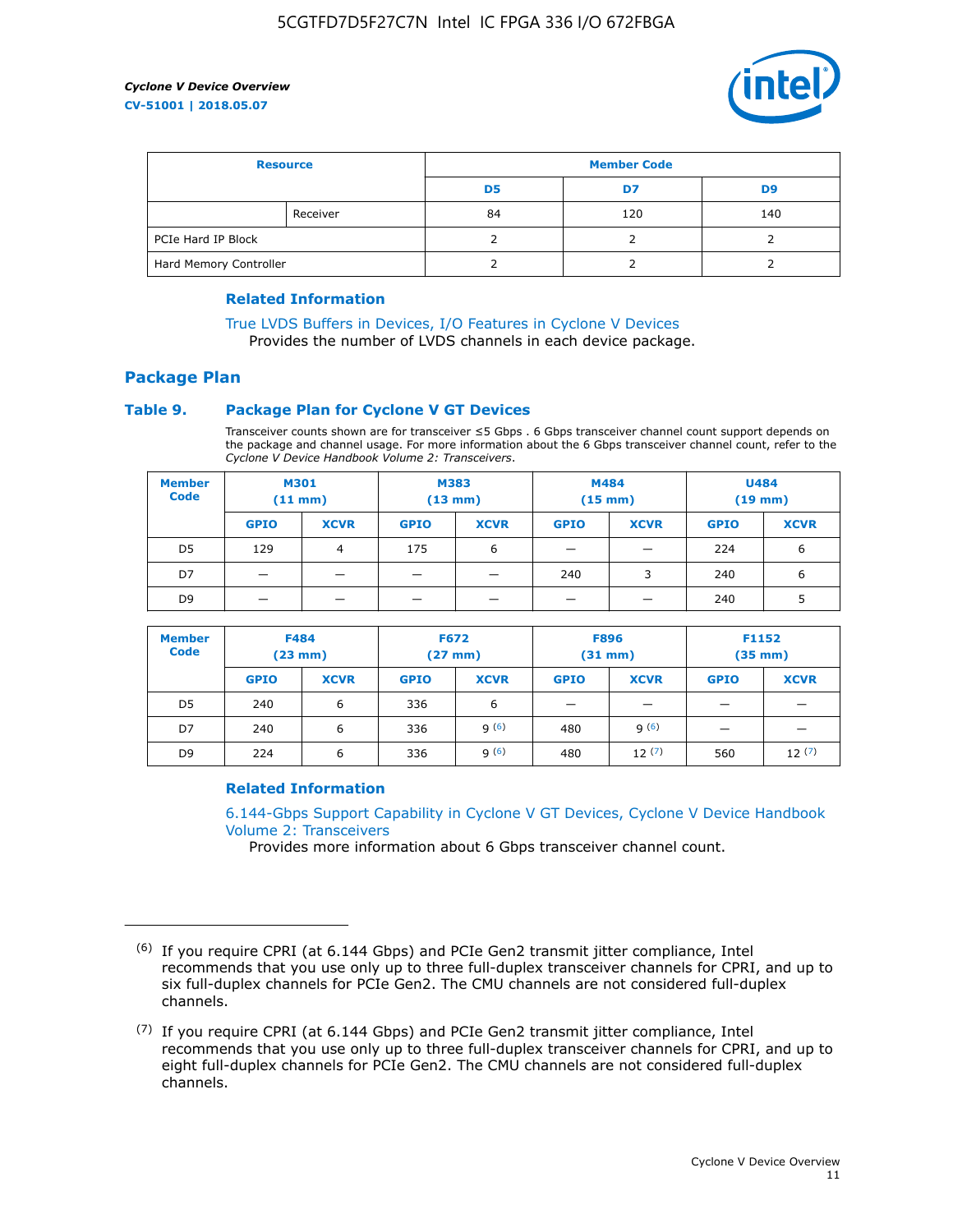

## **Cyclone V SE**

This section provides the available options, maximum resource counts, and package plan for the Cyclone V SE devices.

The information in this section is correct at the time of publication. For the latest information and to get more details, refer to the *Product Selector Guide*.

#### **Related Information**

#### [Product Selector Guide](https://www.altera.com/products/product-selector-guide.html)

Provides the latest information about Intel products.

#### **Available Options**

#### **Figure 4. Sample Ordering Code and Available Options for Cyclone V SE Devices**

The SEU internal scrubbing feature is available for Cyclone V E, GX, SE, and SX devices with the "SC" suffix in the part number. For device availability and ordering, contact your local Intel sales representatives.

Cyclone V SE and SX low-power devices (L power option) offer 30% static power reduction for devices with 25K LE and 40K LE, and 20% static power reduction for devices with 85K LE and 110K LE.

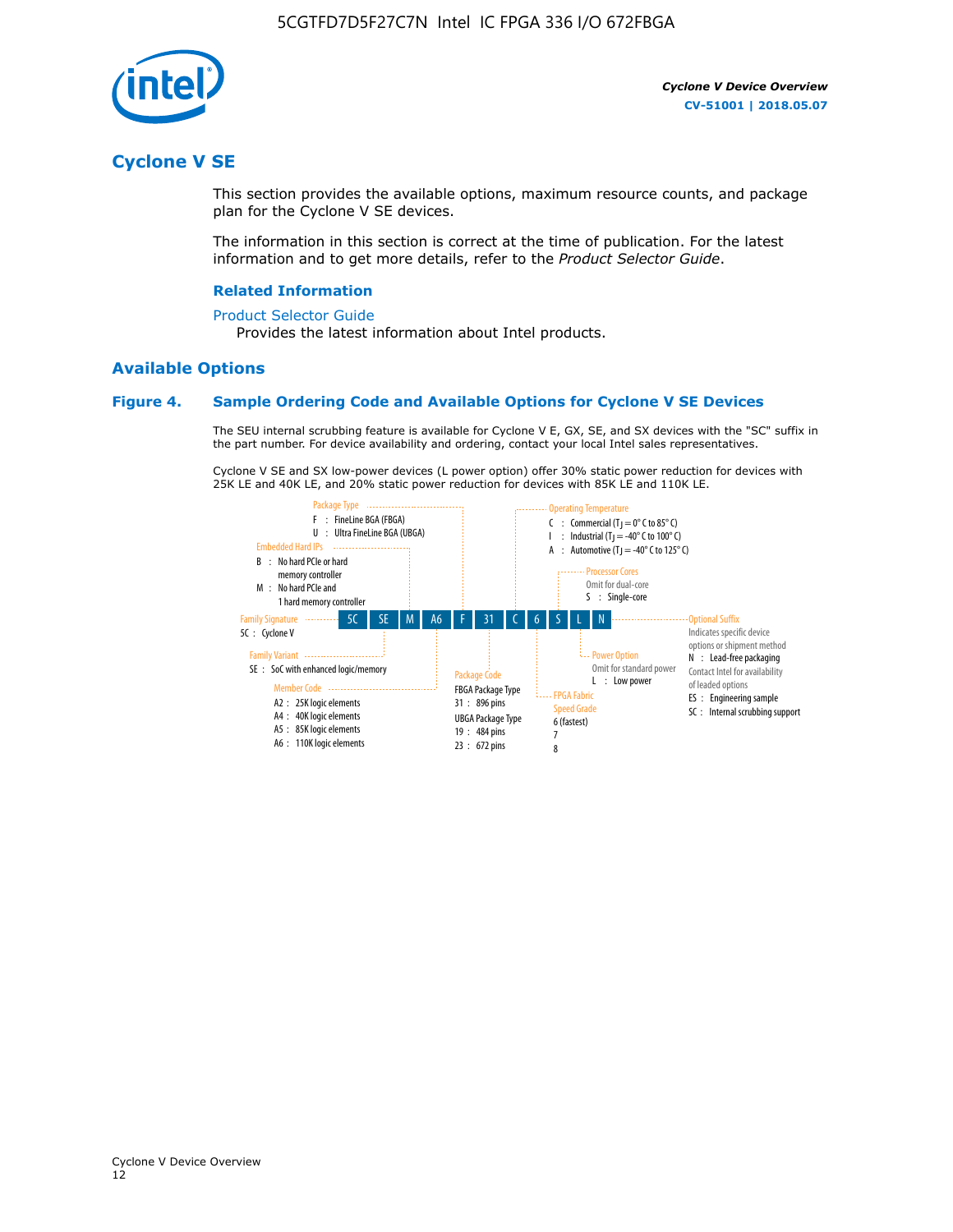

#### **Maximum Resources**

#### **Table 10. Maximum Resource Counts for Cyclone V SE Devices**

|                                | <b>Resource</b> | <b>Member Code</b>       |                          |                      |                      |  |
|--------------------------------|-----------------|--------------------------|--------------------------|----------------------|----------------------|--|
|                                |                 | A2                       | A4                       | <b>A5</b>            | A6                   |  |
| Logic Elements (LE) (K)        |                 | 25                       | 40                       | 85                   | 110                  |  |
| <b>ALM</b>                     |                 | 9,430                    | 15,880                   | 32,070               | 41,910               |  |
| Register                       |                 | 37,736                   | 60,376                   | 128,300              | 166,036              |  |
| Memory (Kb)                    | M10K            | 1,400                    | 2,700                    | 3,970                | 5,570                |  |
|                                | <b>MLAB</b>     | 138                      | 231                      | 480                  | 621                  |  |
| Variable-precision DSP Block   |                 | 36                       | 84                       | 87                   | 112                  |  |
| 18 x 18 Multiplier             |                 | 72                       | 168                      | 174                  | 224                  |  |
| <b>FPGA PLL</b>                |                 | 5                        | 5                        | 6                    | 6                    |  |
| <b>HPS PLL</b>                 |                 | 3                        | 3                        | 3                    | 3                    |  |
| <b>FPGA GPIO</b>               |                 | 145                      | 145                      | 288                  | 288                  |  |
| HPS I/O                        |                 | 181                      | 181                      | 181                  | 181                  |  |
| <b>LVDS</b>                    | Transmitter     | 32                       | 32                       | 72                   | 72                   |  |
|                                | Receiver        | 37                       | 37                       | 72                   | 72                   |  |
| FPGA Hard Memory Controller    |                 | 1                        | $\mathbf{1}$             | $\mathbf{1}$         | $\mathbf{1}$         |  |
| HPS Hard Memory Controller     |                 | $\mathbf{1}$             | $\mathbf{1}$             | $\mathbf{1}$         | $\mathbf{1}$         |  |
| Arm Cortex-A9 MPCore Processor |                 | Single- or dual-<br>core | Single- or dual-<br>core | Single- or dual-core | Single- or dual-core |  |

#### **Related Information**

[True LVDS Buffers in Devices, I/O Features in Cyclone V Devices](https://www.altera.com/documentation/sam1403481100977.html#sam1403480885395) Provides the number of LVDS channels in each device package.

#### **Package Plan**

#### **Table 11. Package Plan for Cyclone V SE Devices**

The HPS I/O counts are the number of I/Os in the HPS and does not correlate with the number of HPS-specific I/O pins in the FPGA. Each HPS-specific pin in the FPGA may be mapped to several HPS I/Os.

| <b>Member Code</b> | <b>U484</b><br>$(19$ mm) |           | <b>U672</b><br>(23 mm) |           | <b>F896</b><br>$(31$ mm $)$ |         |
|--------------------|--------------------------|-----------|------------------------|-----------|-----------------------------|---------|
|                    | <b>FPGA GPIO</b>         | HPS $I/O$ | <b>FPGA GPIO</b>       | HPS $I/O$ | <b>FPGA GPIO</b>            | HPS I/O |
| A <sub>2</sub>     | 66                       | 151       | 145                    | 181       |                             |         |
| A4                 | 66                       | 151       | 145                    | 181       |                             |         |
| A <sub>5</sub>     | 66                       | 151       | 145                    | 181       | 288                         | 181     |
| A6                 | 66                       | 151       | 145                    | 181       | 288                         | 181     |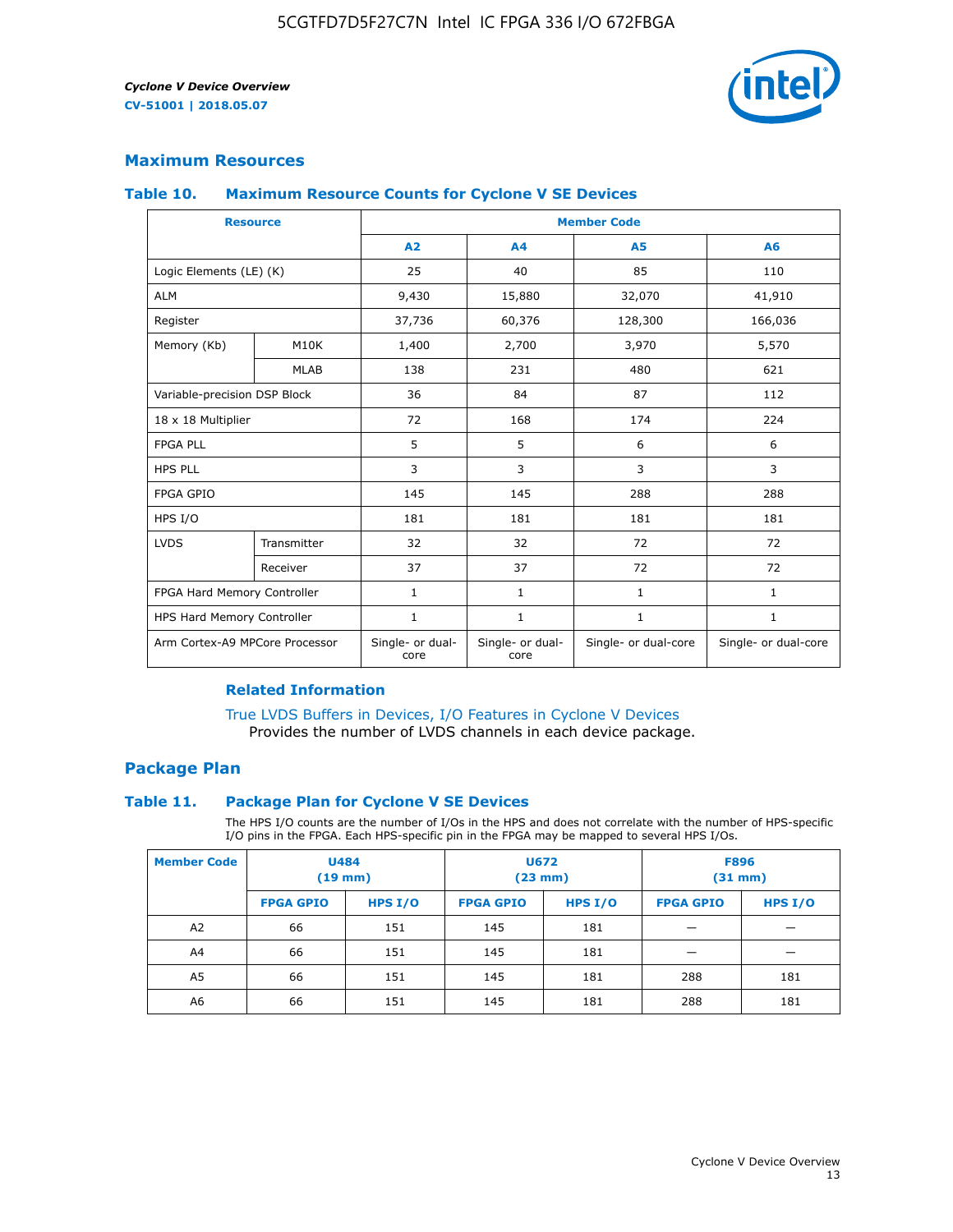

## **Cyclone V SX**

This section provides the available options, maximum resource counts, and package plan for the Cyclone V SX devices.

The information in this section is correct at the time of publication. For the latest information and to get more details, refer to the *Product Selector Guide*.

#### **Related Information**

#### [Product Selector Guide](https://www.altera.com/products/product-selector-guide.html)

Provides the latest information about Intel products.

#### **Available Options**

#### **Figure 5. Sample Ordering Code and Available Options for Cyclone V SX Devices**

The SEU internal scrubbing feature is available for Cyclone V E, GX, SE, and SX devices with the "SC" suffix in the part number. For device availability and ordering, contact your local Intel sales representatives.

Cyclone V SE and SX low-power devices (L power option) offer 30% static power reduction for devices with 25K LE and 40K LE, and 20% static power reduction for devices with 85K LE and 110K LE.



#### **Maximum Resources**

#### **Table 12. Maximum Resource Counts for Cyclone V SX Devices**

|                              | <b>Resource</b> | <b>Member Code</b> |                |                |           |  |
|------------------------------|-----------------|--------------------|----------------|----------------|-----------|--|
|                              |                 | C <sub>2</sub>     | C <sub>4</sub> | C <sub>5</sub> | C6        |  |
| Logic Elements (LE) (K)      |                 | 25                 | 40             | 85             | 110       |  |
| <b>ALM</b>                   |                 | 9,430              | 15,880         | 32,070         | 41,910    |  |
| Register                     |                 | 37,736             | 60,376         | 128,300        | 166,036   |  |
| Memory (Kb)                  | M10K            | 1,400              | 2,700          | 3,970          | 5,570     |  |
|                              | <b>MLAB</b>     | 138                | 231            | 480            | 621       |  |
| Variable-precision DSP Block |                 | 36                 | 84             | 87             | 112       |  |
| 18 x 18 Multiplier           |                 | 72                 | 168            | 174            | 224       |  |
| <b>FPGA PLL</b>              |                 | 5                  | 5              | 6              | 6         |  |
|                              |                 |                    |                |                | continued |  |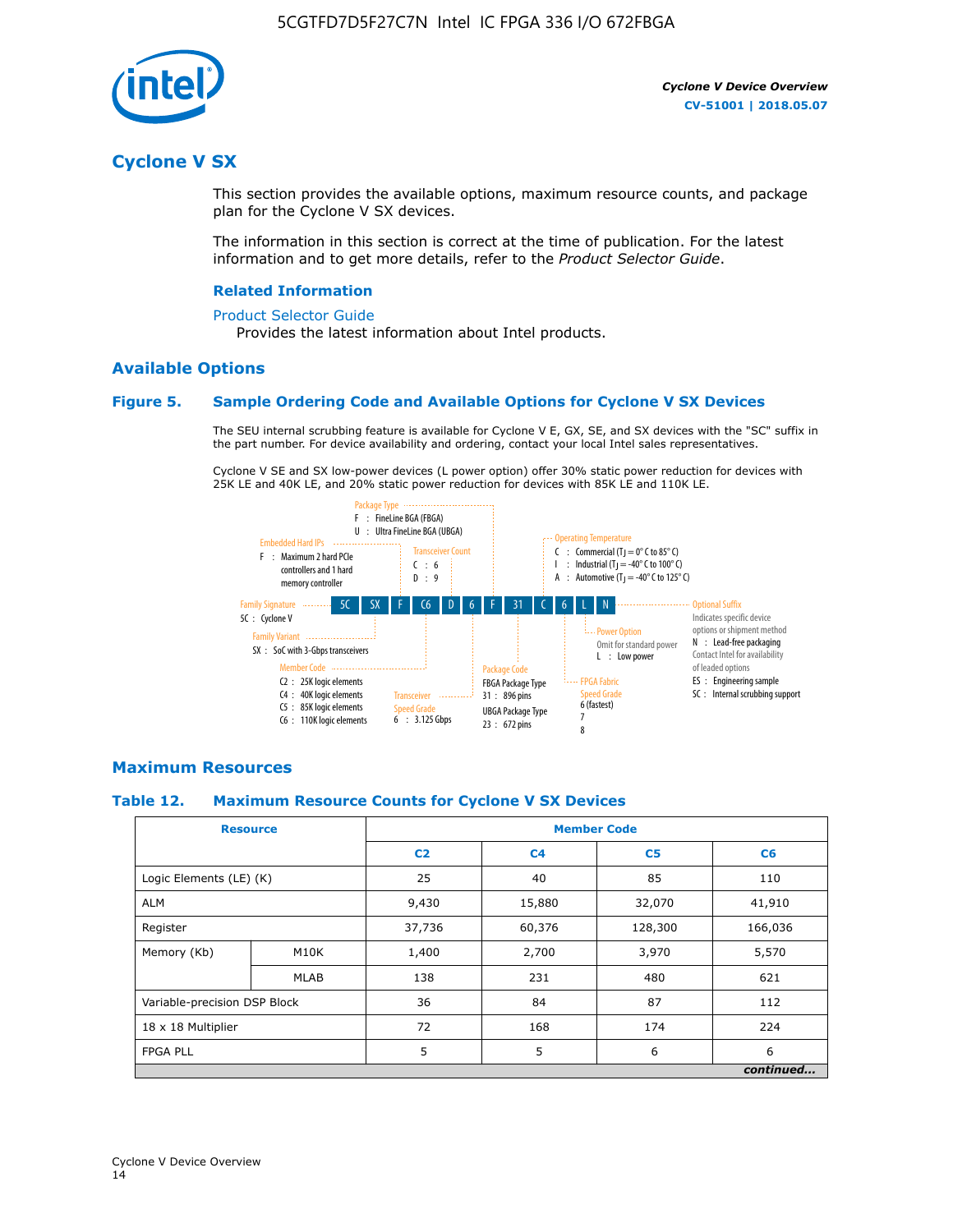

| <b>Resource</b>                |             | <b>Member Code</b> |                |                |              |  |  |
|--------------------------------|-------------|--------------------|----------------|----------------|--------------|--|--|
|                                |             | C <sub>2</sub>     | C <sub>4</sub> | C <sub>5</sub> | C6           |  |  |
| <b>HPS PLL</b>                 |             | 3                  | 3              | 3              | 3            |  |  |
| 3 Gbps Transceiver             |             | 6                  | 6              | 9              | 9            |  |  |
| FPGA GPIO $(8)$                |             | 145                | 145            | 288            | 288          |  |  |
| HPS I/O                        |             | 181                | 181            | 181            | 181          |  |  |
| <b>LVDS</b>                    | Transmitter | 32                 | 32             | 72             | 72           |  |  |
|                                | Receiver    | 37                 | 37             | 72             | 72           |  |  |
| PCIe Hard IP Block             |             | $\overline{2}$     | 2              | 2(9)           | 2(9)         |  |  |
| FPGA Hard Memory Controller    |             | 1                  | $\mathbf{1}$   | $\mathbf{1}$   | $\mathbf{1}$ |  |  |
| HPS Hard Memory Controller     |             | 1                  | $\mathbf{1}$   | 1              | 1            |  |  |
| Arm Cortex-A9 MPCore Processor |             | Dual-core          | Dual-core      | Dual-core      | Dual-core    |  |  |

#### **Related Information**

[True LVDS Buffers in Devices, I/O Features in Cyclone V Devices](https://www.altera.com/documentation/sam1403481100977.html#sam1403480885395) Provides the number of LVDS channels in each device package.

#### **Package Plan**

#### **Table 13. Package Plan for Cyclone V SX Devices**

The HPS I/O counts are the number of I/Os in the HPS and does not correlate with the number of HPS-specific I/O pins in the FPGA. Each HPS-specific pin in the FPGA may be mapped to several HPS I/Os.

| <b>Member Code</b> | U672<br>(23 mm)  |           | <b>F896</b><br>$(31$ mm $)$ |                  |           |             |
|--------------------|------------------|-----------|-----------------------------|------------------|-----------|-------------|
|                    | <b>FPGA GPIO</b> | HPS $I/O$ | <b>XCVR</b>                 | <b>FPGA GPIO</b> | HPS $I/O$ | <b>XCVR</b> |
| C <sub>2</sub>     | 145              | 181       | 6                           |                  |           |             |
| C <sub>4</sub>     | 145              | 181       | 6                           |                  |           |             |
| C5                 | 145              | 181       | 6                           | 288              | 181       | 9           |
| C6                 | 145              | 181       | 6                           | 288              | 181       | 9           |

## **Cyclone V ST**

This section provides the available options, maximum resource counts, and package plan for the Cyclone V ST devices.

The information in this section is correct at the time of publication. For the latest information and to get more details, refer to the *Product Selector Guide*.

 $(8)$  The number of GPIOs does not include transceiver I/Os. In the Intel Quartus Prime software, the number of user I/Os includes transceiver I/Os.

<sup>(9)</sup> 1 PCIe Hard IP Block in U672 package.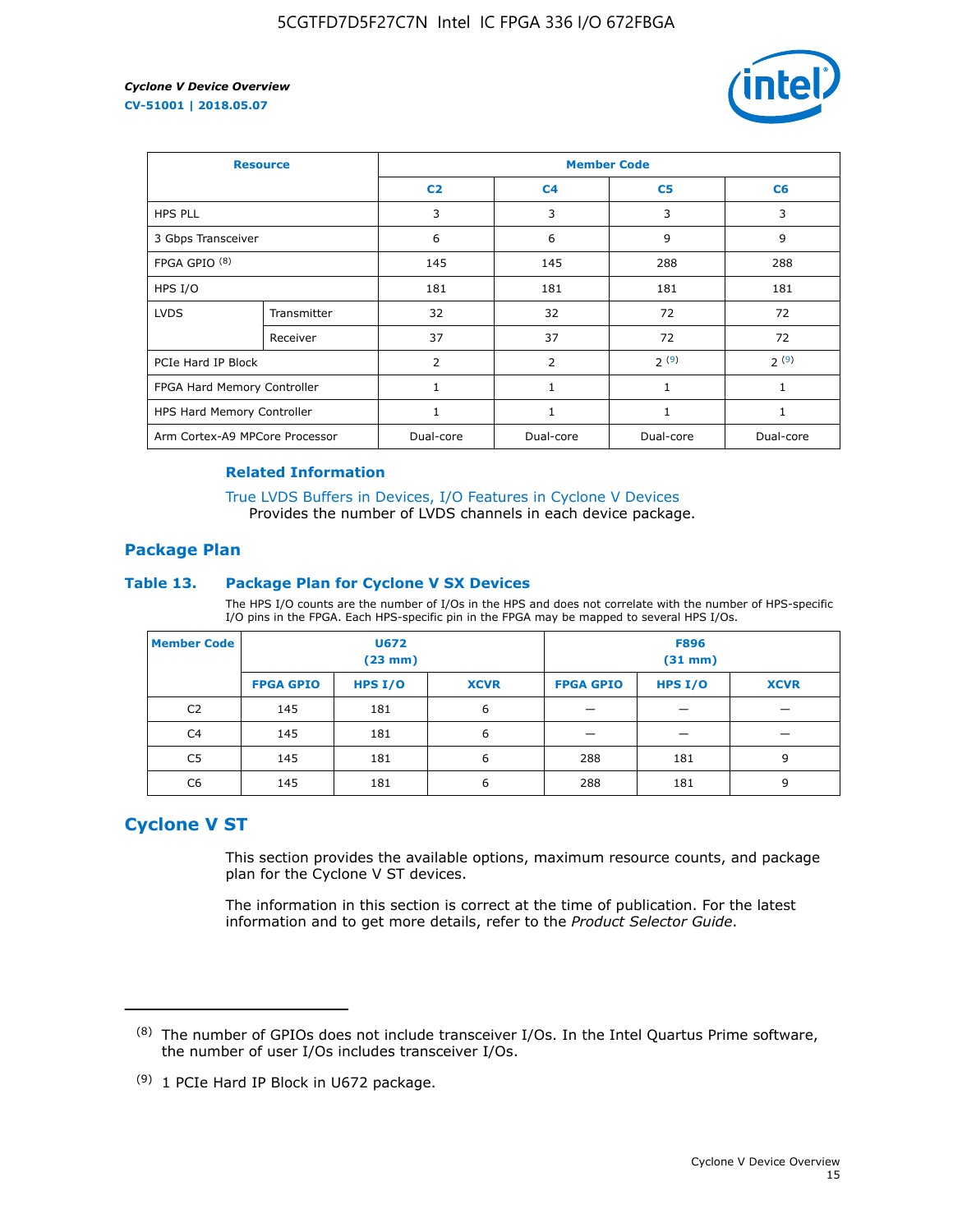

#### **Related Information**

[Product Selector Guide](https://www.altera.com/products/product-selector-guide.html) Provides the latest information about Intel products.

#### **Available Options**

#### **Figure 6. Sample Ordering Code and Available Options for Cyclone V ST Devices**



## **Maximum Resources**

#### **Table 14. Maximum Resource Counts for Cyclone V ST Devices**

| <b>Resource</b>              |             |                | <b>Member Code</b> |
|------------------------------|-------------|----------------|--------------------|
|                              |             | D <sub>5</sub> | D <sub>6</sub>     |
| Logic Elements (LE) (K)      |             | 85             | 110                |
| <b>ALM</b>                   |             | 32,070         | 41,910             |
| Register                     |             | 128,300        | 166,036            |
| Memory (Kb)                  | M10K        | 3,970          | 5,570              |
|                              | <b>MLAB</b> | 480            | 621                |
| Variable-precision DSP Block |             | 87             | 112                |
| 18 x 18 Multiplier           |             | 174            | 224                |
| <b>FPGA PLL</b>              |             | 6              | 6                  |
| <b>HPS PLL</b>               |             | 3              | 3                  |
| 6.144 Gbps Transceiver       |             | 9              | 9                  |
| FPGA GPIO(10)                |             | 288            | 288                |
| HPS I/O                      |             | 181            | 181                |
| <b>LVDS</b><br>Transmitter   |             | 72             | 72                 |
|                              |             |                | continued          |

<sup>(10)</sup> The number of GPIOs does not include transceiver I/Os. In the Intel Quartus Prime software, the number of user I/Os includes transceiver I/Os.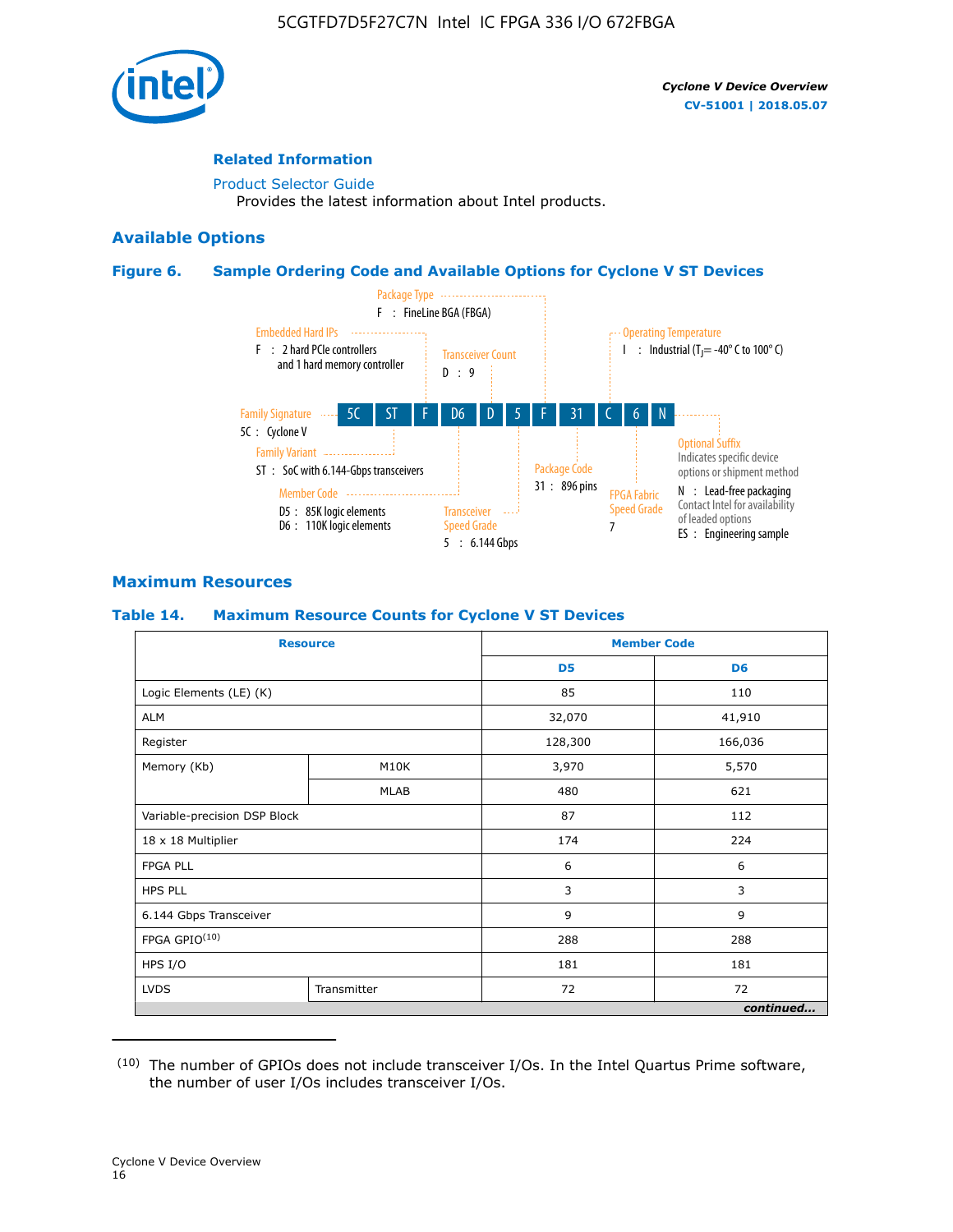

| <b>Resource</b>                |          | <b>Member Code</b> |                |  |
|--------------------------------|----------|--------------------|----------------|--|
|                                |          | D <sub>5</sub>     | D <sub>6</sub> |  |
|                                | Receiver | 72                 | 72             |  |
| PCIe Hard IP Block             |          |                    |                |  |
| FPGA Hard Memory Controller    |          |                    |                |  |
| HPS Hard Memory Controller     |          |                    |                |  |
| Arm Cortex-A9 MPCore Processor |          | Dual-core          | Dual-core      |  |

#### **Related Information**

## [True LVDS Buffers in Devices, I/O Features in Cyclone V Devices](https://www.altera.com/documentation/sam1403481100977.html#sam1403480885395)

Provides the number of LVDS channels in each device package.

#### **Package Plan**

#### **Table 15. Package Plan for Cyclone V ST Devices**

- The HPS I/O counts are the number of I/Os in the HPS and does not correlate with the number of HPSspecific I/O pins in the FPGA. Each HPS-specific pin in the FPGA may be mapped to several HPS I/Os.
- Transceiver counts shown are for transceiver ≤5 Gbps . 6 Gbps transceiver channel count support depends on the package and channel usage. For more information about the 6 Gbps transceiver channel count, refer to the *Cyclone V Device Handbook Volume 2: Transceivers*.

| <b>Member Code</b> | <b>F896</b><br>$(31$ mm $)$ |           |             |  |  |
|--------------------|-----------------------------|-----------|-------------|--|--|
|                    | <b>FPGA GPIO</b>            | HPS $I/O$ | <b>XCVR</b> |  |  |
| D <sub>5</sub>     | 288                         | 181       | 9(11)       |  |  |
| D <sub>6</sub>     | 288                         | 181       | q(11)       |  |  |

#### **Related Information**

[6.144-Gbps Support Capability in Cyclone V GT Devices, Cyclone V Device Handbook](https://www.altera.com/documentation/nik1409855456781.html#nik1409855410757) [Volume 2: Transceivers](https://www.altera.com/documentation/nik1409855456781.html#nik1409855410757)

Provides more information about 6 Gbps transceiver channel count.

<sup>(11)</sup> If you require CPRI (at 4.9152 Gbps) and PCIe Gen2 transmit jitter compliance, Intel recommends that you use only up to seven full-duplex transceiver channels for CPRI, and up to six full-duplex channels for PCIe Gen2. The CMU channels are not considered full-duplex channels.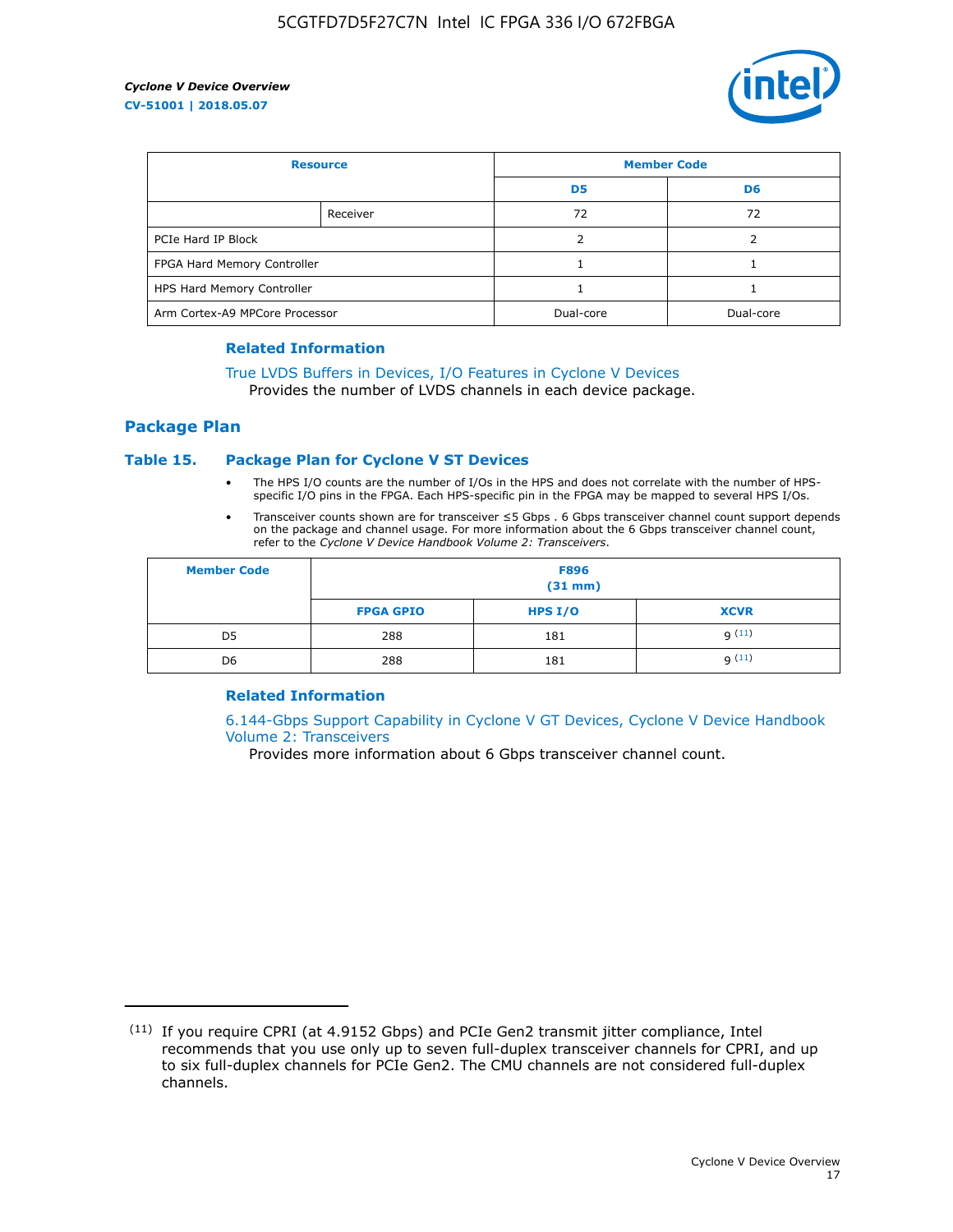

# **I/O Vertical Migration for Cyclone V Devices**

#### **Figure 7. Vertical Migration Capability Across Cyclone V Device Packages and Densities**

The arrows indicate the vertical migration paths. The devices included in each vertical migration path are shaded. You can also migrate your design across device densities in the same package option if the devices have the same dedicated pins, configuration pins, and power pins.



You can achieve the vertical migration shaded in red if you use only up to 175 GPIOs for the M383 package, and 138 GPIOs for the U672 package. These migration paths are not shown in the Intel Quartus Prime software Pin Migration View.

*Note:* To verify the pin migration compatibility, use the Pin Migration View window in the Intel Quartus Prime software Pin Planner.

# **Adaptive Logic Module**

Cyclone V devices use a 28 nm ALM as the basic building block of the logic fabric.

The ALM, as shown in following figure, uses an 8-input fracturable look-up table (LUT) with four dedicated registers to help improve timing closure in register-rich designs and achieve an even higher design packing capability than previous generations.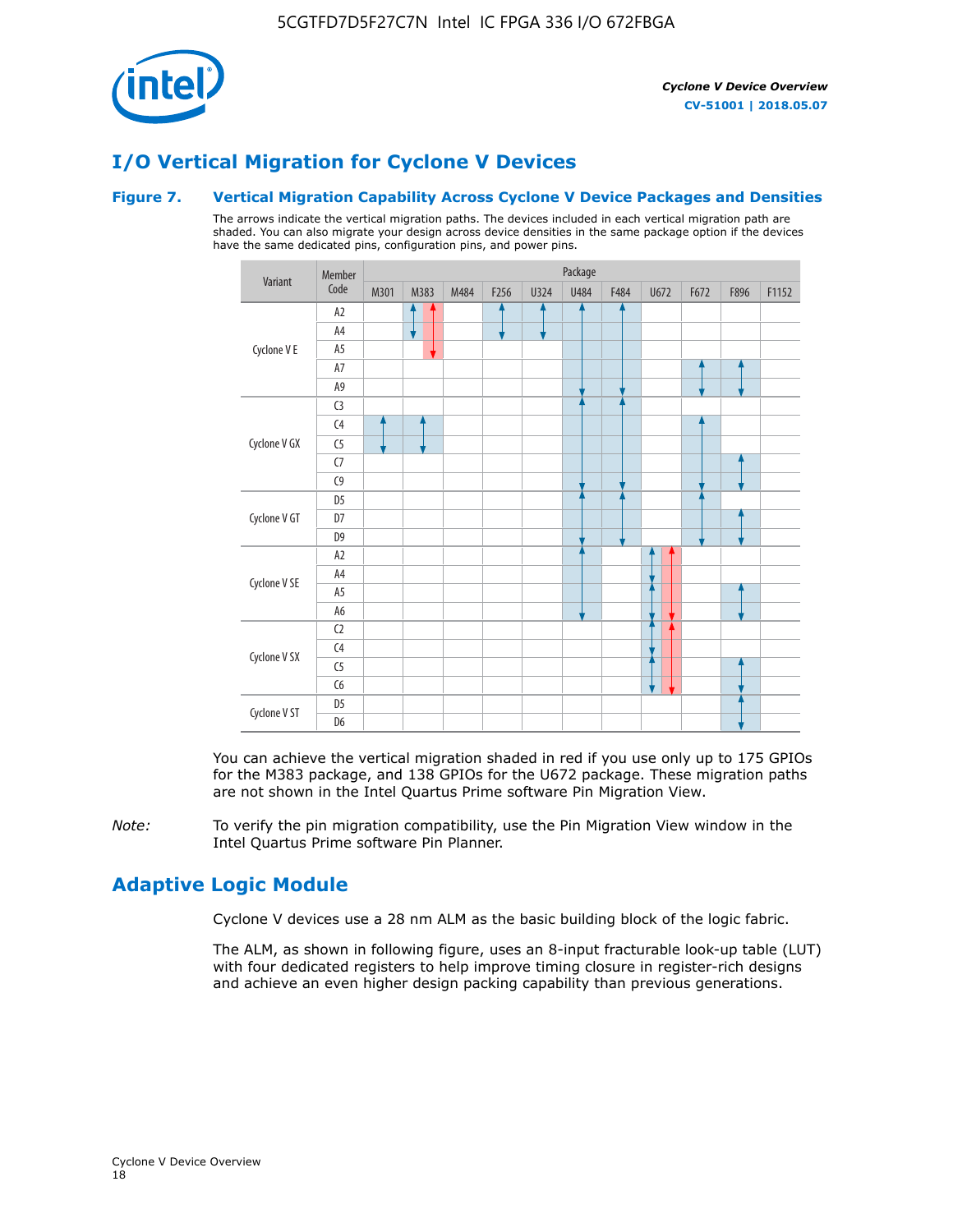

#### **Figure 8. ALM for Cyclone V Devices**



You can configure up to 25% of the ALMs in the Cyclone V devices as distributed memory using MLABs.

#### **Related Information**

Embedded Memory Capacity in Cyclone V Devices on page 21 Lists the embedded memory capacity for each device.

## **Variable-Precision DSP Block**

Cyclone V devices feature a variable-precision DSP block that supports these features:

- Configurable to support signal processing precisions ranging from  $9 \times 9$ ,  $18 \times 18$ and 27 x 27 bits natively
- A 64-bit accumulator
- A hard preadder that is available in both 18- and 27-bit modes
- Cascaded output adders for efficient systolic finite impulse response (FIR) filters
- Internal coefficient register banks, 8 deep, for each multiplier in 18- or 27-bit mode
- Fully independent multiplier operation
- A second accumulator feedback register to accommodate complex multiplyaccumulate functions
- Fully independent Efficient support for single-precision floating point arithmetic
- The inferability of all modes by the Intel Quartus Prime design software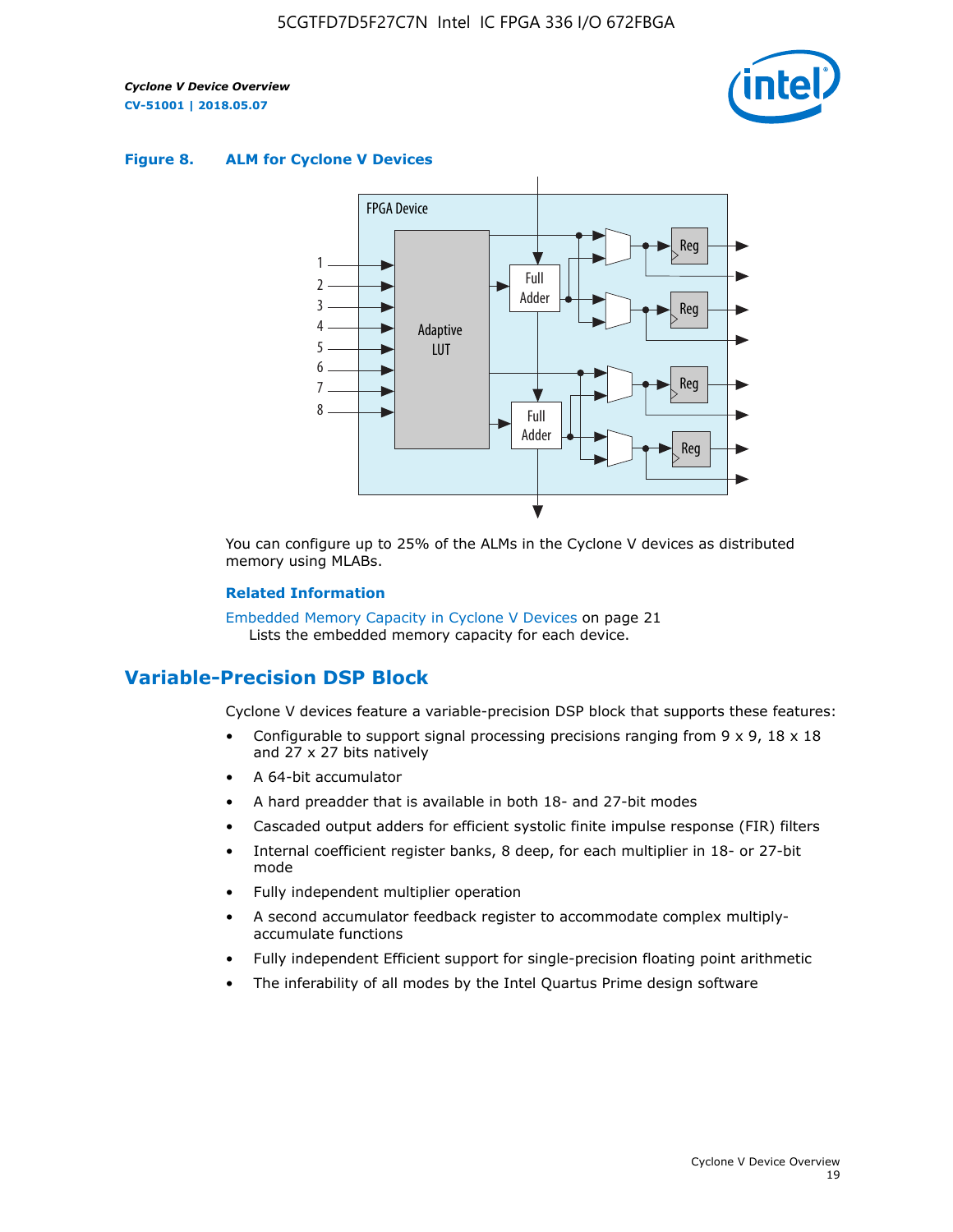

## **Table 16. Variable-Precision DSP Block Configurations for Cyclone V Devices**

| <b>Usage Example</b>                                       | <b>Multiplier Size (Bit)</b> | <b>DSP Block Resource</b> |
|------------------------------------------------------------|------------------------------|---------------------------|
| Low precision fixed point for video<br>applications        | Three $9 \times 9$           |                           |
| Medium precision fixed point in FIR<br>filters             | Two 18 x 18                  |                           |
| FIR filters and general DSP usage                          | Two 18 x 18 with accumulate  |                           |
| High precision fixed- or floating-point<br>implementations | One 27 x 27 with accumulate  |                           |

You can configure each DSP block during compilation as independent three  $9 \times 9$ , two 18 x 18, or one 27 x 27 multipliers. With a dedicated 64 bit cascade bus, you can cascade multiple variable-precision DSP blocks to implement even higher precision DSP functions efficiently.

#### **Table 17. Number of Multipliers in Cyclone V Devices**

The table lists the variable-precision DSP resources by bit precision for each Cyclone V device.

| <b>Variant</b>  | <b>Member</b><br><b>Code</b> | <b>Variable-</b><br>precision |                                   | <b>Independent Input and Output</b><br><b>Multiplications Operator</b> | $18 \times 18$<br><b>Multiplier</b> | $18 \times 18$<br><b>Multiplier</b> |                                                              |
|-----------------|------------------------------|-------------------------------|-----------------------------------|------------------------------------------------------------------------|-------------------------------------|-------------------------------------|--------------------------------------------------------------|
|                 |                              | <b>DSP Block</b>              | $9 \times 9$<br><b>Multiplier</b> | $18 \times 18$<br><b>Multiplier</b>                                    | $27 \times 27$<br><b>Multiplier</b> | <b>Adder Mode</b>                   | <b>Adder</b><br><b>Summed</b><br>with 36 bit<br><b>Input</b> |
| Cyclone V E     | A2                           | 25                            | 75                                | 50                                                                     | 25                                  | 25                                  | 25                                                           |
|                 | A4                           | 66                            | 198                               | 132                                                                    | 66                                  | 66                                  | 66                                                           |
|                 | A5                           | 150                           | 450                               | 300                                                                    | 150                                 | 150                                 | 150                                                          |
|                 | A7                           | 156                           | 468                               | 312                                                                    | 156                                 | 156                                 | 156                                                          |
|                 | A9                           | 342                           | 1,026                             | 684                                                                    | 342                                 | 342                                 | 342                                                          |
| Cyclone V<br>GX | C <sub>3</sub>               | 57                            | 171                               | 114                                                                    | 57                                  | 57                                  | 57                                                           |
|                 | C <sub>4</sub>               | 70                            | 210                               | 140                                                                    | 70                                  | 70                                  | 70                                                           |
|                 | C <sub>5</sub>               | 150                           | 450                               | 300                                                                    | 150                                 | 150                                 | 150                                                          |
|                 | C7                           | 156                           | 468                               | 312                                                                    | 156                                 | 156                                 | 156                                                          |
|                 | C <sub>9</sub>               | 342                           | 1,026                             | 684                                                                    | 342                                 | 342                                 | 342                                                          |
| Cyclone V GT    | D <sub>5</sub>               | 150                           | 450                               | 300                                                                    | 150                                 | 150                                 | 150                                                          |
|                 | D7                           | 156                           | 468                               | 312                                                                    | 156                                 | 156                                 | 156                                                          |
|                 | D <sub>9</sub>               | 342                           | 1,026                             | 684                                                                    | 342                                 | 342                                 | 342                                                          |
| Cyclone V SE    | A <sub>2</sub>               | 36                            | 108                               | 72                                                                     | 36                                  | 36                                  | 36                                                           |
|                 | A4                           | 84                            | 252                               | 168                                                                    | 84                                  | 84                                  | 84                                                           |
|                 | A5                           | 87                            | 261                               | 174                                                                    | 87                                  | 87                                  | 87                                                           |
|                 | A <sub>6</sub>               | 112                           | 336                               | 224                                                                    | 112                                 | 112                                 | 112                                                          |
| Cyclone V SX    | C <sub>2</sub>               | 36                            | 108                               | 72                                                                     | 36                                  | 36                                  | 36                                                           |
|                 | C <sub>4</sub>               | 84                            | 252                               | 168                                                                    | 84                                  | 84                                  | 84                                                           |
|                 | C <sub>5</sub>               | 87                            | 261                               | 174                                                                    | 87                                  | 87                                  | 87                                                           |
|                 |                              |                               |                                   |                                                                        |                                     |                                     | continued                                                    |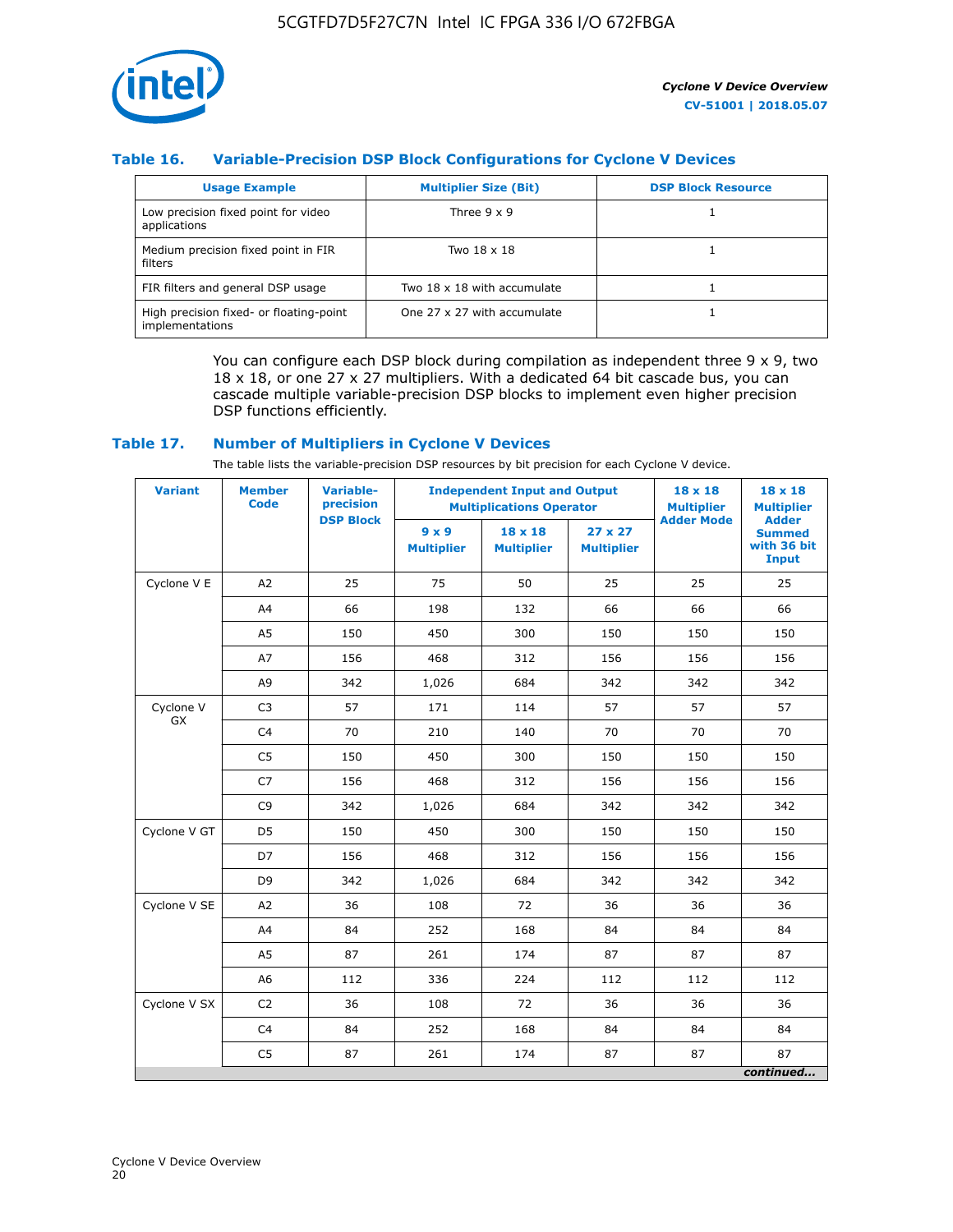

| <b>Variant</b> | <b>Member</b><br><b>Code</b> | <b>Variable-</b><br>precision<br><b>DSP Block</b> |                                   | <b>Independent Input and Output</b><br><b>Multiplications Operator</b> | $18 \times 18$<br><b>Multiplier</b> | $18 \times 18$<br><b>Multiplier</b><br><b>Adder</b> |                                       |
|----------------|------------------------------|---------------------------------------------------|-----------------------------------|------------------------------------------------------------------------|-------------------------------------|-----------------------------------------------------|---------------------------------------|
|                |                              |                                                   | $9 \times 9$<br><b>Multiplier</b> | $18 \times 18$<br><b>Multiplier</b>                                    | $27 \times 27$<br><b>Multiplier</b> | <b>Adder Mode</b>                                   | <b>Summed</b><br>with 36 bit<br>Input |
|                | C6                           | 112                                               | 336                               | 224                                                                    | 112                                 | 112                                                 | 112                                   |
| Cyclone V ST   | D <sub>5</sub>               | 87                                                | 261                               | 174                                                                    | 87                                  | 87                                                  | 87                                    |
|                | D <sub>6</sub>               | 112                                               | 336                               | 224                                                                    | 112                                 | 112                                                 | 112                                   |

## **Embedded Memory Blocks**

The embedded memory blocks in the devices are flexible and designed to provide an optimal amount of small- and large-sized memory arrays to fit your design requirements.

## **Types of Embedded Memory**

The Cyclone V devices contain two types of memory blocks:

- 10 Kb M10K blocks—blocks of dedicated memory resources. The M10K blocks are ideal for larger memory arrays while still providing a large number of independent ports.
- 640 bit memory logic array blocks (MLABs)—enhanced memory blocks that are configured from dual-purpose logic array blocks (LABs). The MLABs are ideal for wide and shallow memory arrays. The MLABs are optimized for implementation of shift registers for digital signal processing (DSP) applications, wide shallow FIFO buffers, and filter delay lines. Each MLAB is made up of ten adaptive logic modules (ALMs). In the Cyclone V devices, you can configure these ALMs as ten 32 x 2 blocks, giving you one 32 x 20 simple dual-port SRAM block per MLAB.

## **Embedded Memory Capacity in Cyclone V Devices**

#### **Table 18. Embedded Memory Capacity and Distribution in Cyclone V Devices**

|                | <b>Member</b>  | <b>M10K</b>  |                     | <b>MLAB</b>  | <b>Total RAM Bit</b> |        |  |  |  |
|----------------|----------------|--------------|---------------------|--------------|----------------------|--------|--|--|--|
| <b>Variant</b> | <b>Code</b>    | <b>Block</b> | <b>RAM Bit (Kb)</b> | <b>Block</b> | <b>RAM Bit (Kb)</b>  | (Kb)   |  |  |  |
| Cyclone V E    | A2             | 176          | 1,760               | 314          | 196                  | 1,956  |  |  |  |
|                | A4             | 308          | 3,080               | 485          | 303                  | 3,383  |  |  |  |
|                | A5             | 446          | 4,460               | 679          | 424                  | 4,884  |  |  |  |
|                | A7             | 686          | 6,860               | 1338         | 836                  | 7,696  |  |  |  |
|                | A9             | 1,220        | 12,200              | 2748         | 1,717                | 13,917 |  |  |  |
| Cyclone V GX   | C <sub>3</sub> | 135          | 1,350               | 291          | 182                  | 1,532  |  |  |  |
|                | C4             | 250          | 2,500               | 678          | 424                  | 2,924  |  |  |  |
|                | C5             | 446          | 4,460               | 678          | 424                  | 4,884  |  |  |  |
|                | C7             | 686          | 6,860               | 1338         | 836                  | 7,696  |  |  |  |
|                | C <sub>9</sub> | 1,220        | 12,200              | 2748         | 1,717                | 13,917 |  |  |  |
|                | continued      |              |                     |              |                      |        |  |  |  |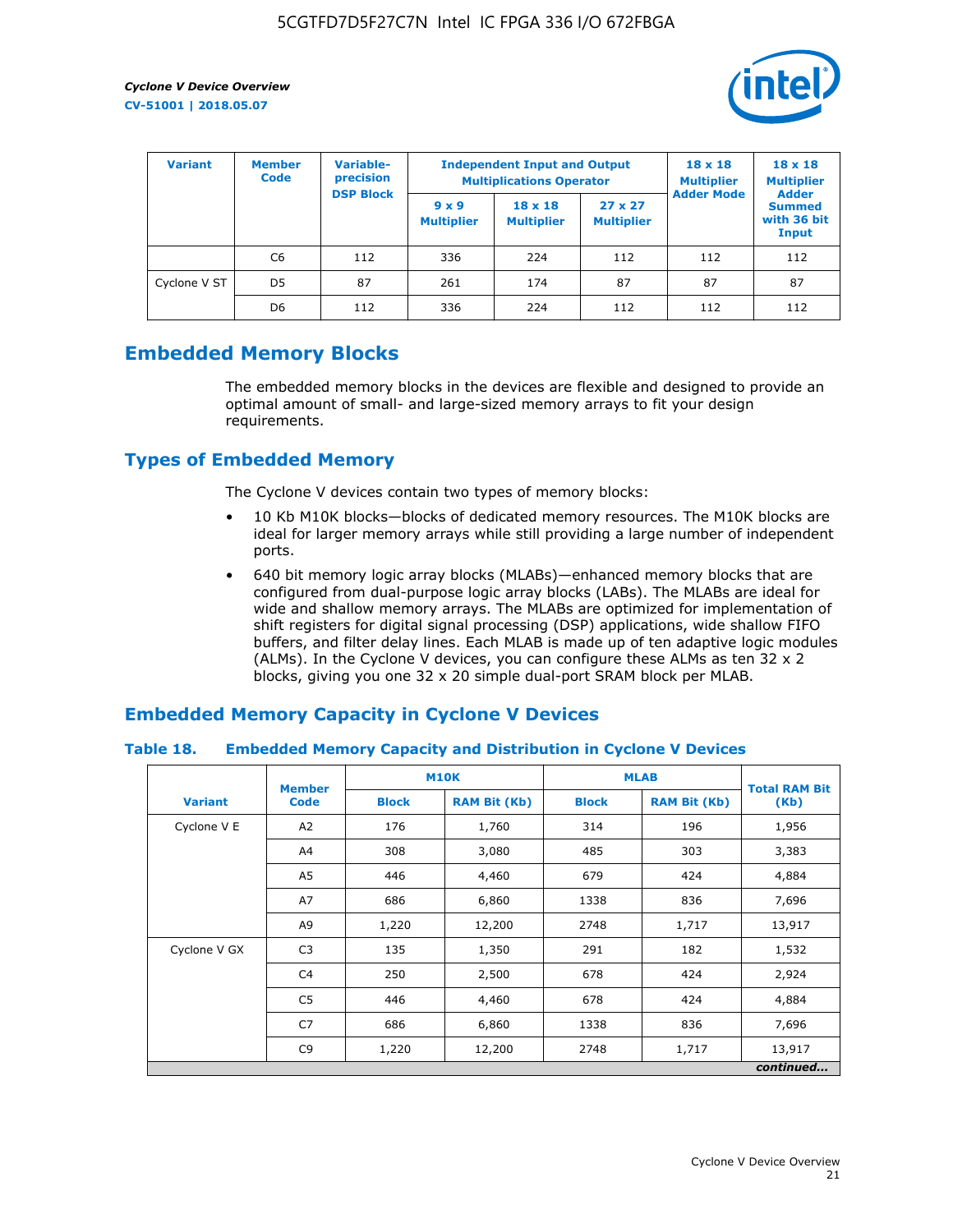

|                | <b>Member</b>  |              | <b>M10K</b>         | <b>MLAB</b>  | <b>Total RAM Bit</b> |        |
|----------------|----------------|--------------|---------------------|--------------|----------------------|--------|
| <b>Variant</b> | <b>Code</b>    | <b>Block</b> | <b>RAM Bit (Kb)</b> | <b>Block</b> | <b>RAM Bit (Kb)</b>  | (Kb)   |
| Cyclone V GT   | D <sub>5</sub> | 446          | 4,460               | 679          | 424                  | 4,884  |
|                | D7             | 686          | 6,860               | 1338         | 836                  | 7,696  |
|                | D <sub>9</sub> | 1,220        | 12,200              | 2748         | 1,717                | 13,917 |
| Cyclone V SE   | A <sub>2</sub> | 140          | 1,400               | 221          | 138                  | 1,538  |
|                | A4             | 270          | 2,700               | 370          | 231                  | 2,460  |
|                | A5             | 397          | 3,970               | 768          | 480                  | 4,450  |
|                | A6             | 553          | 5,530               | 994          | 621                  | 6,151  |
| Cyclone V SX   | C <sub>2</sub> | 140          | 1,400               | 221          | 138                  | 1,538  |
|                | C <sub>4</sub> | 270          | 2,700               | 370          | 231                  | 2,460  |
|                | C5             | 397          | 3,970               | 768          | 480                  | 4,450  |
|                | C <sub>6</sub> | 553          | 5,530               | 994          | 621                  | 6,151  |
| Cyclone V ST   | D <sub>5</sub> | 397          | 3,970               | 768          | 480                  | 4,450  |
|                | D <sub>6</sub> | 553          | 5,530               | 994          | 621                  | 6,151  |

# **Embedded Memory Configurations**

#### **Table 19. Supported Embedded Memory Block Configurations for Cyclone V Devices**

This table lists the maximum configurations supported for the embedded memory blocks. The information is applicable only to the single-port RAM and ROM modes.

| <b>Memory Block</b> | Depth (bits) | <b>Programmable Width</b> |
|---------------------|--------------|---------------------------|
| MLAB                | 32           | x16, x18, or x20          |
| M10K                | 256          | x40 or x32                |
|                     | 512          | x20 or x16                |
|                     | 1K           | $x10$ or $x8$             |
|                     | 2K           | $x5$ or $x4$              |
|                     | 4K           | x2                        |
|                     | 8K           | x1                        |

# **Clock Networks and PLL Clock Sources**

550 MHz Cyclone V devices have 16 global clock networks capable of up to operation. The clock network architecture is based on Intel's global, quadrant, and peripheral clock structure. This clock structure is supported by dedicated clock input pins and fractional PLLs.

*Note:* To reduce power consumption, the Intel Quartus Prime software identifies all unused sections of the clock network and powers them down.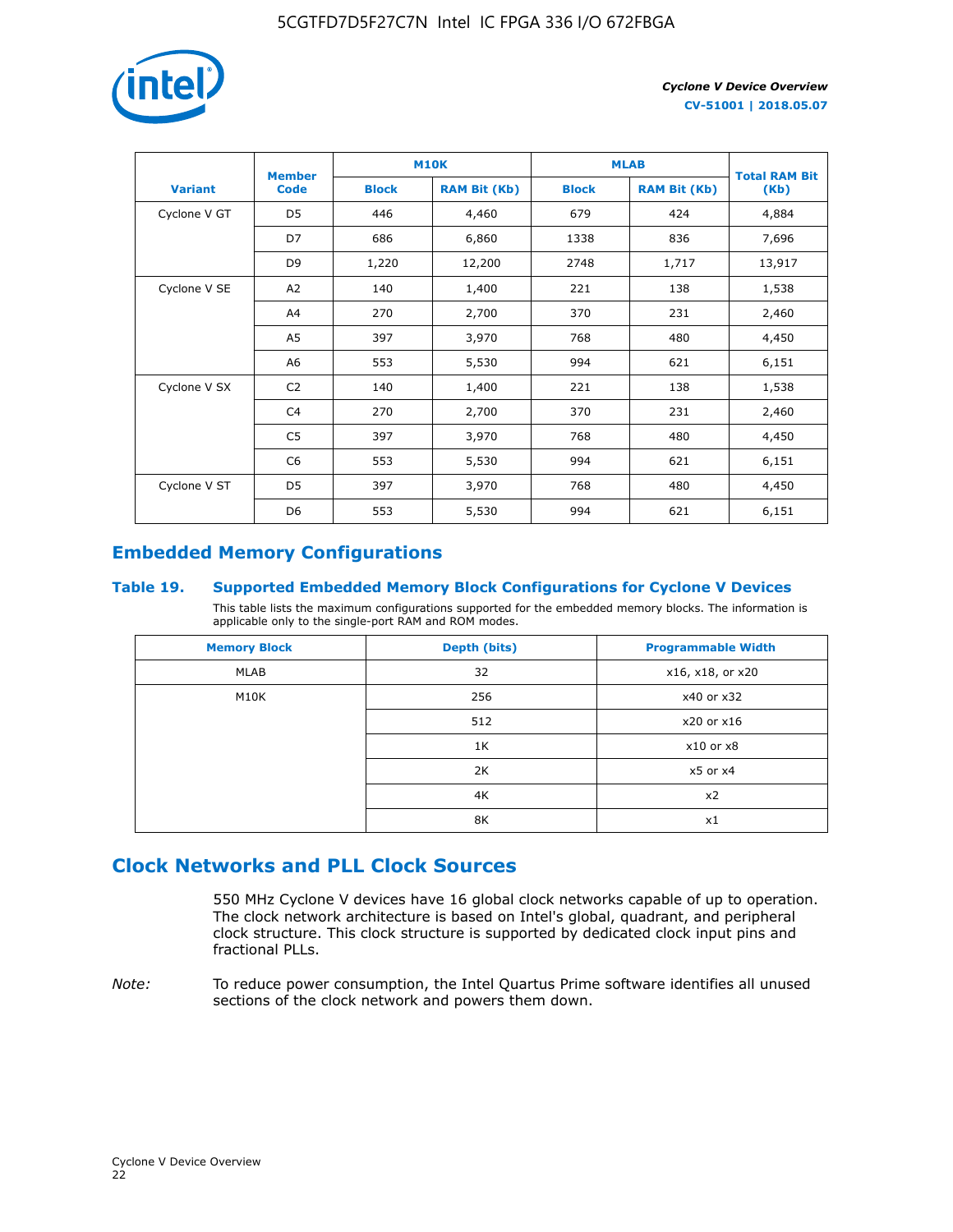

#### **PLL Features**

The PLLs in the Cyclone V devices support the following features:

- Frequency synthesis
- On-chip clock deskew
- Jitter attenuation
- Programmable output clock duty cycles
- PLL cascading
- Reference clock switchover
- Programmable bandwidth
- User-mode reconfiguration of PLLs
- Low power mode for each fractional PLL
- Dynamic phase shift
- Direct, source synchronous, zero delay buffer, external feedback, and LVDS compensation modes

#### **Fractional PLL**

In addition to integer PLLs, the Cyclone V devices use a fractional PLL architecture. The devices have up to eight PLLs, each with nine output counters. You can use the output counters to reduce PLL usage in two ways:

- Reduce the number of oscillators that are required on your board by using fractional PLLs
- Reduce the number of clock pins that are used in the device by synthesizing multiple clock frequencies from a single reference clock source

If you use the fractional PLL mode, you can use the PLLs for precision fractional-N frequency synthesis—removing the need for off-chip reference clock sources in your design.

The transceiver fractional PLLs that are not used by the transceiver I/Os can be used as general purpose fractional PLLs by the FPGA fabric.

## **FPGA General Purpose I/O**

Cyclone V devices offer highly configurable GPIOs. The following list describes the features of the GPIOs:

- Programmable bus hold and weak pull-up
- LVDS output buffer with programmable differential output voltage ( $V_{OD}$ ) and programmable pre-emphasis
- On-chip parallel termination ( $R<sub>T</sub>$  OCT) for all I/O banks with OCT calibration to limit the termination impedance variation
- On-chip dynamic termination that has the ability to swap between series and parallel termination, depending on whether there is read or write on a common bus for signal integrity
- Easy timing closure support using the hard read FIFO in the input register path, and delay-locked loop (DLL) delay chain with fine and coarse architecture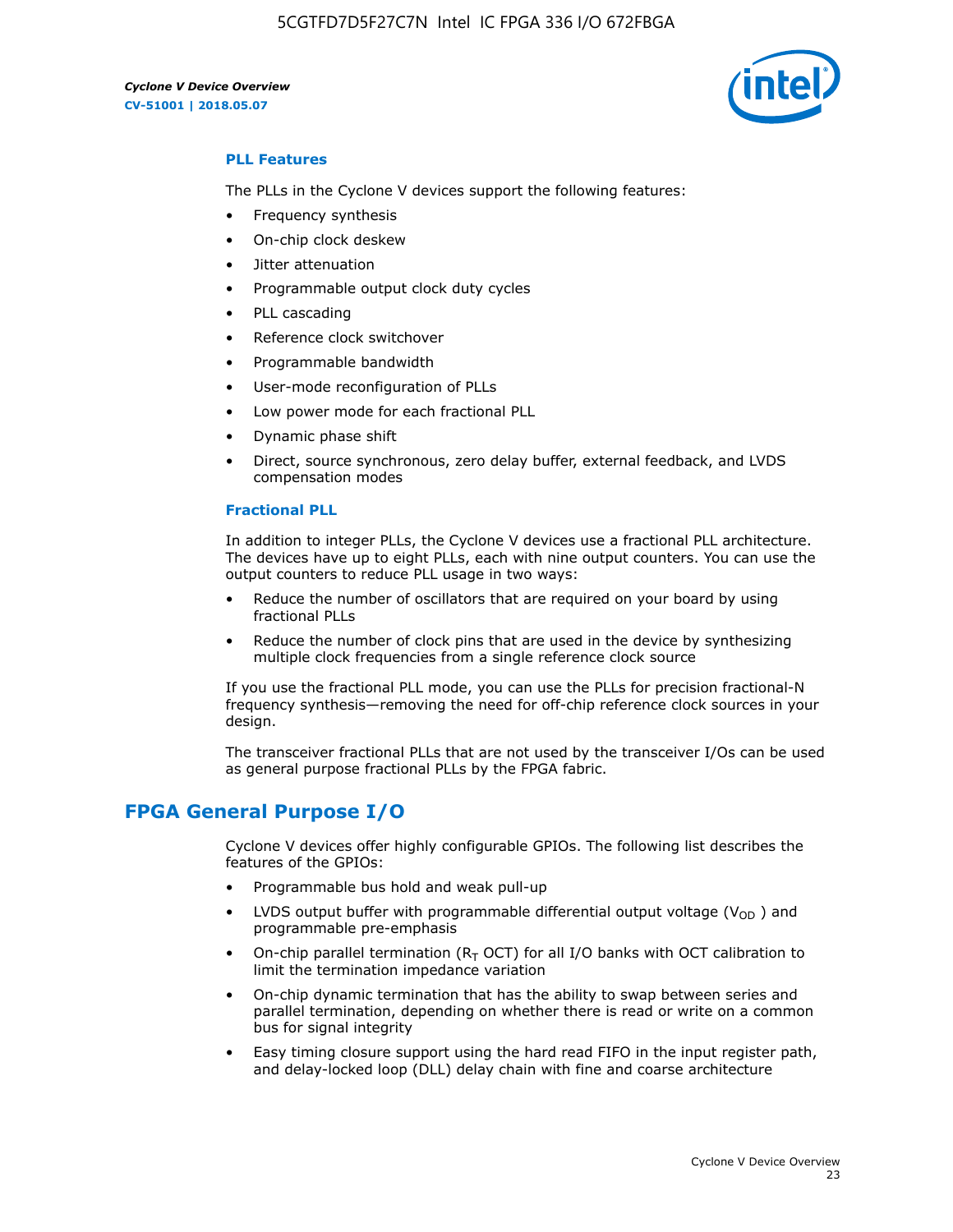

# **PCIe Gen1 and Gen2 Hard IP**

Cyclone V GX, GT, SX, and ST devices contain PCIe hard IP that is designed for performance and ease-of-use. The PCIe hard IP consists of the MAC, data link, and transaction layers.

The PCIe hard IP supports PCIe Gen2 and Gen1 end point and root port for up to x4 lane configuration. The PCIe Gen2 x4 support is PCIe-compatible.

The PCIe endpoint support includes multifunction support for up to eight functions, as shown in the following figure. The integrated multifunction support reduces the FPGA logic requirements by up to 20,000 LEs for PCIe designs that require multiple peripherals.

#### **Figure 9. PCIe Multifunction for Cyclone V Devices**



The Cyclone V PCIe hard IP operates independently from the core logic. This independent operation allows the PCIe link to wake up and complete link training in less than 100 ms while the Cyclone V device completes loading the programming file for the rest of the device.

In addition, the PCIe hard IP in the Cyclone V device provides improved end-to-end datapath protection using ECC.

## **External Memory Interface**

This section provides an overview of the external memory interface in Cyclone V devices.

### **Hard and Soft Memory Controllers**

Cyclone V devices support up to two hard memory controllers for DDR3, DDR2, and LPDDR2 SDRAM devices. Each controller supports 8 to 32 bit components of up to 4 gigabits (Gb) in density with two chip selects and optional ECC. For the Cyclone V SoC devices, an additional hard memory controller in the HPS supports DDR3, DDR2, and LPDDR2 SDRAM devices.

All Cyclone V devices support soft memory controllers for DDR3, DDR2, and LPDDR2 SDRAM devices for maximum flexibility.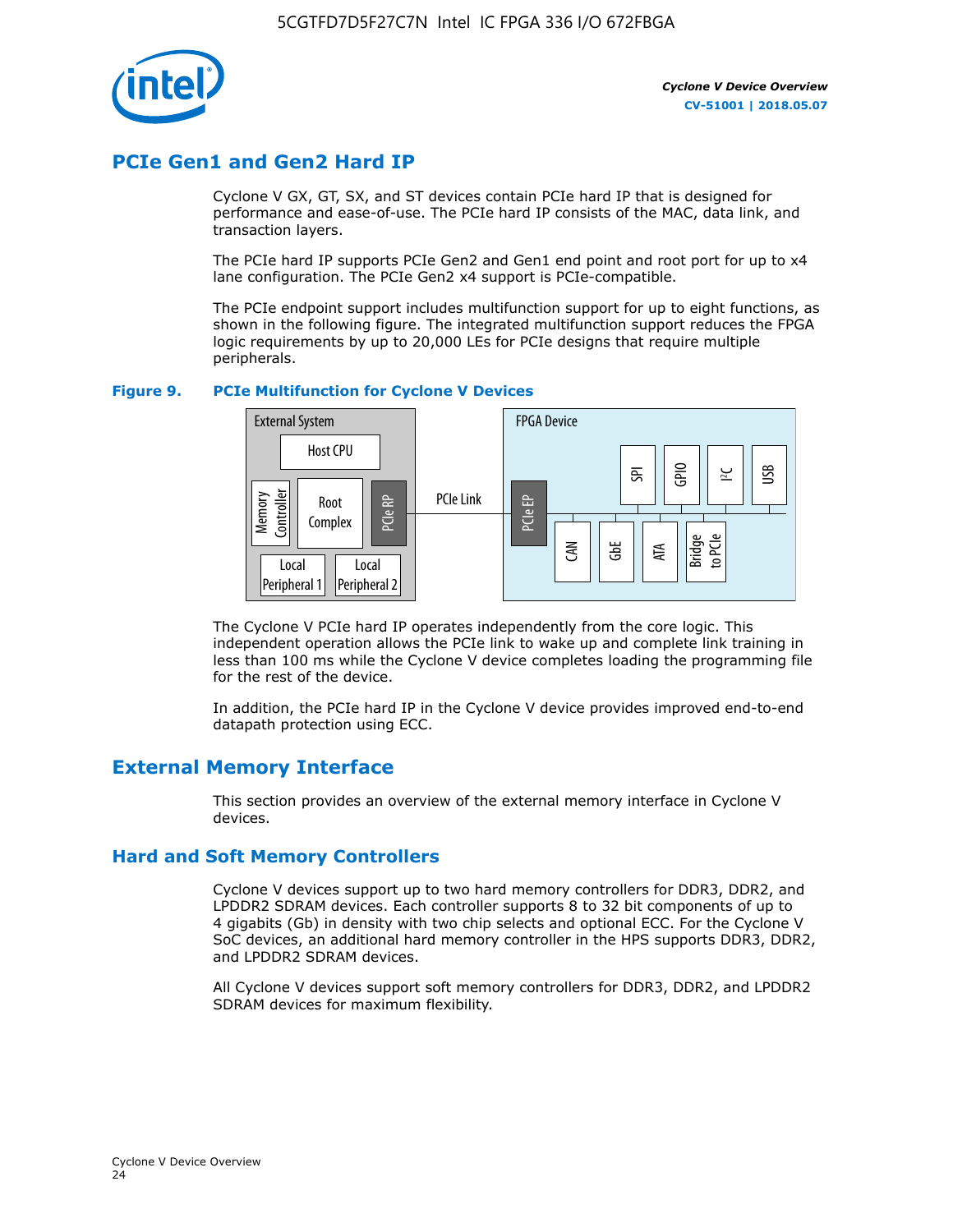

## **External Memory Performance**

#### **Table 20. External Memory Interface Performance in Cyclone V Devices**

The maximum and minimum operating frequencies depend on the memory interface standards and the supported delay-locked loop (DLL) frequency listed in the device datasheet.

| <b>Voltage</b><br><b>Interface</b> |                | <b>Maximum Frequency (MHz)</b> | <b>Minimum Frequency</b> |       |
|------------------------------------|----------------|--------------------------------|--------------------------|-------|
|                                    | $(\mathsf{V})$ | <b>Hard Controller</b>         | <b>Soft Controller</b>   | (MHz) |
| <b>DDR3 SDRAM</b>                  | 1.5            | 400                            | 303                      | 303   |
|                                    | 1.35           | 400                            | 303                      | 303   |
| <b>DDR2 SDRAM</b>                  | 1.8            | 400                            | 300                      | 167   |
| LPDDR2 SDRAM                       | 1.2            | 333                            | 300                      | 167   |

#### **Related Information**

[External Memory Interface Spec Estimator](https://www.altera.com/solutions/technology/external-memory/spec-estimator.html)

For the latest information and to estimate the external memory system performance specification, use Intel's External Memory Interface Spec Estimator tool.

### **HPS External Memory Performance**

#### **Table 21. HPS External Memory Interface Performance**

The hard processor system (HPS) is available in Cyclone V SoC devices only.

| <b>Interface</b>  | <b>Voltage (V)</b> | <b>HPS Hard Controller (MHz)</b> |
|-------------------|--------------------|----------------------------------|
| DDR3 SDRAM        | 1.5                | 400                              |
|                   | 1.35               | 400                              |
| <b>DDR2 SDRAM</b> | 1.8                | 400                              |
| LPDDR2 SDRAM      | 1.2                | 333                              |

#### **Related Information**

#### [External Memory Interface Spec Estimator](https://www.altera.com/solutions/technology/external-memory/spec-estimator.html)

For the latest information and to estimate the external memory system performance specification, use Intel's External Memory Interface Spec Estimator tool.

## **Low-Power Serial Transceivers**

Cyclone V devices deliver the industry's lowest power 6.144 Gbps transceivers at an estimated 88 mW maximum power consumption per channel. Cyclone V transceivers are designed to be compliant with a wide range of protocols and data rates.

## **Transceiver Channels**

The transceivers are positioned on the left outer edge of the device. The transceiver channels consist of the physical medium attachment (PMA), physical coding sublayer (PCS), and clock networks.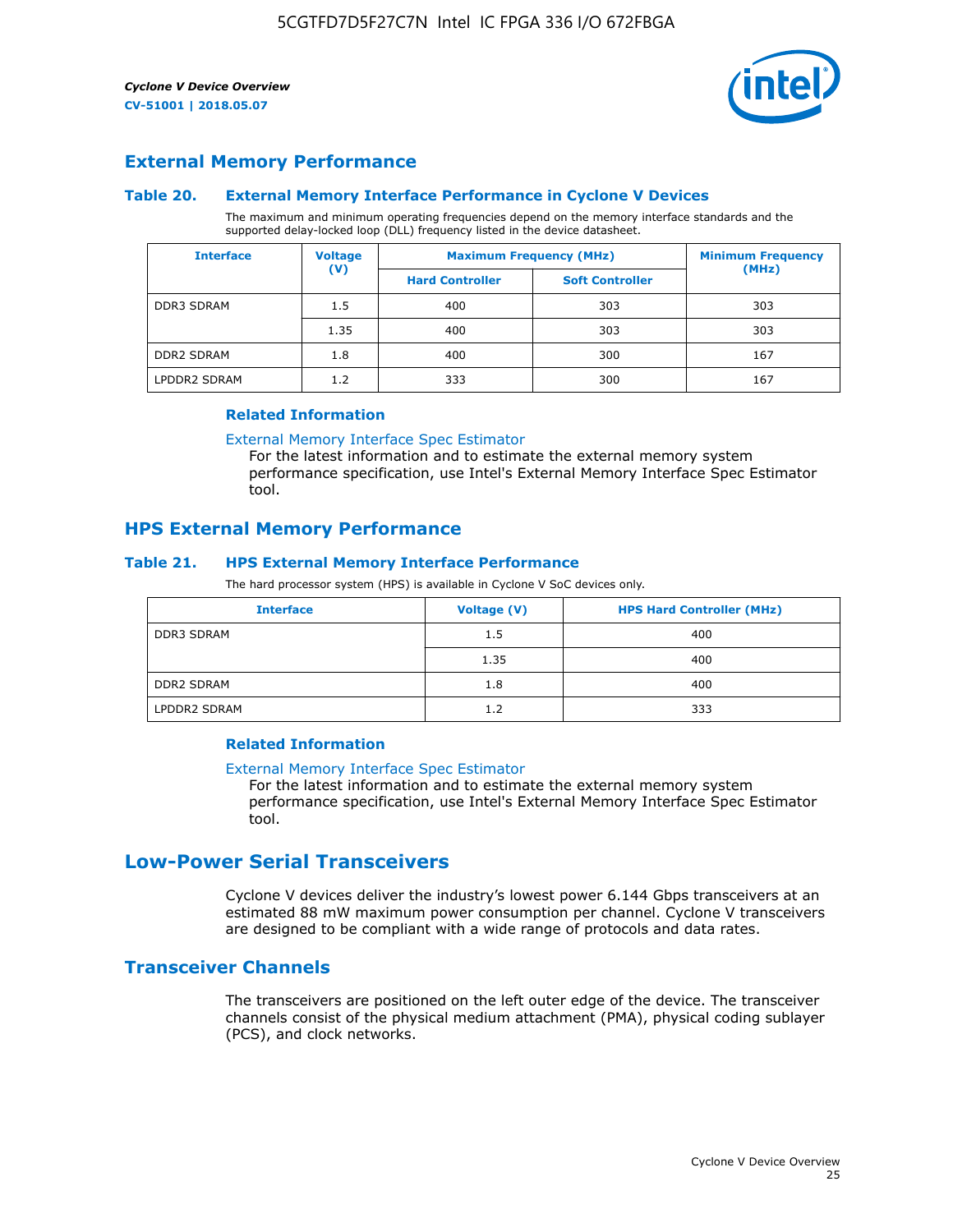

#### **Figure 10. Device Chip Overview for Cyclone V GX and GT Devices**

The figure shows a Cyclone V FPGA with transceivers. Different Cyclone V devices may have a different floorplans than the one shown here.



### **PMA Features**

To prevent core and I/O noise from coupling into the transceivers, the PMA block is isolated from the rest of the chip—ensuring optimal signal integrity. For the transceivers, you can use the channel PLL of an unused receiver PMA as an additional transmit PLL.

#### **Table 22. PMA Features of the Transceivers in Cyclone V Devices**

| <b>Features</b>                                    | <b>Capability</b>                                                                                       |
|----------------------------------------------------|---------------------------------------------------------------------------------------------------------|
| Backplane support                                  | Driving capability up to 6.144 Gbps                                                                     |
| PLL-based clock recovery                           | Superior jitter tolerance                                                                               |
| Programmable deserialization and word<br>alignment | Flexible deserialization width and configurable word alignment pattern                                  |
| Equalization and pre-emphasis                      | Up to 14.37 dB of pre-emphasis and up to 4.7 dB of equalization<br>No decision feedback equalizer (DFE) |
| Ring oscillator transmit PLLs                      | 614 Mbps to 6.144 Gbps                                                                                  |
| Input reference clock range                        | 20 MHz to 400 MHz                                                                                       |
| Transceiver dynamic reconfiguration                | Allows the reconfiguration of a single channel without affecting the operation of<br>other channels     |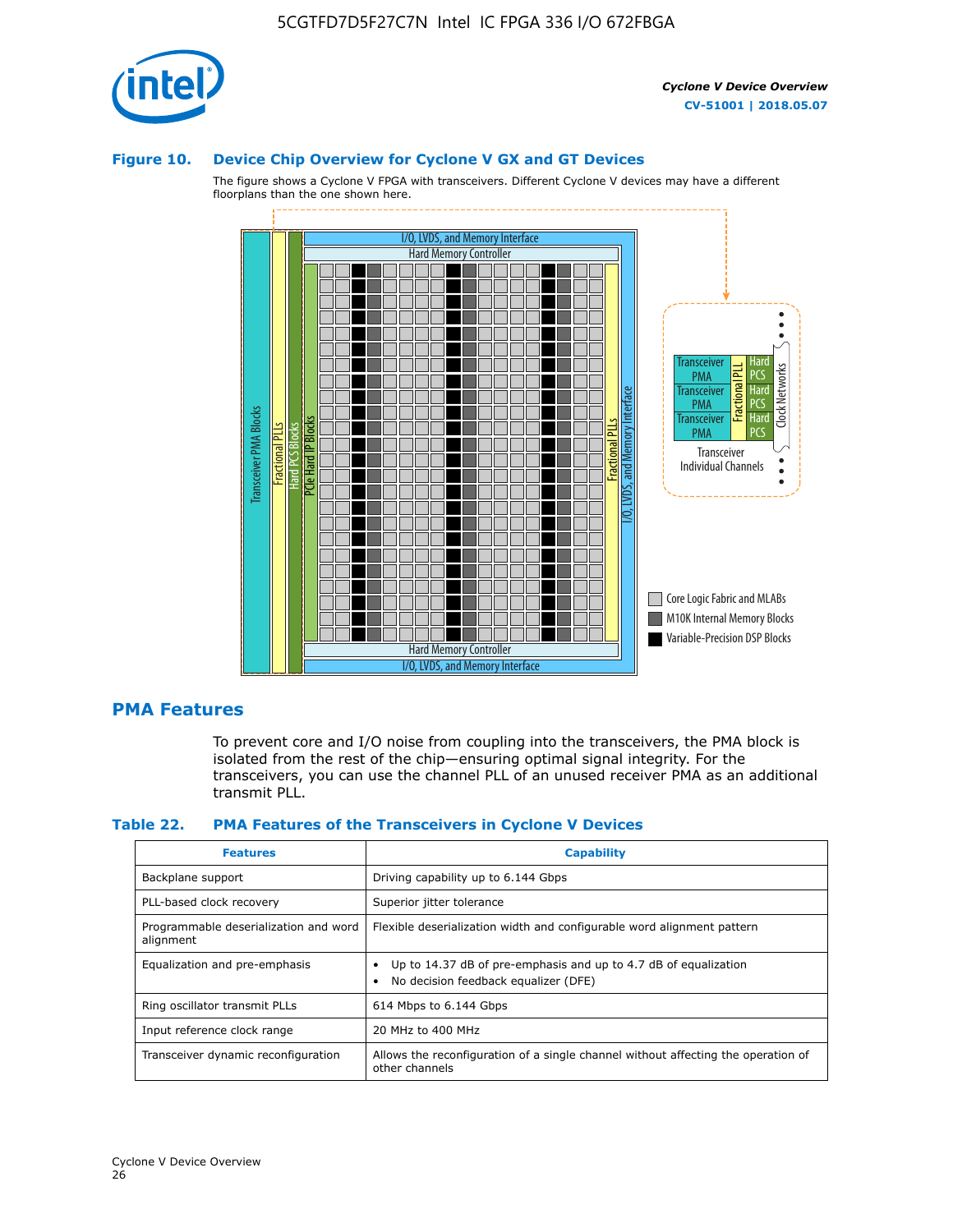

## **PCS Features**

The Cyclone V core logic connects to the PCS through an 8, 10, 16, 20, 32, or 40 bit interface, depending on the transceiver data rate and protocol. Cyclone V devices contain PCS hard IP to support PCIe Gen1 and Gen2, Gbps Ethernet (GbE), Serial RapidIO® (SRIO), and Common Public Radio Interface (CPRI).

Most of the standard and proprietary protocols from 614 Mbps to 6.144 Gbps are supported.

| Table 23. |  | <b>Transceiver PCS Features for Cyclone V Devices</b> |
|-----------|--|-------------------------------------------------------|
|           |  |                                                       |

| <b>PCS Support</b>                 | <b>Data Rates</b><br>(Gbps)        | <b>Transmitter Data Path Feature</b>                                                                         | <b>Receiver Data Path Feature</b>                                                                                                                                                                                                  |  |  |
|------------------------------------|------------------------------------|--------------------------------------------------------------------------------------------------------------|------------------------------------------------------------------------------------------------------------------------------------------------------------------------------------------------------------------------------------|--|--|
| 3-Gbps and 6-Gbps Basic            | 0.614 to 6.144                     | • Phase compensation FIFO<br>Byte serializer<br>8B/10B encoder<br>Transmitter bit-slip                       | Word aligner<br>$\bullet$<br>Deskew FIFO<br>$\bullet$<br>Rate-match FIFO<br>$\bullet$<br>8B/10B decoder<br>$\bullet$<br>Byte deserializer<br>$\bullet$<br>Byte ordering<br>$\bullet$<br>Receiver phase compensation<br><b>FIFO</b> |  |  |
| PCIe Gen1<br>(x1, x2, x4)          | $2.5$ and $5.0$                    | Dedicated PCIe PHY IP core<br>PIPE 2.0 interface to the core<br>$\bullet$<br>logic                           | Dedicated PCIe PHY IP core<br>$\bullet$<br>PIPE 2.0 interface to the core<br>$\bullet$<br>logic                                                                                                                                    |  |  |
| PCIe Gen2<br>$(x1, x2, x4)^{(12)}$ |                                    |                                                                                                              |                                                                                                                                                                                                                                    |  |  |
| GbE                                | 1.25                               | • Custom PHY IP core with preset<br>feature<br>GbE transmitter synchronization<br>$\bullet$<br>state machine | • Custom PHY IP core with preset<br>feature<br>GbE receiver synchronization<br>state machine                                                                                                                                       |  |  |
| $XAUI$ $(13)$                      | 3.125                              | Dedicated XAUI PHY IP core<br>$\bullet$                                                                      | Dedicated XAUI PHY IP core<br>$\bullet$                                                                                                                                                                                            |  |  |
| <b>HiGig</b>                       | 3.75                               | XAUI synchronization state<br>$\bullet$<br>machine for bonding four<br>channels                              | XAUI synchronization state<br>$\bullet$<br>machine for realigning four<br>channels                                                                                                                                                 |  |  |
| SRIO 1.3 and 2.1                   | 1.25 to 3.125                      | • Custom PHY IP core with preset<br>feature<br>• SRIO version 2.1-compliant x2<br>and x4 channel bonding     | • Custom PHY IP core with preset<br>feature<br>• SRIO version 2.1-compliant x2<br>and x4 deskew state machine                                                                                                                      |  |  |
| SDI, SD/HD, and 3G-SDI             | $0.27^{(14)}$ , 1.485,<br>and 2.97 | Custom PHY IP core with preset<br>feature                                                                    | Custom PHY IP core with preset<br>feature                                                                                                                                                                                          |  |  |
| JESD204A                           | $0.3125^{(15)}$ to<br>3.125        |                                                                                                              |                                                                                                                                                                                                                                    |  |  |
| continued                          |                                    |                                                                                                              |                                                                                                                                                                                                                                    |  |  |

<sup>(12)</sup> PCIe Gen2 is supported for Cyclone V GT and ST devices. The PCIe Gen2 x4 support is PCIe-compatible.

<sup>(13)</sup> XAUI is supported through the soft PCS.

<sup>(14)</sup> The 0.27-Gbps data rate is supported using oversampling user logic that you must implement in the FPGA fabric.

<sup>(15)</sup> The 0.3125-Gbps data rate is supported using oversampling user logic that you must implement in the FPGA fabric.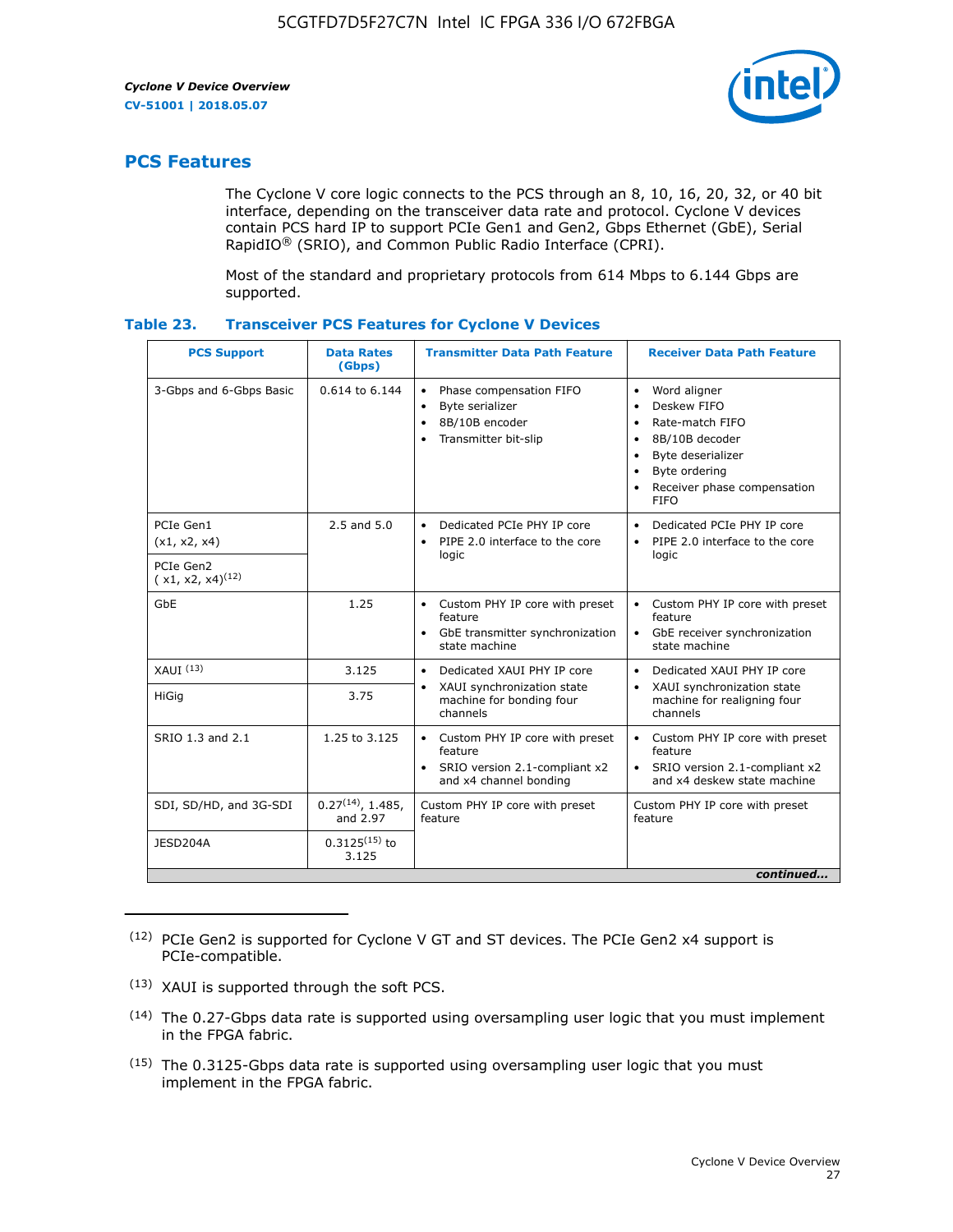

| <b>PCS Support</b>       | <b>Data Rates</b><br>(Gbps) | <b>Transmitter Data Path Feature</b>                         | <b>Receiver Data Path Feature</b>                                                                  |
|--------------------------|-----------------------------|--------------------------------------------------------------|----------------------------------------------------------------------------------------------------|
| Serial ATA Gen1 and Gen2 | $1.5$ and $3.0$             | Custom PHY IP core with preset<br>feature<br>Electrical idle | Custom PHY IP core with preset<br>feature<br>Signal detect<br>Wider spread of asynchronous<br>SSC. |
| CPRI $4.1^{(16)}$        | 0.6144 to 6.144             | Dedicated deterministic latency<br>$\bullet$<br>PHY IP core  | Dedicated deterministic latency<br>PHY IP core                                                     |
| OBSAI RP3                | 0.768 to 3.072              | Transmitter (TX) manual bit-slip<br>mode                     | Receiver (RX) deterministic<br>latency state machine                                               |
| V-by-One HS              | Up to 3.75                  | Custom PHY IP core                                           | Custom PHY IP core                                                                                 |
| DisplayPort $1.2^{(17)}$ | 1.62 and $2.7$              |                                                              | Wider spread of asynchronous<br><b>SSC</b>                                                         |

# **SoC with HPS**

Each SoC combines an FPGA fabric and an HPS in a single device. This combination delivers the flexibility of programmable logic with the power and cost savings of hard IP in these ways:

- Reduces board space, system power, and bill of materials cost by eliminating a discrete embedded processor
- Allows you to differentiate the end product in both hardware and software, and to support virtually any interface standard
- Extends the product life and revenue through in-field hardware and software updates

## **HPS Features**

The HPS consists of a dual-core Arm Cortex-A9 MPCore processor, a rich set of peripherals, and a shared multiport SDRAM memory controller, as shown in the following figure.

<sup>(16)</sup> High-voltage output mode (1000-BASE-CX) is not supported.

<sup>(17)</sup> Pending characterization.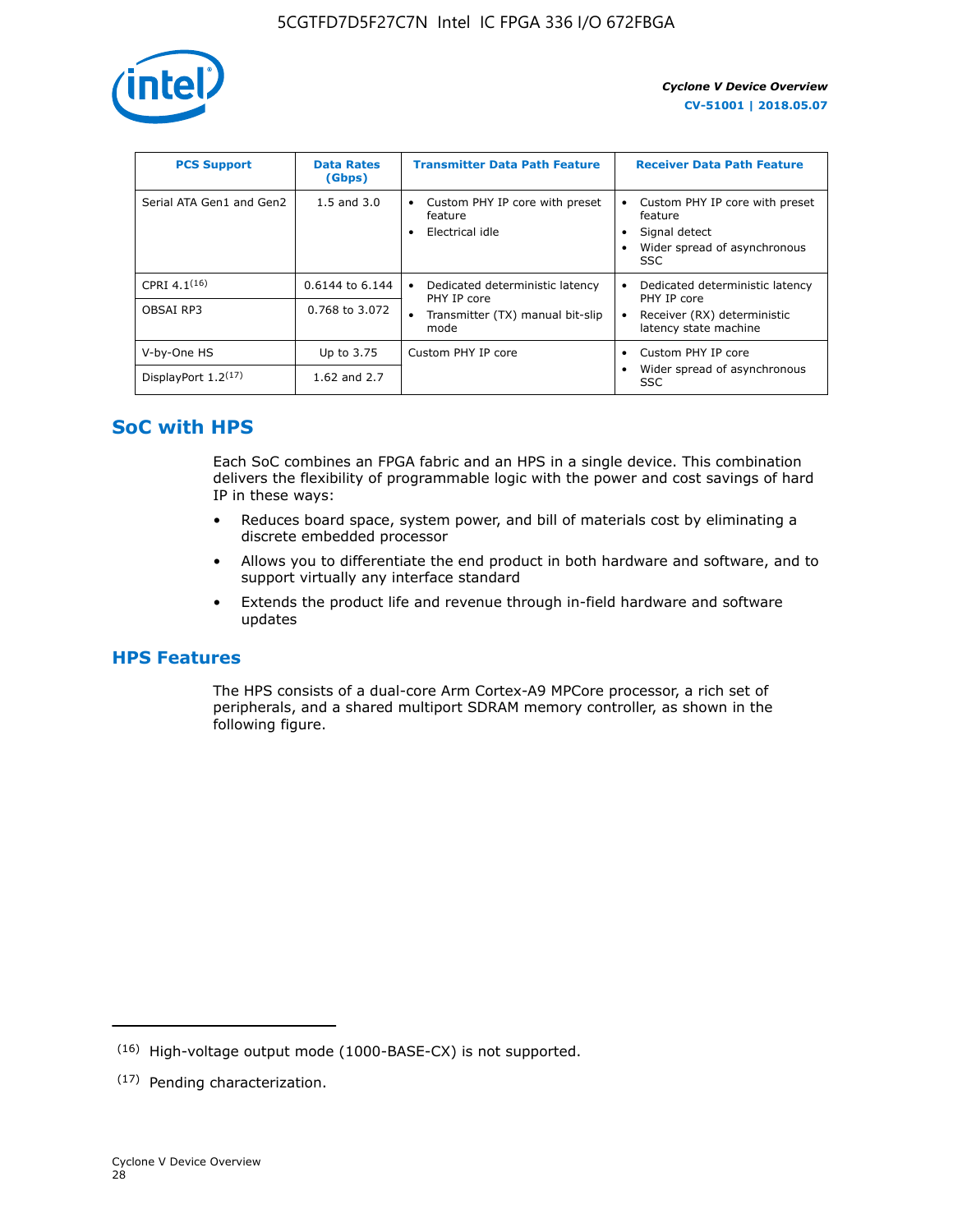



#### **Figure 11. HPS with Dual-Core Arm Cortex-A9 MPCore Processor**

#### **System Peripherals and Debug Access Port**

Each Ethernet MAC, USB OTG, NAND flash controller, and SD/MMC controller module has an integrated DMA controller. For modules without an integrated DMA controller, an additional DMA controller module provides up to eight channels of high-bandwidth data transfers. Peripherals that communicate off-chip are multiplexed with other peripherals at the HPS pin level. This allows you to choose which peripherals to interface with other devices on your PCB.

The debug access port provides interfaces to industry standard JTAG debug probes and supports Arm CoreSight debug and core traces to facilitate software development.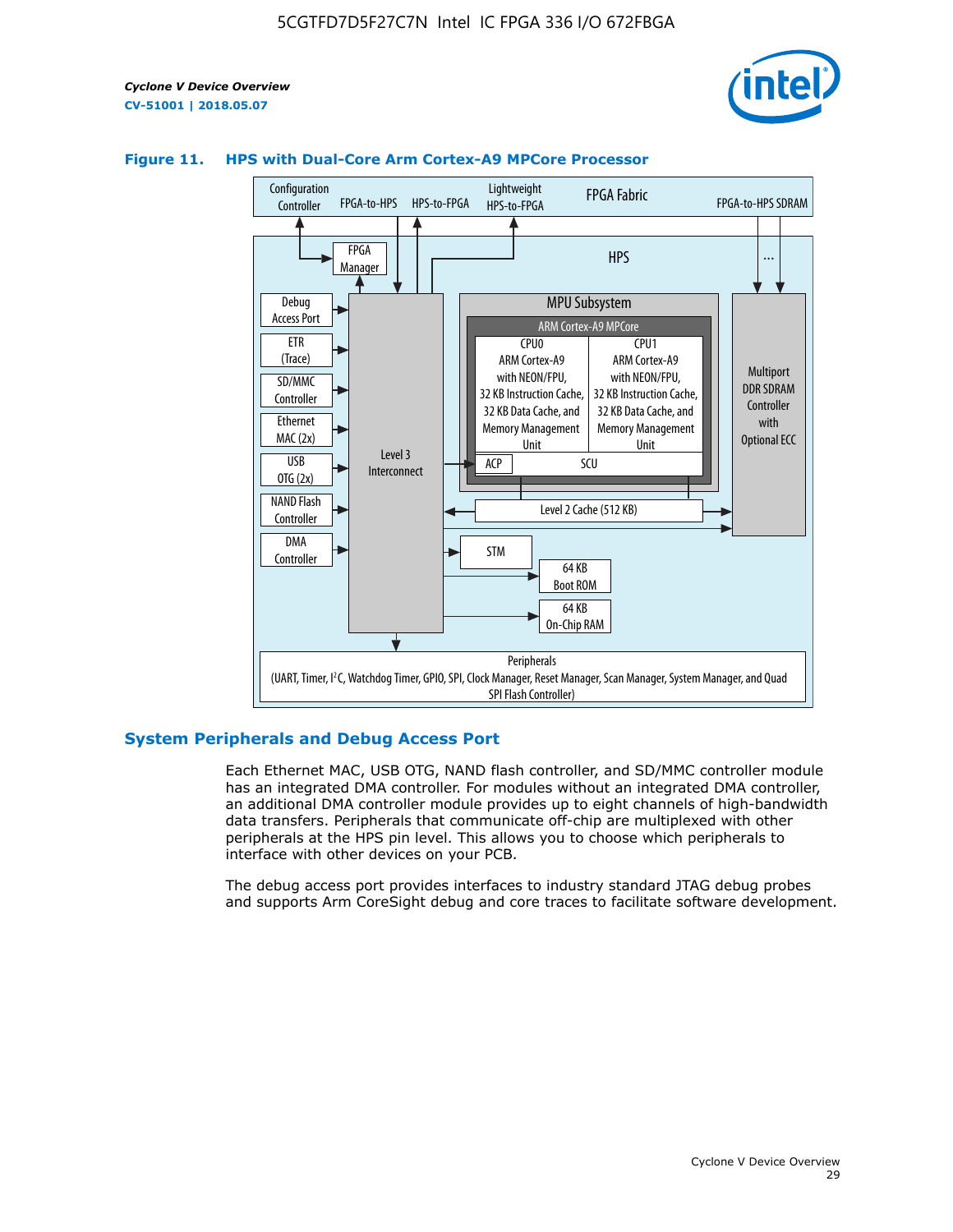

#### **HPS–FPGA AXI Bridges**

The HPS–FPGA bridges, which support the Advanced Microcontroller Bus Architecture (AMBA<sup>®</sup>) Advanced eXtensible Interface (AXI<sup>™</sup>) specifications, consist of the following bridges:

- FPGA-to-HPS AXI bridge—a high-performance bus supporting 32, 64, and 128 bit data widths that allows the FPGA fabric to issue transactions to slaves in the HPS.
- HPS-to-FPGA AXI bridge—a high-performance bus supporting 32, 64, and 128 bit data widths that allows the HPS to issue transactions to slaves in the FPGA fabric.
- Lightweight HPS-to-FPGA AXI bridge—a lower latency 32 bit width bus that allows the HPS to issue transactions to slaves in the FPGA fabric. This bridge is primarily used for control and status register (CSR) accesses to peripherals in the FPGA fabric.

The HPS–FPGA AXI bridges allow masters in the FPGA fabric to communicate with slaves in the HPS logic, and vice versa. For example, the HPS-to-FPGA AXI bridge allows you to share memories instantiated in the FPGA fabric with one or both microprocessors in the HPS, while the FPGA-to-HPS AXI bridge allows logic in the FPGA fabric to access the memory and peripherals in the HPS.

Each HPS–FPGA bridge also provides asynchronous clock crossing for data transferred between the FPGA fabric and the HPS.

#### **HPS SDRAM Controller Subsystem**

The HPS SDRAM controller subsystem contains a multiport SDRAM controller and DDR PHY that are shared between the FPGA fabric (through the FPGA-to-HPS SDRAM interface), the level 2 (L2) cache, and the level 3 (L3) system interconnect. The FPGA-to-HPS SDRAM interface supports AMBA AXI and Avalon® Memory-Mapped (Avalon-MM) interface standards, and provides up to six individual ports for access by masters implemented in the FPGA fabric.

To maximize memory performance, the SDRAM controller subsystem supports command and data reordering, deficit round-robin arbitration with aging, and high-priority bypass features. The SDRAM controller subsystem supports DDR2, DDR3, or LPDDR2 devices up to 4 Gb in density operating at up to 400 MHz (800 Mbps data rate).

#### **FPGA Configuration and Processor Booting**

The FPGA fabric and HPS in the SoC are powered independently. You can reduce the clock frequencies or gate the clocks to reduce dynamic power, or shut down the entire FPGA fabric to reduce total system power.

You can configure the FPGA fabric and boot the HPS independently, in any order, providing you with more design flexibility:

- You can boot the HPS independently. After the HPS is running, the HPS can fully or partially reconfigure the FPGA fabric at any time under software control. The HPS can also configure other FPGAs on the board through the FPGA configuration controller.
- You can power up both the HPS and the FPGA fabric together, configure the FPGA fabric first, and then boot the HPS from memory accessible to the FPGA fabric.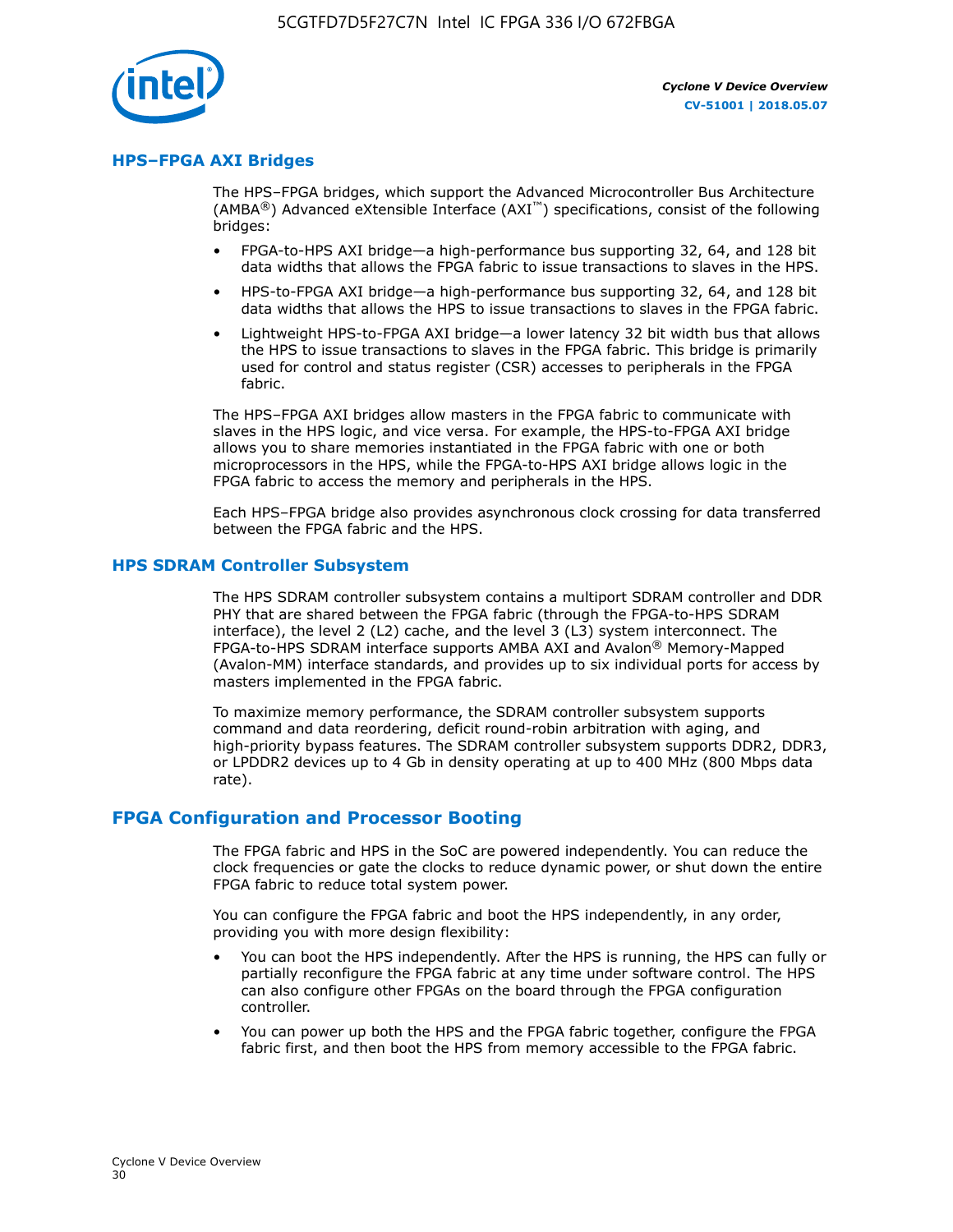

*Note:* Although the FPGA fabric and HPS are on separate power domains, the HPS must remain powered up during operation while the FPGA fabric can be powered up or down as required.

#### **Related Information**

[Cyclone V Device Family Pin Connection Guidelines](https://www.altera.com/content/dam/altera-www/global/en_US/pdfs/literature/dp/cyclone-v/pcg-01014.pdf)

Provides detailed information about power supply pin connection guidelines and power regulator sharing.

#### **Hardware and Software Development**

For hardware development, you can configure the HPS and connect your soft logic in the FPGA fabric to the HPS interfaces using the Platform Designer (Standard) system integration tool in the Intel Quartus Prime software.

For software development, the Arm-based SoC devices inherit the rich software development ecosystem available for the Arm Cortex-A9 MPCore processor. The software development process for Intel SoCs follows the same steps as those for other SoC devices from other manufacturers. Support for Linux, VxWorks®, and other operating systems is available for the SoCs. For more information on the operating systems support availability, contact the Intel sales team.

You can begin device-specific firmware and software development on the Intel SoC Virtual Target. The Virtual Target is a fast PC-based functional simulation of a target development system—a model of a complete development board that runs on a PC. The Virtual Target enables the development of device-specific production software that can run unmodified on actual hardware.

#### **Related Information**

[International Altera Sales Support Offices](https://www.altera.com/about/contact/contact/international-altera-sales-offices.html)

## **Dynamic and Partial Reconfiguration**

The Cyclone V devices support dynamic reconfiguration and partial reconfiguration.

### **Dynamic Reconfiguration**

The dynamic reconfiguration feature allows you to dynamically change the transceiver data rates, PMA settings, or protocols of a channel, without affecting data transfer on adjacent channels. This feature is ideal for applications that require on-the-fly multiprotocol or multirate support. You can reconfigure the PMA and PCS blocks with dynamic reconfiguration.

## **Partial Reconfiguration**

*Note:* The partial reconfiguration feature is available for Cyclone V E, GX, SE, and SX devices with the "SC" suffix in the part number. For device availability and ordering, contact your local Intel sales representatives.

> Partial reconfiguration allows you to reconfigure part of the device while other sections of the device remain operational. This capability is important in systems with critical uptime requirements because it allows you to make updates or adjust functionality without disrupting services.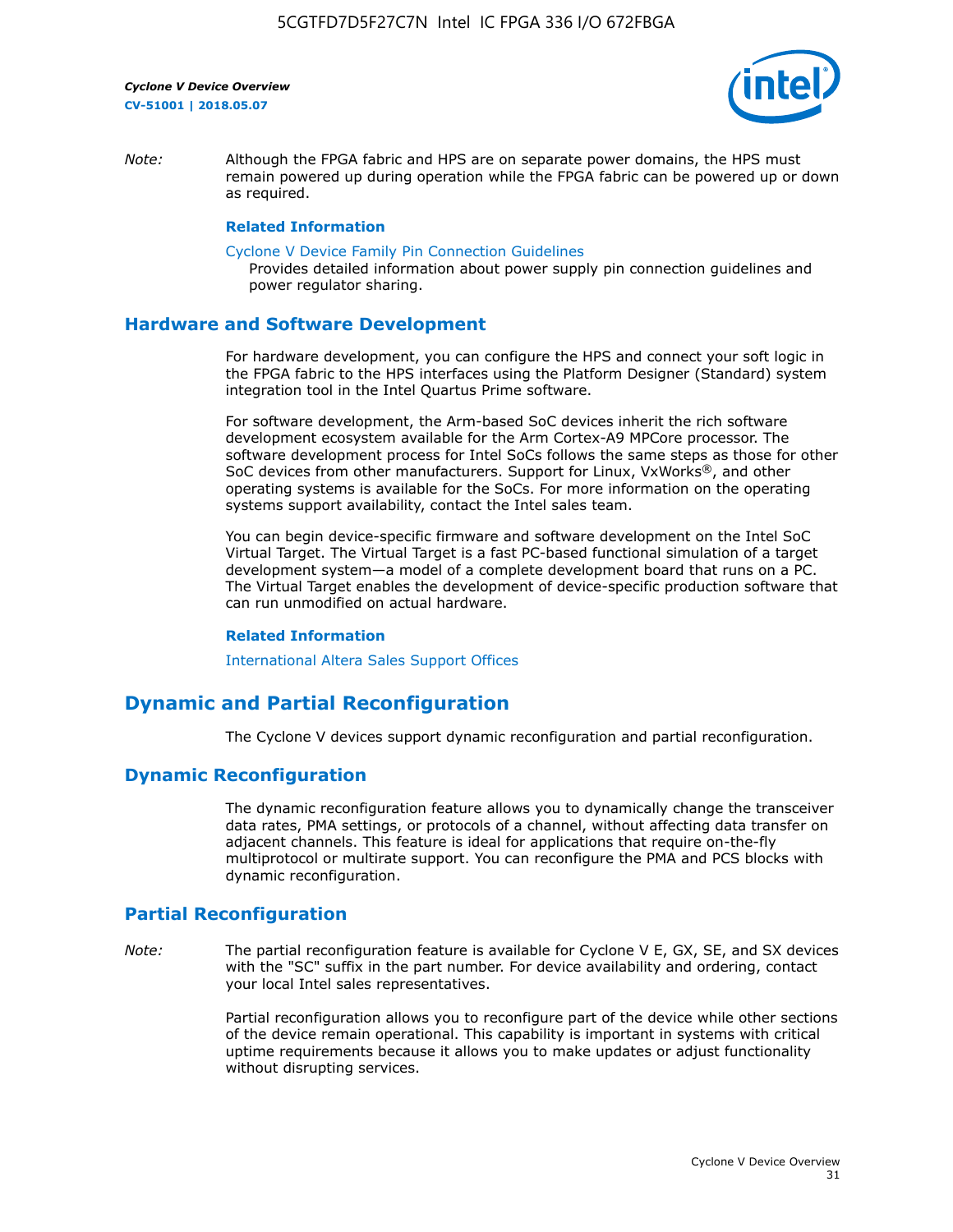

Apart from lowering cost and power consumption, partial reconfiguration increases the effective logic density of the device because placing device functions that do not operate simultaneously is not necessary. Instead, you can store these functions in external memory and load them whenever the functions are required. This capability reduces the size of the device because it allows multiple applications on a single device—saving the board space and reducing the power consumption.

Intel simplifies the time-intensive task of partial reconfiguration by building this capability on top of the proven incremental compile and design flow in the Intel Quartus Prime design software. With the Intel solution, you do not need to know all the intricate device architecture details to perform a partial reconfiguration.

Partial reconfiguration is supported through the FPP x16 configuration interface. You can seamlessly use partial reconfiguration in tandem with dynamic reconfiguration to enable simultaneous partial reconfiguration of both the device core and transceivers.

# **Enhanced Configuration and Configuration via Protocol**

Cyclone V devices support 1.8 V, 2.5 V, 3.0 V, and 3.3 V programming voltages and several configuration schemes.

| <b>Mode</b>                                                    | <b>Data</b><br>Width         | Max Clock  <br>Rate<br>(MHz) | <b>Max Data</b><br>Rate<br>(Mbps) | <b>Decompressi</b><br>on | <b>Design</b><br><b>Security</b> | <b>Partial</b><br><b>Reconfigurat</b><br>ion <sup>(18)</sup> | <b>Remote</b><br><b>System</b><br><b>Update</b> |
|----------------------------------------------------------------|------------------------------|------------------------------|-----------------------------------|--------------------------|----------------------------------|--------------------------------------------------------------|-------------------------------------------------|
| AS through the EPCS<br>and EPCQ serial<br>configuration device | 1 bit, 4<br>bits             | 100                          |                                   | Yes                      | <b>Yes</b>                       |                                                              | Yes                                             |
| PS through CPLD or<br>external<br>microcontroller              | 1 bit                        | 125                          | 125                               | Yes                      | <b>Yes</b>                       |                                                              |                                                 |
| <b>FPP</b>                                                     | 8 bits                       | 125                          |                                   | Yes                      | <b>Yes</b>                       |                                                              | Parallel flash                                  |
|                                                                | 16 bits                      | 125                          |                                   | Yes                      | <b>Yes</b>                       | Yes                                                          | loader                                          |
| CvP (PCIe)                                                     | x1, x2,<br>and $x4$<br>lanes |                              |                                   | Yes                      | <b>Yes</b>                       | Yes                                                          |                                                 |
| <b>JTAG</b>                                                    | 1 bit                        | 33                           | 33                                |                          |                                  |                                                              |                                                 |

**Table 24. Configuration Schemes and Features Supported by Cyclone V Devices**

Instead of using an external flash or ROM, you can configure the Cyclone V devices through PCIe using CvP. The CvP mode offers the fastest configuration rate and flexibility with the easy-to-use PCIe hard IP block interface. The Cyclone V CvP implementation conforms to the PCIe 100 ms power-up-to-active time requirement.

### **Related Information**

[Configuration via Protocol \(CvP\) Implementation in Intel FPGAs User Guide](https://www.altera.com/documentation/nik1412546950394.html#nik1412546833714) Provides more information about CvP.

 $(18)$  The partial reconfiguration feature is available for Cyclone V E, GX, SE, and SX devices with the "SC" suffix in the part number. For device availability and ordering, contact your local Intel sales representatives.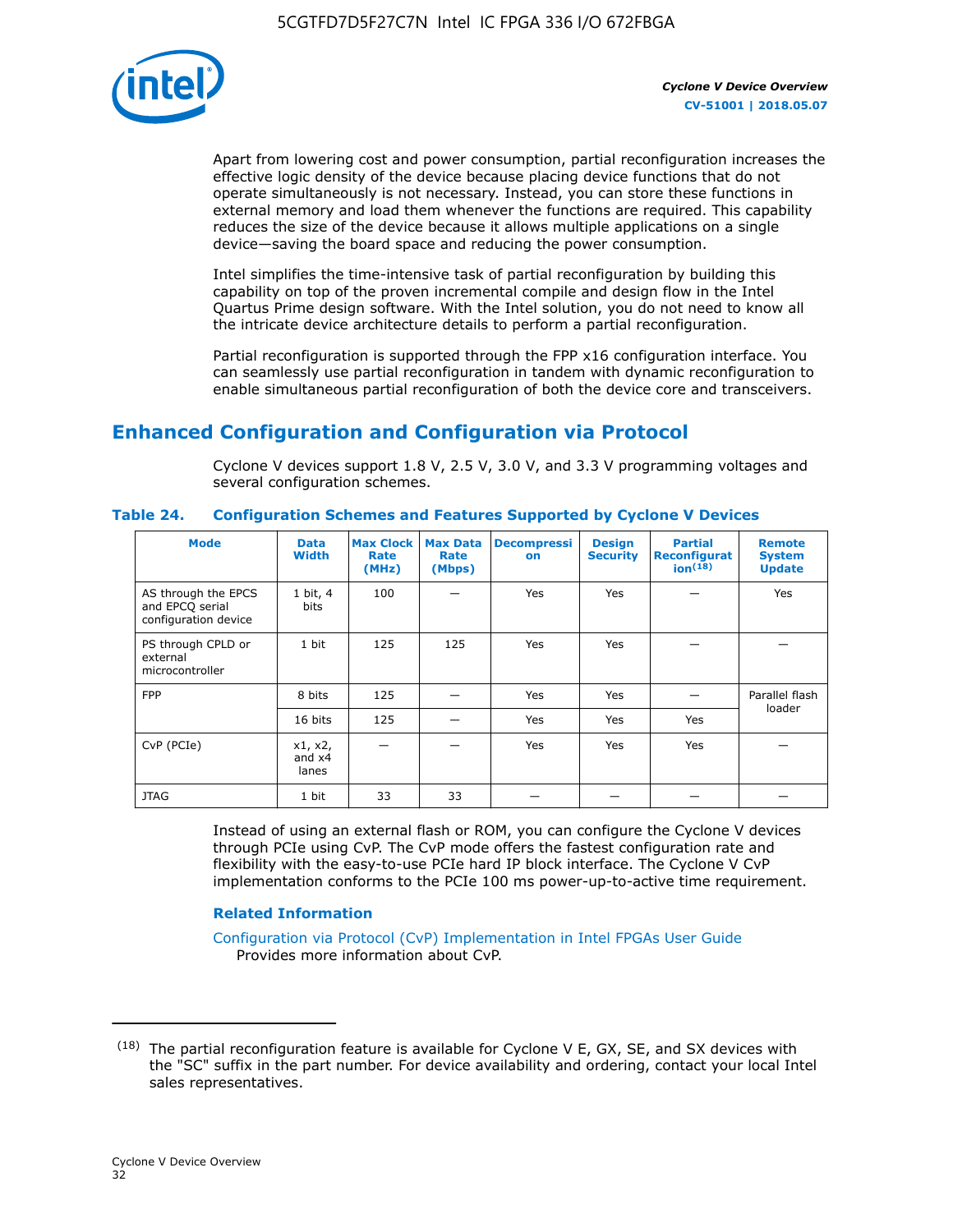

## **Power Management**

Leveraging the FPGA architectural features, process technology advancements, and transceivers that are designed for power efficiency, the Cyclone V devices consume less power than previous generation Cyclone FPGAs:

- Total device core power consumption—less by up to 40%.
- Transceiver channel power consumption—less by up to 50%.

Additionally, Cyclone V devices contain several hard IP blocks that reduce logic resources and deliver substantial power savings of up to 25% less power than equivalent soft implementations.

## **Document Revision History for Cyclone V Device Overview**

| <b>Document</b><br><b>Version</b> | <b>Changes</b>                                                                                                                                                          |
|-----------------------------------|-------------------------------------------------------------------------------------------------------------------------------------------------------------------------|
| 2018.05.07                        | Added the low power option ("L" suffix) for Cyclone V SE and Cyclone V SX devices in the Sample<br>Ordering Code and Available Options diagrams.<br>Rebranded as Intel. |

| <b>Date</b>   | <b>Version</b> | <b>Changes</b>                                                                                                                                                                                                                                                                                                                                                                                                                                                                                                                                                                                                                                                                                                                                                                                                                                                                                                  |
|---------------|----------------|-----------------------------------------------------------------------------------------------------------------------------------------------------------------------------------------------------------------------------------------------------------------------------------------------------------------------------------------------------------------------------------------------------------------------------------------------------------------------------------------------------------------------------------------------------------------------------------------------------------------------------------------------------------------------------------------------------------------------------------------------------------------------------------------------------------------------------------------------------------------------------------------------------------------|
| December 2017 | 2017.12.18     | Updated ALM resources for Cyclone V E, Cyclone V SE, Cyclone V SX, and<br>Cyclone V ST devices.                                                                                                                                                                                                                                                                                                                                                                                                                                                                                                                                                                                                                                                                                                                                                                                                                 |
| June 2016     | 2016.06.10     | Updated Cyclone V GT speed grade to -7 in Sample Ordering Code and<br>Available Options for Cyclone V GT Devices diagram.                                                                                                                                                                                                                                                                                                                                                                                                                                                                                                                                                                                                                                                                                                                                                                                       |
| December 2015 | 2015.12.21     | Added descriptions to package plan tables for Cyclone V GT and ST<br>devices.<br>Changed instances of Quartus II to Quartus Prime.                                                                                                                                                                                                                                                                                                                                                                                                                                                                                                                                                                                                                                                                                                                                                                              |
| June 2015     | 2015.06.12     | Replaced a note to partial reconfiguration feature. Note: The partial<br>reconfiguration feature is available for Cyclone V E, GX, SE, and SX<br>devices with the "SC" suffix in the part number. For device availability and<br>ordering, contact your local Altera sales representatives.<br>Updated logic elements (LE) (K) for the following devices:<br>$\bullet$<br>- Cyclone V E A7: Updated from 149.5 to 150<br>- Cyclone V GX C3: Updated from 35.5 to 36<br>- Cyclone V GX C7: Updated from 149.7 to 150<br>- Cyclone V GT D7: Updated from 149.5 to 150<br>Updated MLAB (Kb) in Maximum Resource Counts for Cyclone V GX<br>Devices table as follows:<br>- Cyclone V GX C3: Updated from 291 to 182<br>- Cyclone V GX C4: Updated from 678 to 424<br>- Cyclone V GX C5: Updated from 678 to 424<br>- Cyclone V GX C7: Updated from 1,338 to 836<br>$-$ Cyclone V GX C9: Updated from 2,748 to 1,717 |
|               |                | continued                                                                                                                                                                                                                                                                                                                                                                                                                                                                                                                                                                                                                                                                                                                                                                                                                                                                                                       |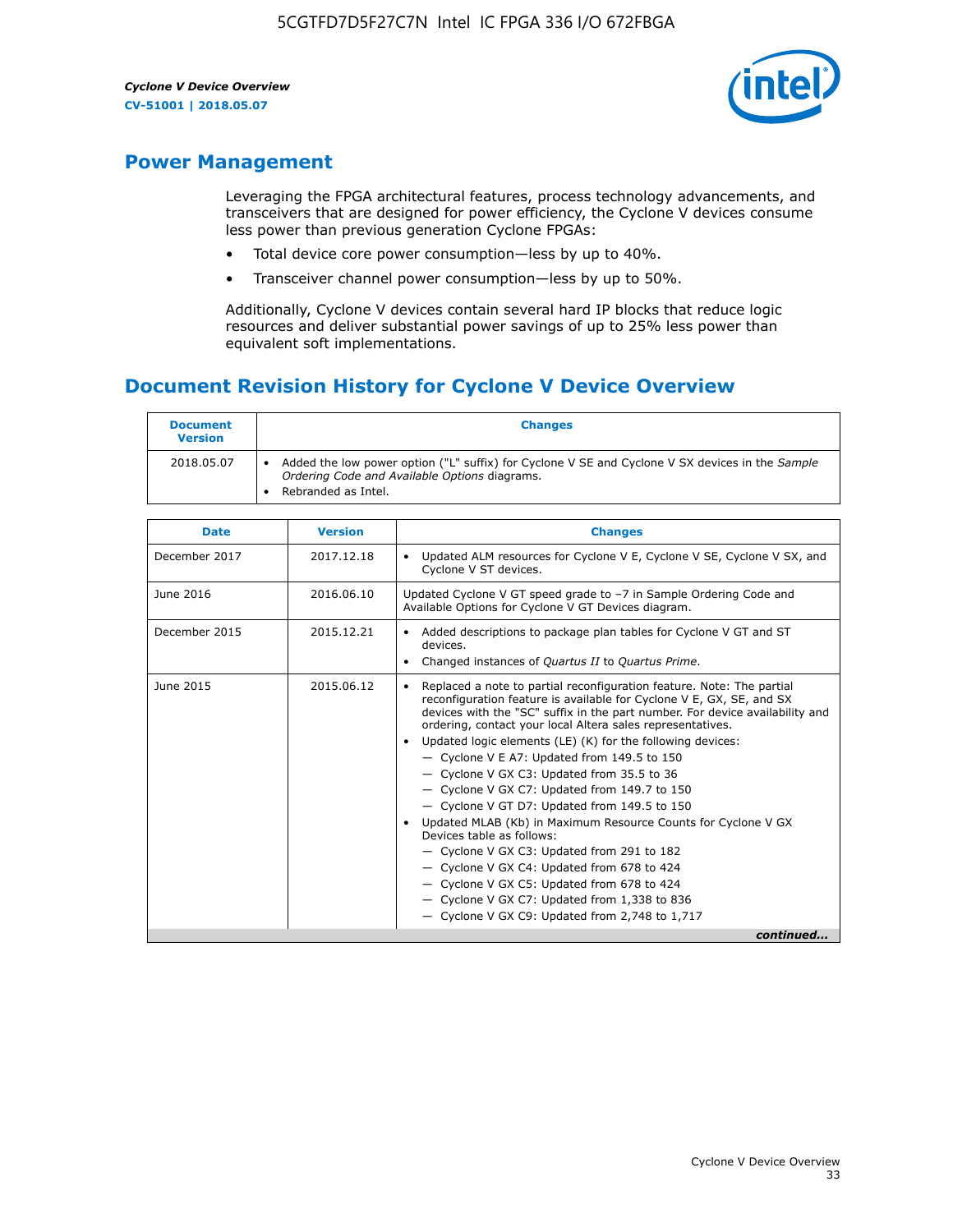

| Date         | <b>Version</b> | <b>Changes</b>                                                                                                                                                                                                                                                                                                                                                                                                                                                                                                                                                                                                                                                                                                                                                                                                                                                                                                                                                                                                                                                                                                                                                                                                                                                                                                                                                                                                                                                                                                                                                                                                                                                                                                |
|--------------|----------------|---------------------------------------------------------------------------------------------------------------------------------------------------------------------------------------------------------------------------------------------------------------------------------------------------------------------------------------------------------------------------------------------------------------------------------------------------------------------------------------------------------------------------------------------------------------------------------------------------------------------------------------------------------------------------------------------------------------------------------------------------------------------------------------------------------------------------------------------------------------------------------------------------------------------------------------------------------------------------------------------------------------------------------------------------------------------------------------------------------------------------------------------------------------------------------------------------------------------------------------------------------------------------------------------------------------------------------------------------------------------------------------------------------------------------------------------------------------------------------------------------------------------------------------------------------------------------------------------------------------------------------------------------------------------------------------------------------------|
|              |                | Updated MLAB RAM Bit (Kb) in Embedded Memory Capacity and<br>Distribution in Cyclone V Devices table as follows:<br>- Cyclone V GX C3: Updated from 181 to 182<br>- Cyclone V GX C4: Updated from 295 to 424<br>Updated Total RAM Bit (Kb) in Embedded Memory Capacity and<br>Distribution in Cyclone V Devices table as follows:<br>- Cyclone V GX C3: Updated from 1,531 to 1,532<br>- Cyclone V GX C4: Updated from 2,795 to 2,924<br>Updated MLAB Block count in Embedded Memory Capacity and<br>Distribution in Cyclone V Devices table as follows:<br>- Cyclone V GX C4: Updated from 472 to 678<br>- Cyclone V GX C5: Updated from 679 to 678                                                                                                                                                                                                                                                                                                                                                                                                                                                                                                                                                                                                                                                                                                                                                                                                                                                                                                                                                                                                                                                          |
| March 2015   | 2015.03.31     | Added internal scrubbing feature under configuration in Summary of<br>$\bullet$<br>Features for Cyclone V Devices table.<br>Added optional suffix "SC: Internal scrubbing support" to the following<br>diagrams:<br>- Sample Ordering Code and Available Options for Cyclone V E Devices<br>- Sample Ordering Code and Available Options for Cyclone V GX Devices<br>- Sample Ordering Code and Available Options for Cyclone V SE Devices<br>- Sample Ordering Code and Available Options for Cyclone V SX Devices                                                                                                                                                                                                                                                                                                                                                                                                                                                                                                                                                                                                                                                                                                                                                                                                                                                                                                                                                                                                                                                                                                                                                                                           |
| January 2015 | 2015.01.23     | Updated Sample Ordering Code and Available Options for Cyclone V ST<br>Devices figure because Cyclone V ST devices are only available in I<br>temperature grade and -7 speed grade.<br>- Operating Temperature: Removed C and A temperature grades<br>- FPGA Fabric Speed Grade: Removed -6 and -8 speed grades<br>Updated the transceiver specification for Cyclone V ST from 5 Gbps to<br>6.144 Gbps:<br>- Device Variants for the Cyclone V Device Family table<br>- Sample Ordering Code and Available Options for Cyclone V ST Devices<br>figure<br>- Maximum Resource Counts for Cyclone V ST Devices<br>Updated Maximum Resource Counts for Cyclone V GX Devices table for<br>Cyclone V GX G3 devices.<br>$-$ Logic elements (LE) (K): Updated from 35.7 to 35.5<br>- Variable-precision DSP block: Updated from 51 to 57<br>$-18 \times 18$ multiplier: Updated from 102 to 114<br>Updated Number of Multipliers in Cyclone V Devices table for Cyclone V<br>GX G3 devices.<br>- Variableprecision DSP Block: Updated from 51 to 57<br>$-9x9$ Multiplier: Updated from 153 to 171<br>$-18 \times 18$ Multiplier: Updated from 102 to 114<br>- 27 x 27 Multiplier: Updated from 51 to 57<br>- 18 x 18 Multiplier Adder Mode: Updated from 51 to 57<br>$-18 \times 18$ Multiplier Adder Summed with 36 bit Input: Updated from 51<br>to 57<br>Updated Embedded Memory Capacity and Distribution in Cyclone V<br>Devices table for Cyclone V GX G3 devices.<br>- M10K block: Updated from 119 to 135<br>- M10K RAM bit (Kb): Updated from 1,190 to 1,350<br>- MLAB block: Updated from 255 to 291<br>- MLAB RAM bit (Kb): Updated from 159 to 181<br>$-$ Total RAM bit (Kb): Updated from 1,349 to 1,531 |
| October 2014 | 2014.10.06     | Added a footnote to the "Transceiver PCS Features for Cyclone V Devices"<br>table to show that PCIe Gen2 is supported for Cyclone V GT and ST devices.                                                                                                                                                                                                                                                                                                                                                                                                                                                                                                                                                                                                                                                                                                                                                                                                                                                                                                                                                                                                                                                                                                                                                                                                                                                                                                                                                                                                                                                                                                                                                        |
|              |                | continued                                                                                                                                                                                                                                                                                                                                                                                                                                                                                                                                                                                                                                                                                                                                                                                                                                                                                                                                                                                                                                                                                                                                                                                                                                                                                                                                                                                                                                                                                                                                                                                                                                                                                                     |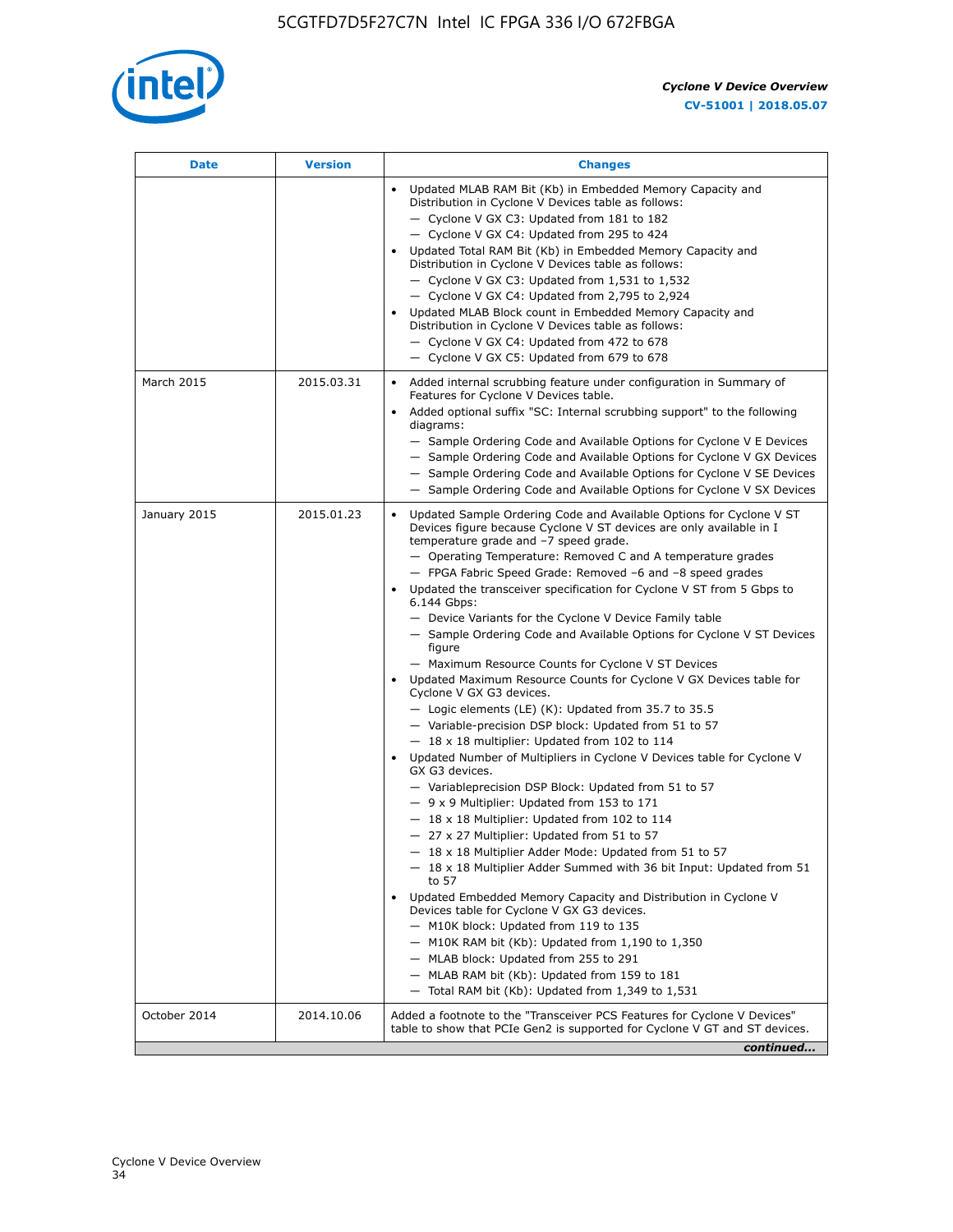r



| <b>Date</b>   | <b>Version</b> | <b>Changes</b>                                                                                                                                                                                                                           |
|---------------|----------------|------------------------------------------------------------------------------------------------------------------------------------------------------------------------------------------------------------------------------------------|
| July 2014     | 2014.07.07     | Updated the I/O vertical migration figure to clarify the migration capability of<br>Cyclone V SE and SX devices.                                                                                                                         |
| December 2013 | 2013.12.26     | Corrected single or dual-core ARM Cortex-A9 MPCore processor-up to 925<br>MHz from 800 MHz.                                                                                                                                              |
|               |                | Removed "Preliminary" texts from Ordering Code figures, Maximum<br>Resources, Package Plan and I/O Vertical Migration tables.                                                                                                            |
|               |                | Removed the note "The number of GPIOs does not include transceiver<br>I/Os. In the Quartus II software, the number of user I/Os includes<br>transceiver I/Os." for GPIOs in the Maximum Resource Counts table for<br>Cyclone V E and SE. |
|               |                | Added link to Altera Product Selector for each device variant.<br>Updated Embedded Hard IPs for Cyclone V GT devices to indicate<br>$\bullet$<br>Maximum 2 hard PCIe and 2 hard memory controllers.                                      |
|               |                | • Added leaded package options.<br>Removed the note "The number of PLLs includes general-purpose<br>fractional PLLs and transceiver fractional PLLs." for all PLLs in the<br>Maximum Resource Counts table.                              |
|               |                | • Corrected max LVDS counts for transmitter and receiver for Cyclone V E<br>A5 device from 84 to 60.                                                                                                                                     |
|               |                | • Corrected max LVDS counts for transmitter and receiver for Cyclone V E<br>A9 device from 140 to 120.                                                                                                                                   |
|               |                | Corrected variable-precision DSP block, 27 x 27 multiplier, 18 x 18<br>multiplier adder mode and $18 \times 18$ multiplier adder summed with 36 bit<br>input for Cyclone V SE devices from 58 to 84.                                     |
|               |                | Corrected $18 \times 18$ multiplier for Cyclone V SE devices from 116 to 168.<br>Corrected 9 x 9 multiplier for Cyclone V SE devices from 174 to 252.                                                                                    |
|               |                | • Corrected LVDS transmitter for Cyclone V SE A2 and A4 as well as SX C2<br>and C4 devices from 31 to 32.                                                                                                                                |
|               |                | • Corrected LVDS receiver for Cyclone V SE A2 and A4 as well as SX C2 and<br>C4 devices from 35 to 37.                                                                                                                                   |
|               |                | • Corrected transceiver speed grade for Cyclone V ST devices ordering code<br>from 4 to 5.                                                                                                                                               |
|               |                | Updated the DDR3 SDRAM for the maximum frequency's soft controller<br>and the minimum frequency from 300 to 303 for voltage 1.35V.                                                                                                       |
|               |                | Added links to Altera's External Memory Spec Estimator tool to the topics<br>listing the external memory interface performance.                                                                                                          |
|               |                | • Corrected XAUI is supported through the soft PCS in the PCS features for<br>Cyclone V.<br>Added decompression support for the CvP configuration mode.                                                                                  |
|               |                |                                                                                                                                                                                                                                          |
| May 2013      | 2013.05.06     | Added link to the known document issues in the Knowledge Base.<br>$\bullet$<br>Moved all links to the Related Information section of respective topics for<br>$\bullet$<br>easy reference.                                               |
|               |                | • Corrected the title to the PCIe hard IP topic. Cyclone V devices support<br>only PCIe Gen1 and Gen2.                                                                                                                                   |
|               |                | • Updated Supporting Feature in Table 1 of Increased bandwidth capacity to<br>'6.144 Gbps'.                                                                                                                                              |
|               |                | Updated Description in Table 2 of Low-power high-speed serial interface to<br>'6.144 Gbps'.                                                                                                                                              |
|               |                | Updated Description in Table 3 of Cyclone V GT to '6.144 Gbps'.<br>Updated the M386 package to M383 for Figure 1, Figure 2 and Figure 3.<br>$\bullet$                                                                                    |
|               |                | Updated Figure 2 and Figure 3 for Transceiver Count by adding 'F : 4'.<br>$\bullet$                                                                                                                                                      |
|               |                | Updated LVDS in the Maximum Resource Counts tables to include<br>Transmitter and Receiver values.                                                                                                                                        |
|               |                | Updated the package plan with M383 for the Cyclone V E device.<br>$\bullet$                                                                                                                                                              |
|               |                | Removed the M301 and M383 packages from the Cyclone V GX C4 device.<br>Updated the GPIO count to '129' for the M301 package of the Cyclone V<br>GX C5 device.                                                                            |
|               |                | Updated 5 Gbps to '6.144 Gbps' for Cyclone V GT device.                                                                                                                                                                                  |
|               |                | continued                                                                                                                                                                                                                                |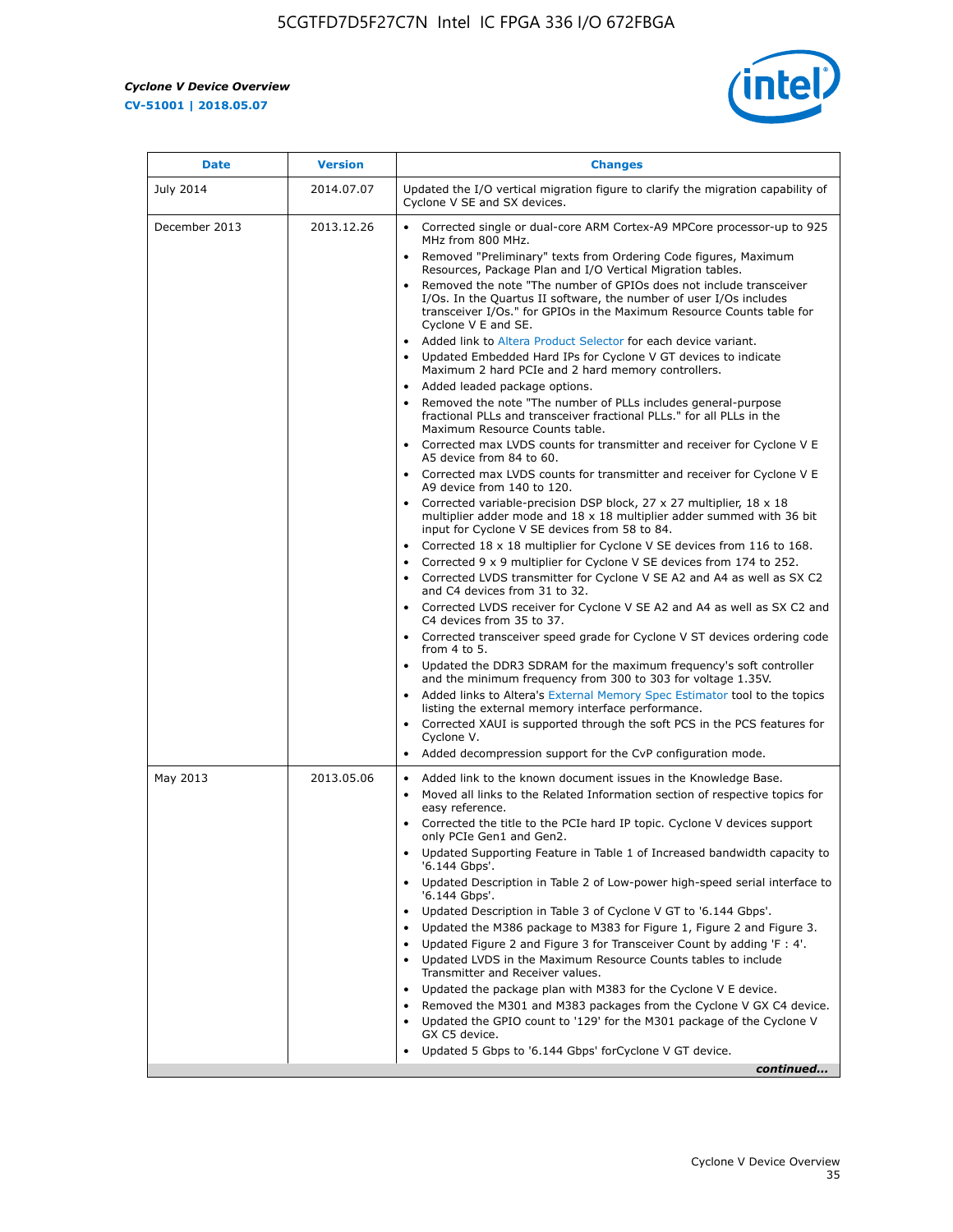

| <b>Date</b>   | <b>Version</b> | <b>Changes</b>                                                                                                                                                                                                                                                                                                                                                                                                                                                                                                                                             |
|---------------|----------------|------------------------------------------------------------------------------------------------------------------------------------------------------------------------------------------------------------------------------------------------------------------------------------------------------------------------------------------------------------------------------------------------------------------------------------------------------------------------------------------------------------------------------------------------------------|
|               |                | Updated HPS I/O for U484 (19 mm) in Table 11 with '151' for A2, A4, A5<br>and A6.                                                                                                                                                                                                                                                                                                                                                                                                                                                                          |
|               |                | • Updated Memory (Kb) for Maximum Resource Counts for Cyclone V SE A4<br>and A6, SX C4 and C6, ST D6 devices.                                                                                                                                                                                                                                                                                                                                                                                                                                              |
|               |                | Updated FPGA PLL for Maximum Resource Counts for Cyclone V SE A2, SX<br>C2, devices.                                                                                                                                                                                                                                                                                                                                                                                                                                                                       |
|               |                | Removed '36 x 36' from the Variable-Precision DSP Block.<br>$\bullet$<br>Updated Variable-precision DSP Blocks and $18 \times 18$ Multiplier for<br>Maximum Resource Counts for Cyclone V SX C4 device.                                                                                                                                                                                                                                                                                                                                                    |
|               |                | Updated the HPS I/O counts for Cyclone V SE, SX, and ST devices.<br>$\bullet$<br>Updated Figure 7 which shows the I/O vertical migration table.<br>Updated Table 17 for Cyclone V SX C4 device.<br>$\bullet$                                                                                                                                                                                                                                                                                                                                               |
|               |                | • Updated Embedded Memory Capacity and Distribution table for Cyclone V<br>SE A4 and A6, SX C4 and C6, ST D6 devices.<br>Removed 'Counter reconfiguration' from the PLL Features.                                                                                                                                                                                                                                                                                                                                                                          |
|               |                | Updated Low-Power Serial Transceivers by replacing 5 Gbps with<br>6.144 Gbps.                                                                                                                                                                                                                                                                                                                                                                                                                                                                              |
|               |                | Removed 'Distributed Memory' symbol.<br>Updated the Capability in Table 22 of Backplane support to '6.144 Gbps'.<br>Updated Capability in Table 22 of Ring oscillator transmit PLLs with<br>$\bullet$<br>6.144 Gbps.<br>Updated the PCS Support in Table 23 from 5 Gbps to '6 Gbps'.<br>Updated the Data Rates (Gbps) in Table 23 of 3 Gbps and 6 Gbps Basic to<br>$\bullet$                                                                                                                                                                               |
|               |                | '6.144 Gbps'.<br>Updated the Data Rates (Gbps) in Table 23 of CPRI 4.1 to '6.144 Gbps'.<br>Clarified that partial reconfiguration is an advanced feature. Contact Altera<br>for support of the feature.                                                                                                                                                                                                                                                                                                                                                    |
| December 2012 | 2012.12.28     | Updated the pin counts for the MBGA packages.<br>$\bullet$<br>Updated the GPIO and transceiver counts for the MBGA packages.<br>$\bullet$<br>Updated the GPIO counts for the U484 package of the Cyclone V E A9, GX<br>C9, and GT D9 devices.<br>Updated the vertical migration table for vertical migration of the U484<br>packages.                                                                                                                                                                                                                      |
|               |                | Updated the MLAB supported programmable widths at 32 bits depth.                                                                                                                                                                                                                                                                                                                                                                                                                                                                                           |
| November 2012 | 2012.11.19     | • Added new MBGA packages and additional U484 packages for Cyclone V E,<br>GX, and GT.<br>Added ordering code for five-transceiver devices for Cyclone V GT and ST.<br>Updated the vertical migration table to add MBGA packages.<br>$\bullet$<br>Added performance information for HPS memory controller.<br>$\bullet$<br>Removed DDR3U support.<br>$\bullet$<br>Updated Cyclone V ST speed grade information.<br>Added information on maximum transceiver channel usage restrictions for<br>PCI Gen2 and CPRI at 4.9152 Gbps transmit jitter compliance. |
|               |                | Added note on the differences between GPIO reported in Overview with<br>User I/O numbers shown in the Quartus II software.<br>Updated template.                                                                                                                                                                                                                                                                                                                                                                                                            |
| July 2012     | 2.1            | Added support for PCIe Gen2 x4 lane configuration (PCIe-compatible)                                                                                                                                                                                                                                                                                                                                                                                                                                                                                        |
| June 2012     | 2.0            | Restructured the document.<br>Added the "Embedded Memory Capacity" and "Embedded Memory<br>Configurations" sections.<br>Added Table 1, Table 3, Table 16, Table 19, and Table 20.<br>Updated Table 2, Table 4, Table 5, Table 6, Table 7, Table 8, Table 9, Table<br>10, Table 11, Table 12, Table 13, Table 14, Table 17, and Table 18.                                                                                                                                                                                                                   |
|               |                | continued                                                                                                                                                                                                                                                                                                                                                                                                                                                                                                                                                  |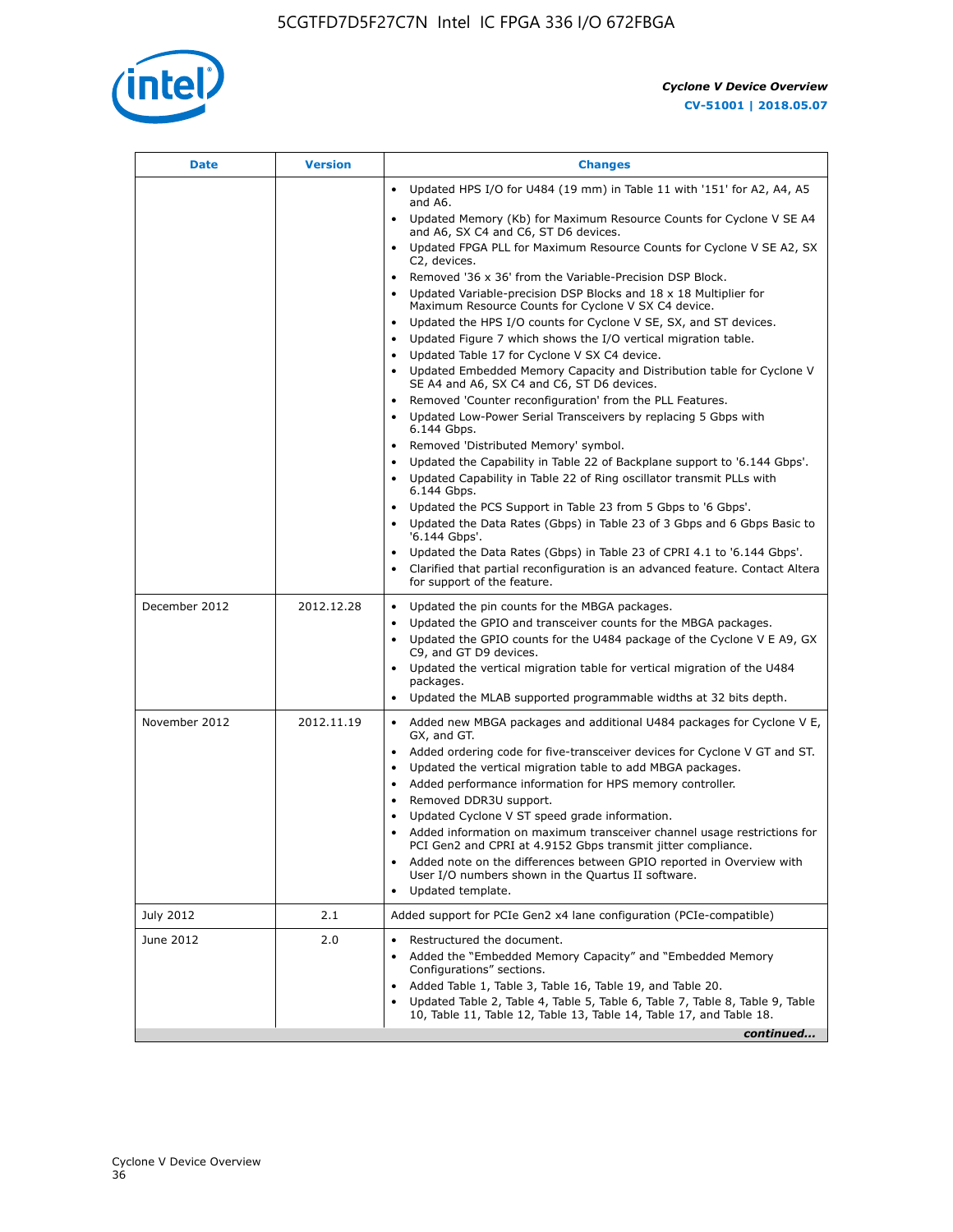

| <b>Date</b>   | <b>Version</b> | <b>Changes</b>                                                                                                                                                                                                                                                                                                                                                                                                                                                             |
|---------------|----------------|----------------------------------------------------------------------------------------------------------------------------------------------------------------------------------------------------------------------------------------------------------------------------------------------------------------------------------------------------------------------------------------------------------------------------------------------------------------------------|
|               |                | Updated Figure 1, Figure 2, Figure 3, Figure 4, Figure 5, Figure 6, and<br>Figure 10.<br>Updated the "FPGA Configuration and Processor Booting" and "Hardware"<br>and Software Development" sections.<br>Text edits throughout the document.                                                                                                                                                                                                                               |
| February 2012 | 1.2            | Updated Table $1-2$ , Table $1-3$ , and Table $1-6$ .<br>Updated "Cyclone V Family Plan" on page 1-4 and "Clock Networks and<br>PLL Clock Sources" on page 1-15.<br>Updated Figure $1-1$ and Figure $1-6$ .                                                                                                                                                                                                                                                                |
| November 2011 | 1.1            | Updated Table $1-1$ , Table $1-2$ , Table $1-3$ , Table $1-4$ , Table $1-5$ , and Table<br>$1 - 6.$<br>Updated Figure 1-4, Figure 1-5, Figure 1-6, Figure 1-7, and Figure 1-8.<br>Updated "System Peripherals" on page 1-18, "HPS-FPGA AXI Bridges" on<br>page 1-19, "HPS SDRAM Controller Subsystem" on page 1-19, "FPGA<br>Configuration and Processor Booting" on page 1-19, and "Hardware and<br>Software Development" on page 1-20.<br>Minor text edits.<br>$\bullet$ |
| October 2011  | 1.0            | Initial release.                                                                                                                                                                                                                                                                                                                                                                                                                                                           |